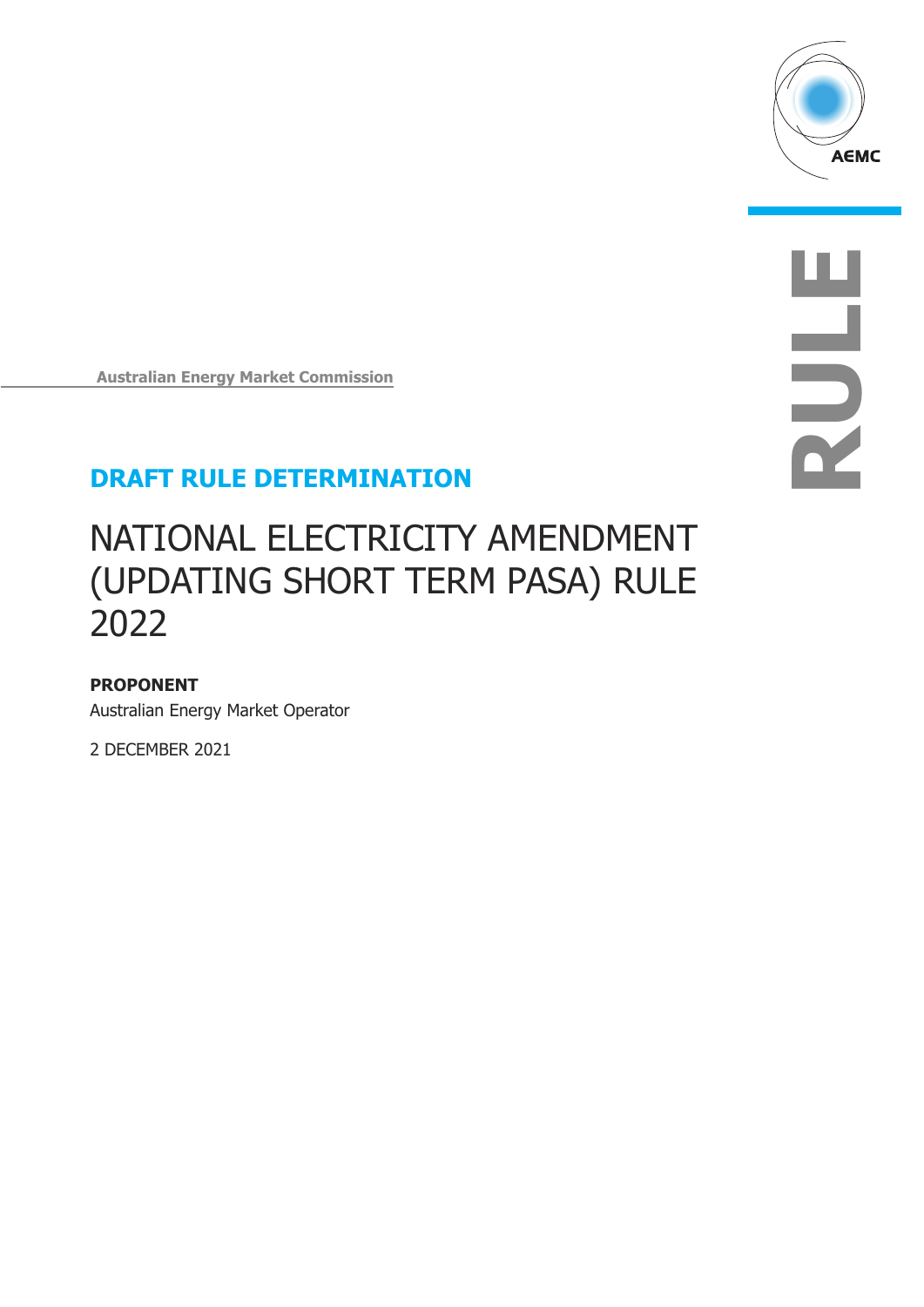## INQUIRIES

Australian Energy Market Commission GPO Box 2603 Sydney NSW 2000

E aemc@aemc.gov.au T (02) 8296 7800

Reference: ERC0332

## **CITATION**

AEMC, Updating Short Term PASA, Draft rule determination, 2 December 2021

## ABOUT THE AEMC

The AEMC reports to the Energy Ministers' Meeting (formerly the Council of Australian Governments Energy Council). We have two functions. We make and amend the national electricity, gas and energy retail rules and conduct independent reviews for the Energy Ministers' Meeting.

This work is copyright. The Copyright Act 1968 permits fair dealing for study, research, news reporting, criticism and review. Selected passages, tables or diagrams may be reproduced for such purposes provided acknowledgement of the source is included.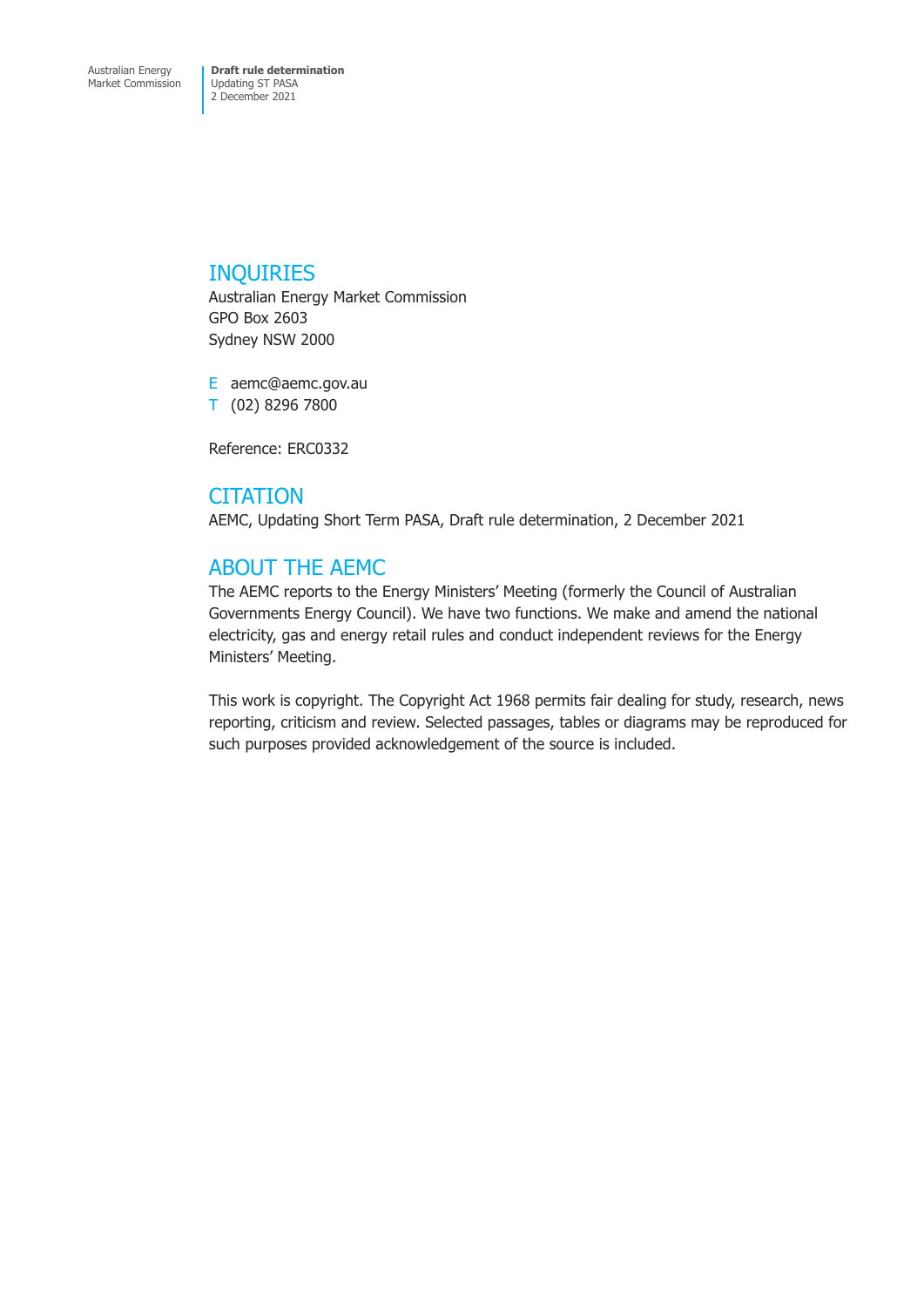Australian Energy Market Commission **Draft rule determination**  Updating ST PASA 2 December 2021

# **SUMMARY**

- 1 The Australian Energy Market Commission (AEMC or Commission) has made a draft rule to amend the National Electricity Rules (NER) in relation to the short-term projected assessment of system adequacy (ST PASA). The draft rule is in response to a rule change request submitted by the Australian Energy Market Operator (AEMO). The draft rule provides AEMO with flexibility to update ST PASA over time so that it remains fit for purpose as the market develops, and reduces the cost and time associated with these updates.
- 2 The draft rule is a more preferable draft rule. It is consistent with AEMO's rule change request, but incorporates a number of features to more effectively meet the needs of all market participants, including requiring AEMO to comply with the *Rules consultation procedures* whenever it is making changes to the ST PASA procedures.

## Features of the more preferable rule

- 3 The Commission has made a more preferable draft rule.
- 4 The draft rule directly links ST PASA to the objective for PASA in clause 3.7.1(b), and introduces principles that are explicitly linked to the objective to guide AEMO as it administers ST PASA. An overview of the proposed rule is shown in figure 1.

|                                                                                                                                                                                                                                                                                                                                                                                                                                                                   |                                                                                                                                                                                                                                                                         |                                                                              |                                                                                                                                                                                                                                | i igure 1.     Overview or principles-based approach to 31 FA3A                                                                                                          |  |  |  |  |  |
|-------------------------------------------------------------------------------------------------------------------------------------------------------------------------------------------------------------------------------------------------------------------------------------------------------------------------------------------------------------------------------------------------------------------------------------------------------------------|-------------------------------------------------------------------------------------------------------------------------------------------------------------------------------------------------------------------------------------------------------------------------|------------------------------------------------------------------------------|--------------------------------------------------------------------------------------------------------------------------------------------------------------------------------------------------------------------------------|--------------------------------------------------------------------------------------------------------------------------------------------------------------------------|--|--|--|--|--|
| The PASA is a comprehensive program of information collection, analysis and disclosure of medium term and<br>short term power system security and reliability of supply prospects so that registered participants are<br><b>Objective</b><br>properly informed to enable them to make decisions about supply, demand and outages of transmission<br>networks in respect to period of up to 2 years in advance (or up to three years in advance, where specified). |                                                                                                                                                                                                                                                                         |                                                                              |                                                                                                                                                                                                                                |                                                                                                                                                                          |  |  |  |  |  |
| <b>Inputs</b>                                                                                                                                                                                                                                                                                                                                                                                                                                                     | <b>Information</b><br><b>requirements</b>                                                                                                                                                                                                                               | <b>Information</b><br>publication                                            | <b>Transparency</b>                                                                                                                                                                                                            | <b>Consultation</b>                                                                                                                                                      |  |  |  |  |  |
| AEMO must<br>prepare inputs to<br>meet the objective.                                                                                                                                                                                                                                                                                                                                                                                                             | AEMO may outline<br>in the ST PASA<br>procedures any<br>additional<br>information to be<br>submitted by<br>participants to<br>meet the PASA<br>objective.<br>AEMO must<br>consider the costs<br>and benefits of<br>requiring extra<br>information from<br>participants. | AEMO must<br>prepare and<br>publish information<br>to meet the<br>objective. | <b>AEMO</b> must<br>develop, maintain<br>and publish a<br>procedure<br>describing the ST<br>PASA process,<br>including:<br>$\bullet$ Inputs<br>• Outputs<br>· Information<br>requirements<br>· Processes and<br>methodologies. | AEMO must comply<br>with the <i>Rules</i><br>consultation<br>procedures when<br>updating the ST<br>PASA procedures,<br>except for minor or<br>administrative<br>changes. |  |  |  |  |  |

### **Figure 1: Overview of principles-based approach to ST PASA**

Source: AEMC

Note: A full description of the more preferable draft rule can be found in section 2.4.

5 In addition to the introduction of the principles based framework for ST PASA, the draft rule also: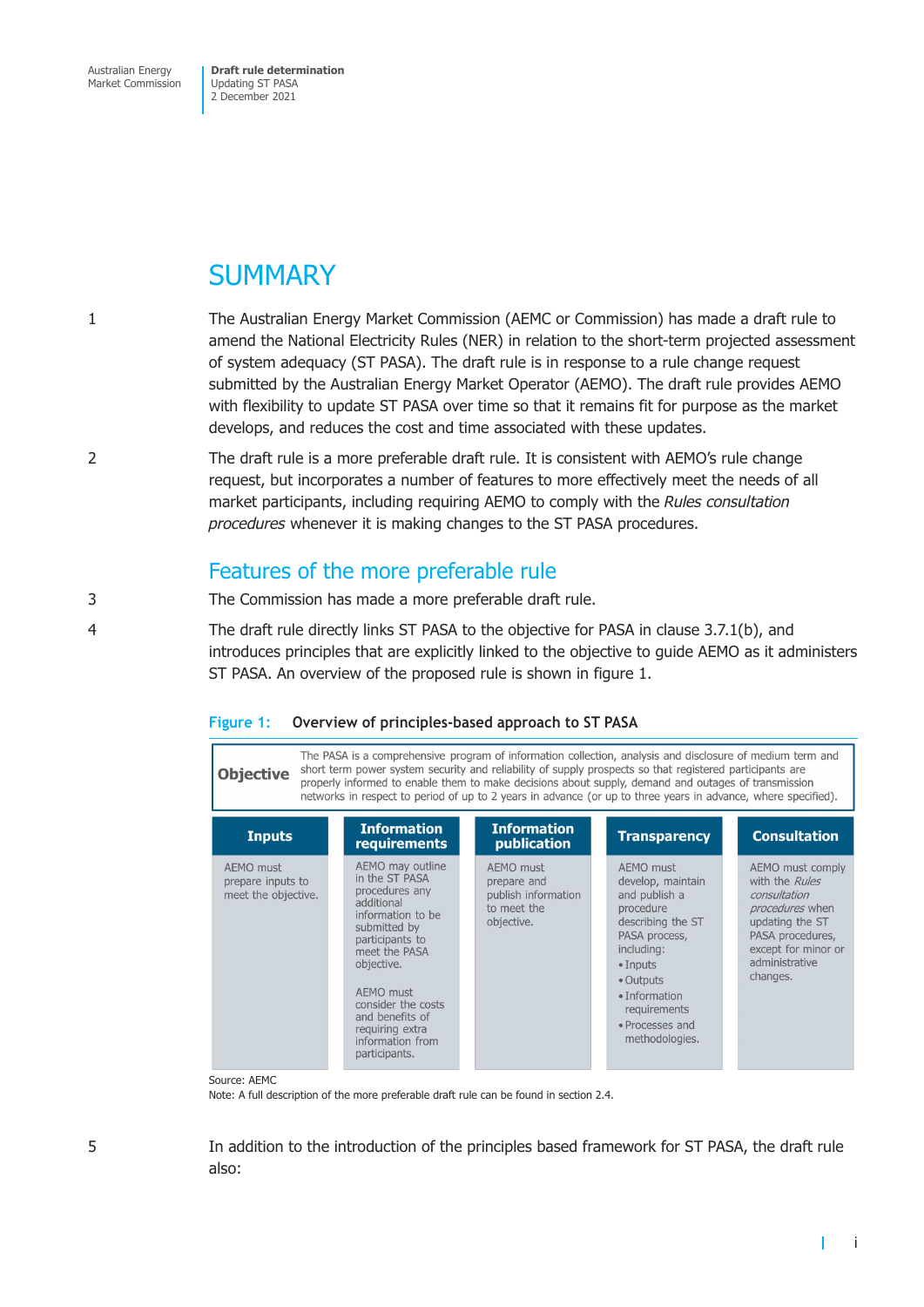- specifies that AEMO must publish forecasts of available capacity and PASA availability for individual generating units
- specifies that ST PASA is published over a seven-day period, combining pre-dispatch PASA and short-term PASA
- makes changes to the definition of energy constraint and PASA availability.

### Benefits of the more preferable draft rule

6 Having regard to the issues raised in the rule change request, the Commission is satisfied that the more preferable draft rule is likely to better contribute to the achievement of the NEO. The draft rule:

- **Promotes reliability and security at lowest cost** by providing AEMO more flexibility to update the inputs used, the information required from participants and information published in ST PASA. The changes will improve the ability of AEMO to assess reliability and security conditions in the NEM as the market develops, and reduce the cost of including new information. The draft rule also improves the information provided to market participants. This will better inform the market of generation availability, and allow registered participants to make better informed decisions regarding scheduling planned maintenance and expected reliability and security conditions.
- **Minimises administrative compliance requirements and costs** by improving AEMO's flexibility to respond to changes in the market and removing unnecessary steps that may be required to make changes to ST PASA. The draft rule also requires AEMO to thoroughly consult with registered participants when making changes to ST PASA and to balance the benefits and costs of requiring more information from participants. The draft rule also improves transparency of AEMO's processes compared to the current arrangements by strengthening the reporting requirements on AEMO.
- **Promotes efficient facilitation of broader reform program** by linking information requirements and publication to the objective for PASA under clause 3.7.1 which clearly references power system security. These changes will facilitate the development of the ESB and AEMC system security work programs as the regulatory approach to the provision of system services continues to develop.

## **Implementation**

7 There is still uncertainty regarding the commencement date of this rule. These areas are related to the implementation of the ST PASA replacement project, and include:

- availability of specialised resources
- timelines related to system changes
- relationship between implementation of AEMO's ST PASA system and the *Integrating energy storage systems into the NEM* rule change.
- 8 At this stage the Commission anticipates that this rule will not commence until at least quarter three 2023.
- 9 The Commission expects that a number of months will be needed for appropriate system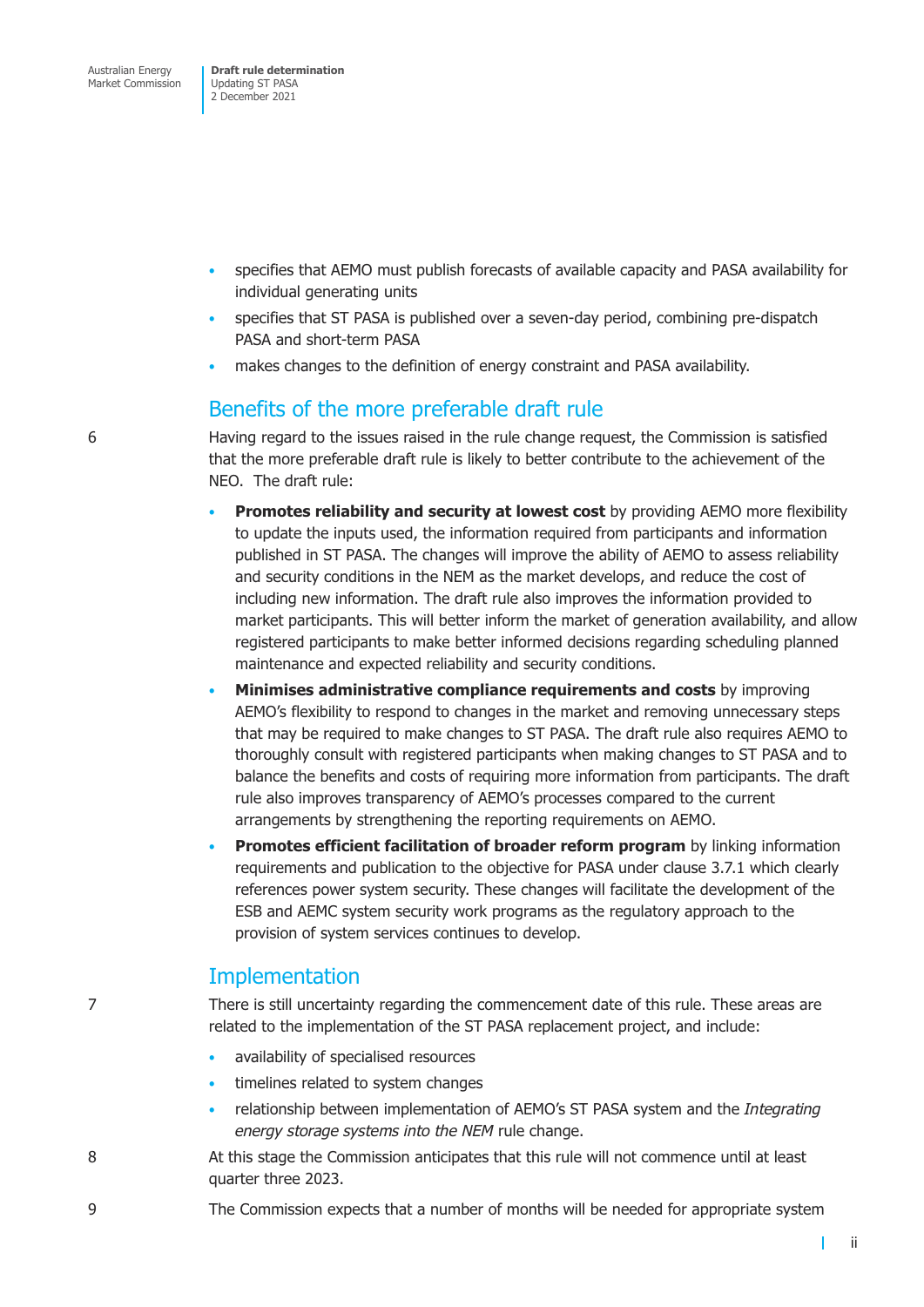changes and for the ST PASA procedures to be developed. The final rule will take these into account when setting the commencement date and any transitional arrangements. Participants are encouraged to provide an indication of expectations regarding timeframes in submissions to the draft determination.

10 The Commission acknowledges that there is some overlap between the changes proposed in this rule change and the *Integrating energy storage systems into the NEM* rule change. The *Integrating energy storage systems into the NEM* rule change final determination is being published on the same day as this draft determination. Any discrepancies between the *Updating Short Term PASA* draft rule and the *Integrating energy storage systems into the NEM* final rule will be addressed in the final determination and rule for the *Updating Short Term PASA* rule change.

### **Consultation**

11 The Commission welcomes submissions on this draft determination and the more preferable draft rule by **10 February 2022.**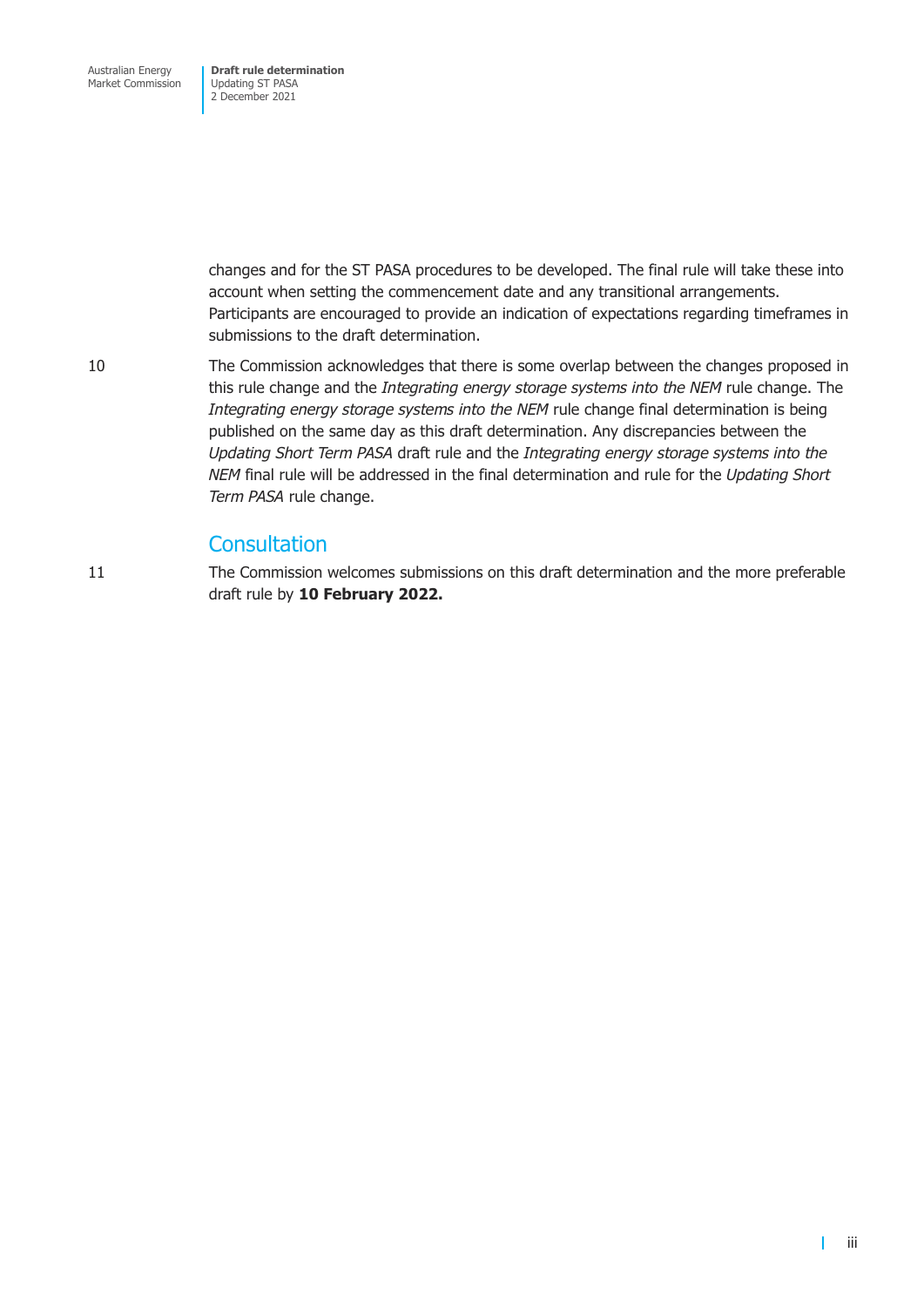Market Commission

# **CONTENTS**

| 1              | AEMO's rule change request                                         | 1              |
|----------------|--------------------------------------------------------------------|----------------|
| 1.1            | The rule change request                                            | $\mathbf{1}$   |
| 1.2            | Current arrangements                                               | $1\,$          |
| 1.3            | Rationale for the rule change request                              | $\overline{2}$ |
| 1.4            | Solution proposed in the rule change request                       | $\overline{2}$ |
| 1.5            | AEMO's ST PASA replacement project                                 | 3              |
| 1.6            | The rule making process                                            | $\overline{4}$ |
| 1.7            | Consultation on draft rule determination                           | $\overline{4}$ |
| $\overline{2}$ | Draft rule determination                                           | 5              |
| 2.1            | The Commission's draft rule determination                          | 5              |
| 2.2            | Rule making test                                                   | 5              |
| 2.3            | Assessment framework                                               | $\,$ 6 $\,$    |
| 2.4            | Key features of the more preferable draft rule                     | $\overline{7}$ |
| 2.5            | Summary of reasons                                                 | 8              |
| 3              | Introduction of a principles-based approach for ST PASA            | 10             |
| 3.1            | AEMO's proposal                                                    | 10             |
| 3.2            | Stakeholder views                                                  | 11             |
| 3.3            | Analysis                                                           | 14             |
| 3.4            | Commission's position                                              | 16             |
| 4              | Specification of ST PASA being published over seven days           | 20             |
| 4.1            | AEMO's proposal                                                    | 20             |
| 4.2            | Stakeholder views                                                  | 21             |
| 4.3            | Analysis                                                           | 21             |
| 4.4            | Commission's position                                              | 22             |
| 5              | Publication of generator availability information on DUID level    | 23             |
| 5.1            | AEMO's proposal                                                    | 23             |
| 5.2            | Stakeholder views                                                  | 24             |
| 5.3            | Analysis                                                           | 25             |
| 5.4            | Commission's position                                              | 27             |
| 6              | Changing the definition of PASA availability and energy constraint | 28             |
| 6.1            | AEMO's proposal                                                    | 28             |
| 6.2            | Stakeholder views                                                  | 29             |
| 6.3            | Analysis                                                           | 30             |
| 6.4            | Commission's position                                              | 31             |
| 7              | Implementation                                                     | 33             |
|                | <b>Abbreviations</b>                                               | 34             |
| A              | <b>APPENDICES</b><br>Summary of other issues raised in submissions | 35             |
| B              | Legal requirements under the NEL                                   | 36             |
| B.1            | Draft rule determination                                           | 36             |
| B.2            | Power to make the rule                                             | 36             |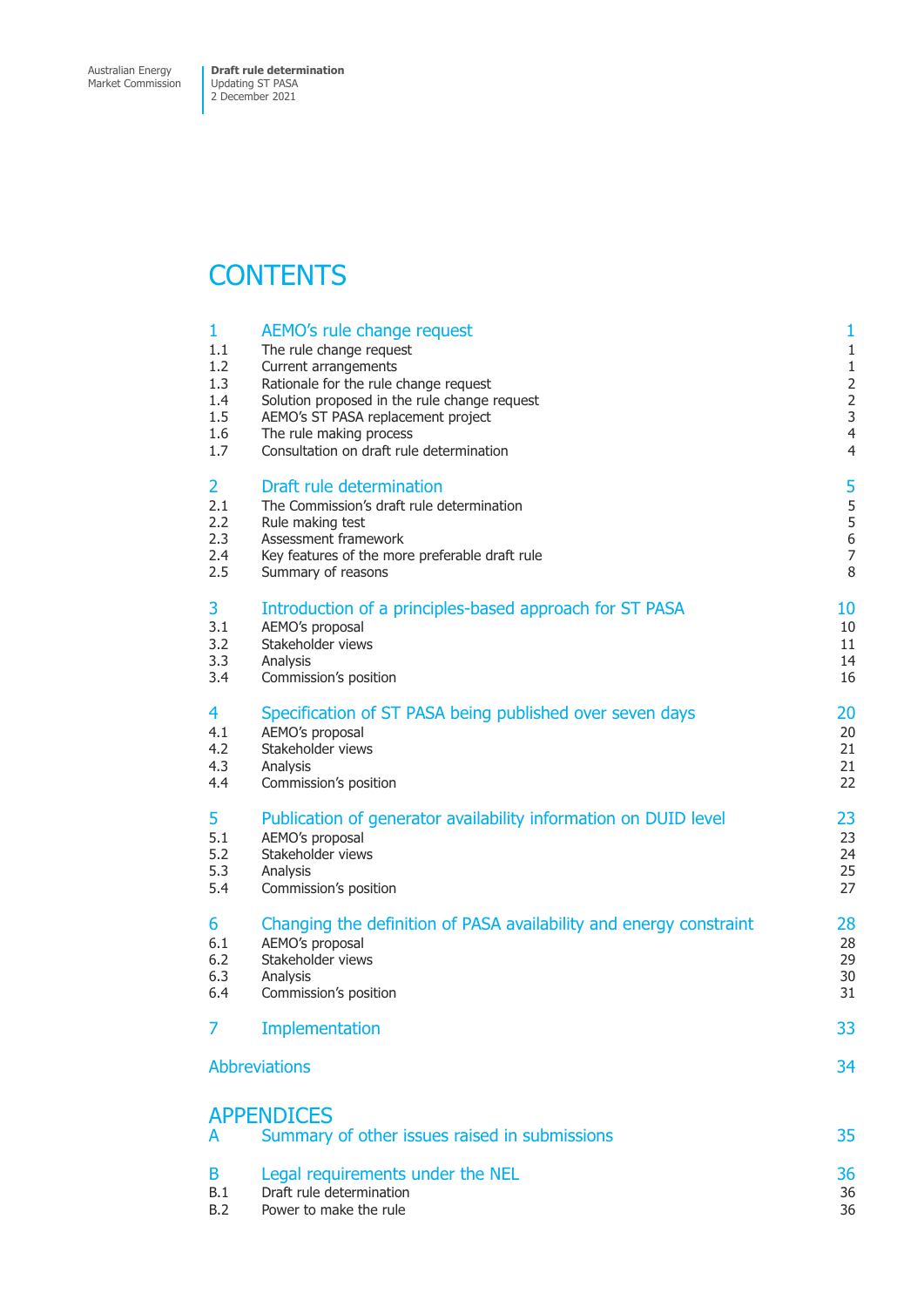Market Commission

| B.3<br><b>B.4</b><br><b>B.5</b>                                                     | Commission's considerations<br>Civil penalties<br>Conduct provisions                                   | 36<br>37<br>37 |  |
|-------------------------------------------------------------------------------------|--------------------------------------------------------------------------------------------------------|----------------|--|
| C.1                                                                                 | <b>LOR and RERT framework</b><br>Lack of reserves framework                                            | 38<br>38       |  |
| C.2<br><b>TABLES</b>                                                                | <b>RERT</b> framework                                                                                  | 38             |  |
| Table A.1:<br>Summary of other issues raised in submissions<br>35<br><b>FIGURES</b> |                                                                                                        |                |  |
| Figure 1:<br>Figure $1.1$ :                                                         | Overview of principles-based approach to ST PASA<br><b>PASA timeframes</b>                             | 2              |  |
| Figure $3.1$ :<br>Figure $4.1$ :                                                    | Overview of principles-based approach to ST PASA<br>AEMO's proposed changes to the ST PASA time frames | 17<br>20       |  |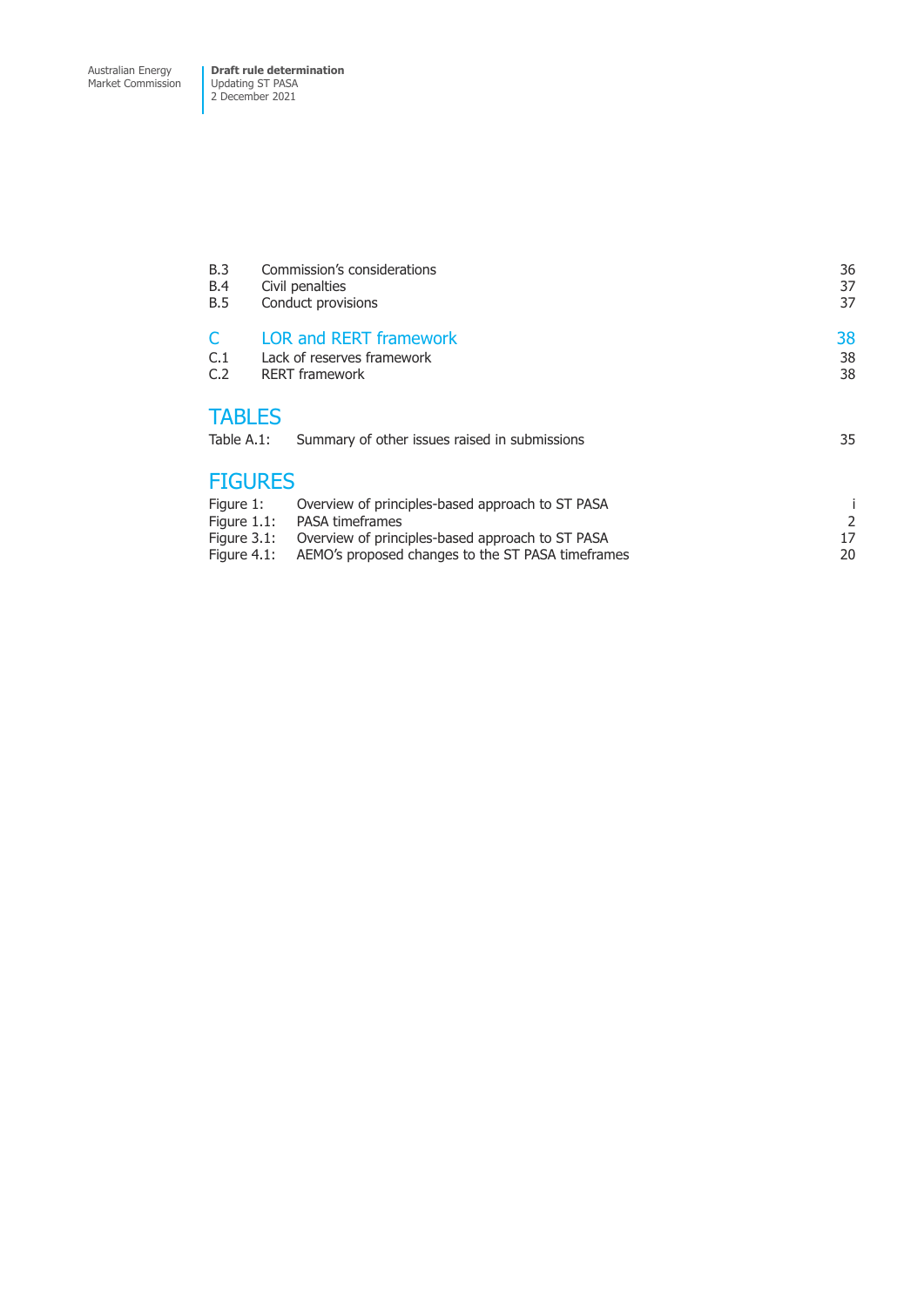# <span id="page-7-0"></span>1 AEMO'S RULE CHANGE REQUEST

## 1.1 The rule change request

On 29 June 2021, the Australian Energy Market Operator (AEMO) made a request to the Australian Energy Market Commission (AEMC or Commission) to make a rule regarding the short-term projected assessment of system adequacy (ST PASA).<sup>1</sup>

AEMO's proposed changes are addressed in more detail in chapters three to six.

## 1.2 Current arrangements

The PASA is the principal method of indicating to the National Electricity Market (NEM) a forecast of electricity system reliability for a period of two to three years.<sup>2</sup> The PASA also takes into account power system security requirements to ensure that they are maintained. The subject of this rule change request relates to the short-term PASA process, or ST PASA.

The NER requires AEMO to administer the PASA processes.<sup>3</sup> Rule 3.7.3 of the NER sets out the rules governing ST PASA. The NER requires that ST PASA covers six trading days from the end of the trading day covered by the most recent pre-dispatch schedule with a halfhourly resolution.<sup>4</sup>

AEMO has noted that, in practice, the current ST PASA is published for a seven trading day period. This is because pre-dispatch PASA (PD PASA) is run every 30 minutes on the 30 minute boundary from real-time until the end of the trading day for which dispatch bid prices are firm, i.e. the pre-dispatch horizon.<sup>5</sup> Therefore, in practice, PD PASA and ST PASA (referred to collectively as ST PASA by AEMO in the rule change request) cover the period from the end of the most recent 30 minute period until the end of the ST PASA period.

Figure 1.1 below provides an illustration of the PASA timeframes.

<sup>1</sup> AEMO, *Updating Short Term PASA,* rule change request, 29 June 2021.

<sup>2</sup> AEMC, *Improved transparency and extending duration of MT PASA*, consultation paper, 18 July 2019.

<sup>3</sup> Clause 3.7.1 of the NER.

<sup>4</sup> Clause 3.7.3(b) of the NER.

<sup>5</sup> AEMO, *Updating Short Term PASA*, rule change request, 29 June 2021, p. 8.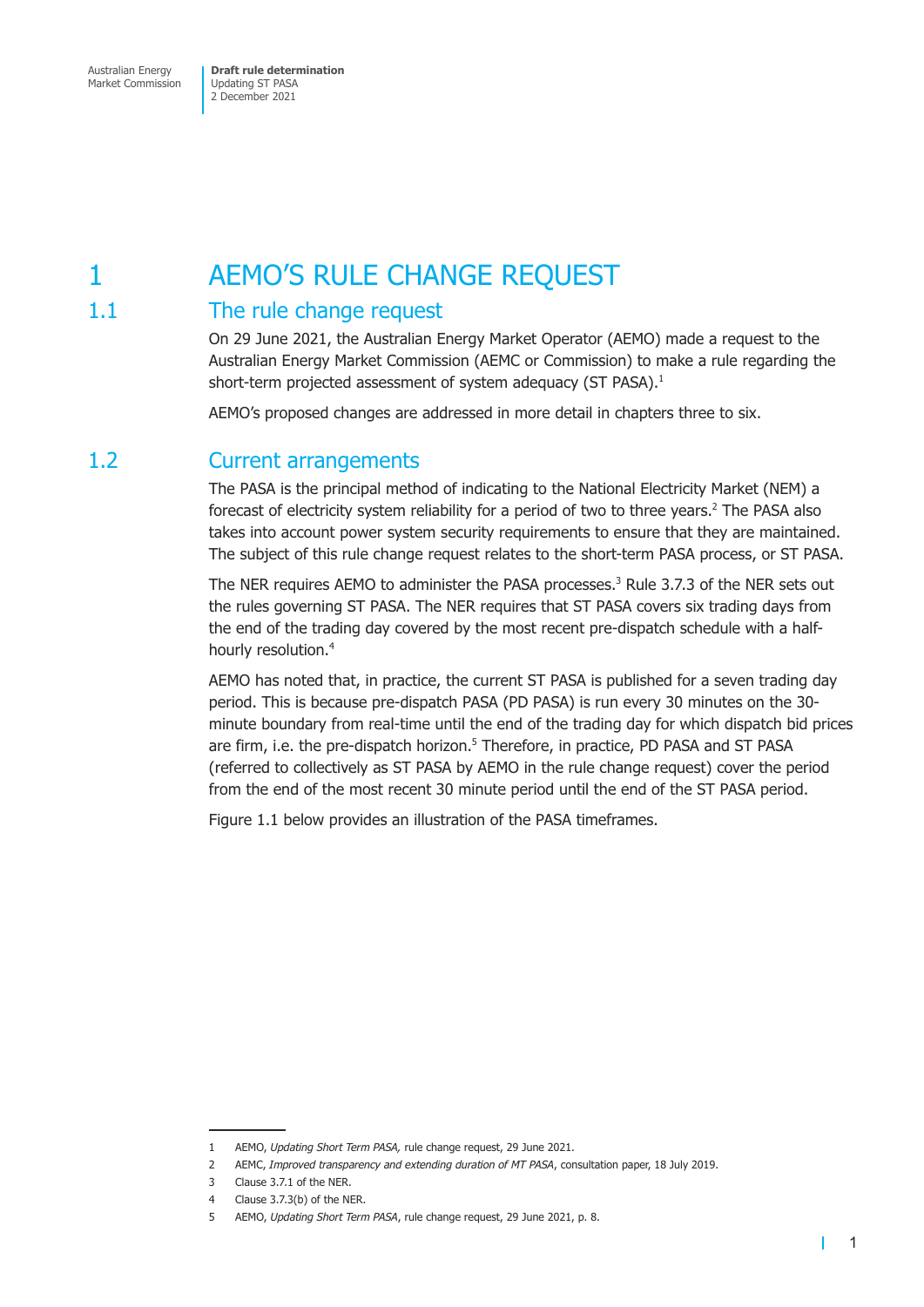#### <span id="page-8-0"></span>**Figure 1.1: PASA timeframes**



Source: AEMC

Note: Clause 3.7.2 of the NER governs the MT PASA process. Clause 3.7.2(a) states that the medium term PASA covers the 24-month period (or, in the case of sub-paragraphs (d)(1)(i) and (f)(5) the 36-month period), commencing from the Sunday after the day of publication with daily resolution. The Spot Market Operations Timetable specifies that MT PASA is published each Tuesday. This means that in practice, the ST PASA will overlap with the information in the MT PASA for between one and six days between MT PASA publications.

## 1.3 Rationale for the rule change request

AEMO has argued that there are a number of issues with the existing NER framework for ST PASA, including:<sup>6</sup>

- the NER is overly prescriptive and limits flexibility to make changes that may be beneficial to the market
- the NER is inconsistent with what AEMO does in practice
- the NER contains definitions that are no longer fit for purpose.

## 1.4 Solution proposed in the rule change request

AEMO sought to resolve the issues discussed above by proposing a rule change to: $7$ 

- Introduce a principles-based framework in clause 3.7.3 of the NER to provide more flexibility to AEMO and market participants to update ST PASA.
- Combine the PD PASA and ST PASA processes and refer to them collectively as ST PASA.
- Require the publication of generation availability information on a per unit, or DUID, level.

<sup>6</sup> AEMO, *Updating Short Term PASA,* rule change request, 29 June 2021, pp. 7-9*.*

<sup>7</sup> AEMO, *Updating Short Term PASA,* rule change request, 29 June 2021, p. 9.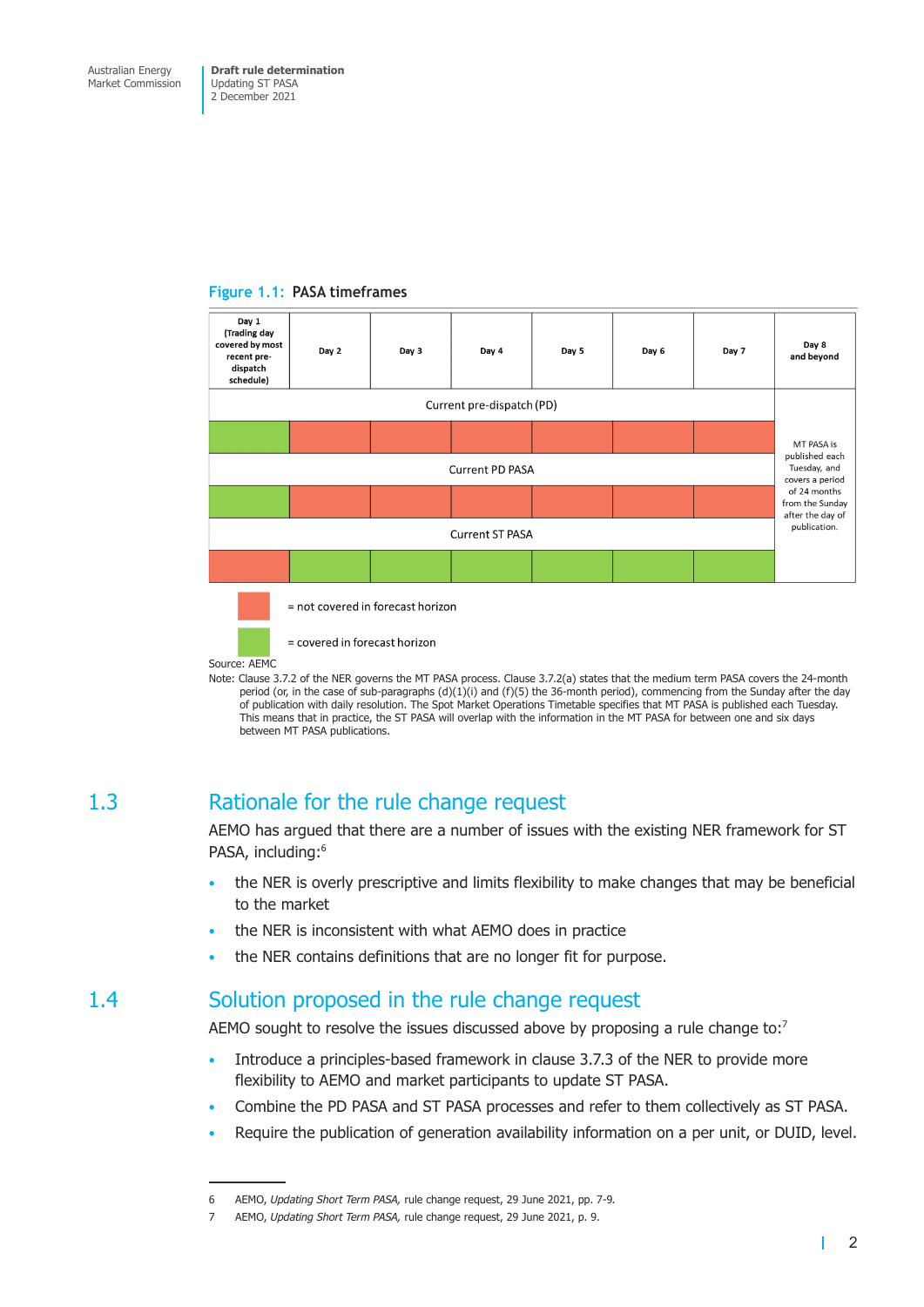• Alter the definitions of PASA availability and energy constraint.

## <span id="page-9-0"></span>1.5 AEMO's ST PASA replacement project

AEMO is currently engaged in the ST PASA replacement project, which involves a comprehensive review of the PD and ST PASA methodology.<sup>8</sup> The project will explore the development of a system that should meet the current and future needs of the NEM.

PD PASA and ST PASA are the core systems used by AEMO and electricity industry stakeholders to identify and manage risks to power system security and reliability over the next seven days. AEMO has stated that the PD PASA and ST PASA systems were designed when most of the generation in the NEM was supplied from large thermal units connected to the transmission network.

The NER require AEMO to administer short term PASA.<sup>9</sup> AEMO has noted that an assessment of the current PD PASA and ST PASA systems highlighted that the power system is rapidly changing due to the advent of emerging technologies, such as battery storage, variable renewable energy (VRE) generation, virtual power plants (VPPs), and distributed energy resources (DER), and that the current systems are unable to model these technologies. The assessment also noted that the systems are unable to incorporate improvements in the modelling of intra-regional network issues, sharing of reserves across different regions and the allocation of energy-limited resources.<sup>10</sup>

In December 2019, AEMO engaged Intelligent Energy Systems (IES) and Steve Wallace Advisory (SWA) to consult with industry to understand the requirements for the ST PASA system going forward. AEMO concluded that the existing ST PASA system, even with modifications, will not be able to satisfy the NEM's future requirements. Increasing amounts of VRE generation, energy storage systems and DER, and decreasing amounts of large thermal generation mean that the current ST PASA system will not be able to effectively and robustly assist with the analysis of key risks and how they might impact system security and reliability.<sup>11</sup>

AEMO published an industry update in December 2020.<sup>12</sup> This update stated that the current design being considered by AEMO includes a full network model of the network currently modelled in ST PASA, with reliability being forecast at a nodal level. This method will allow for a more accurate reflection of the physical power system, especially during periods of intra-regional network outages. The new model will also address other issues, such as the improved handling of uncertainty, improved energy storage models, improved identification of system security issues, as well as the ability to suggest the lowest cost RERT activation schedules if required.

<sup>8</sup> AEMO, *ST PASA Replacement Project*, https://aemo.com.au/en/initiatives/trials-and-initiatives/st-pasa-replacement-project.

<sup>9</sup> Clause 3.7.1(a) of the NER.

<sup>10</sup> AEMO, *ST PASA Replacement Project*, https://aemo.com.au/en/initiatives/trials-and-initiatives/st-pasa-replacement-project.

<sup>11</sup> Intelligent Energy Systems and Steve Wallace Advisory, *ST PASA Replacement Functional Requirements*, 20 May 2020, p. 64, https://aemo.com.au/en/initiatives/trials-and-initiatives/st-pasa-replacement-project.

<sup>12</sup> AEMO, *ST PASA Replacement Project Industry Update*, 20 December 2020, https://aemo.com.au/-/media/files/initiatives/st-pasareplacement-project/st-pasa-replacement-project—poc-showcase-may21.pdf?la=en.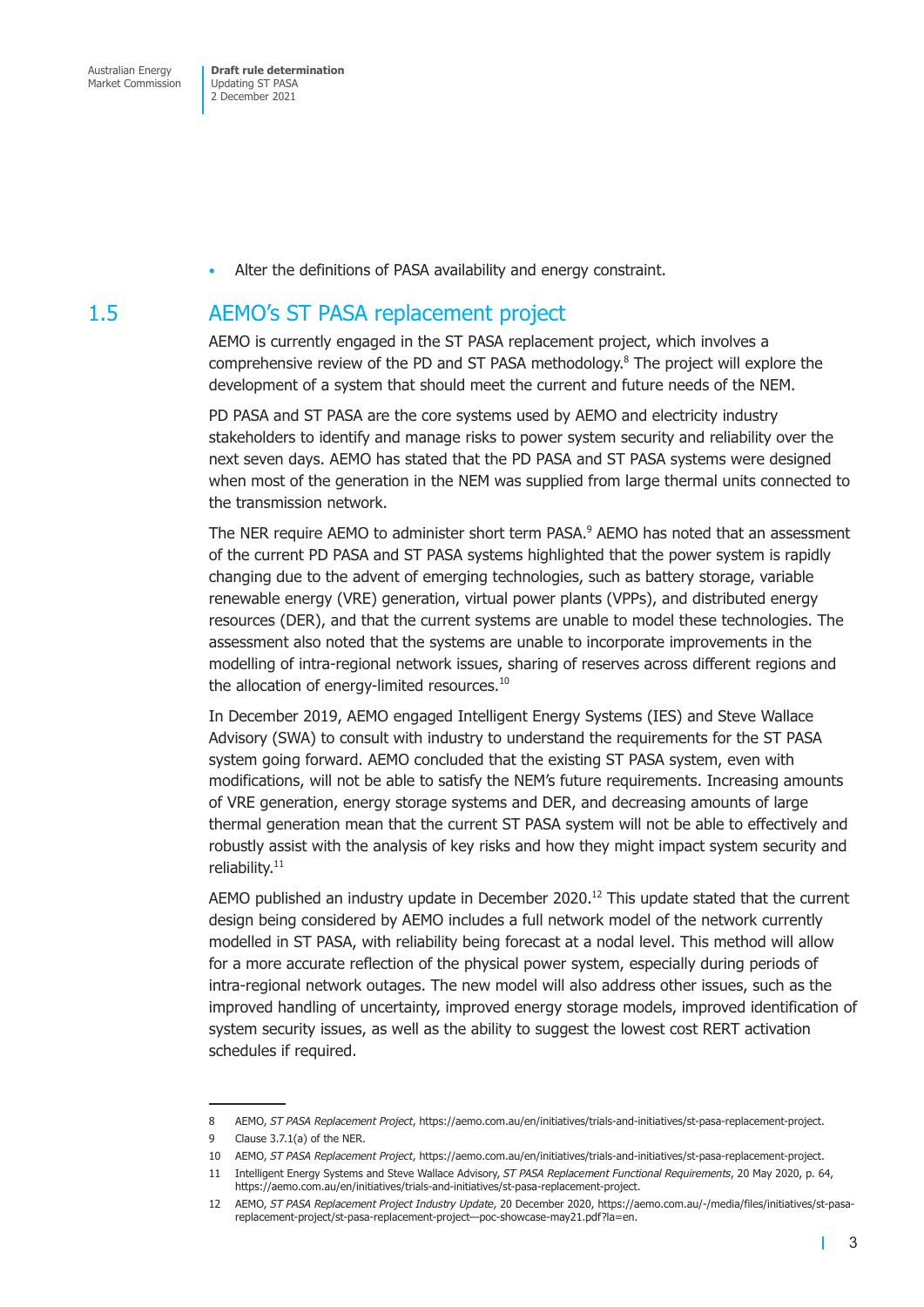<span id="page-10-0"></span>The ST PASA replacement project is linked to this rule change because as part of the ST PASA replacement project, AEMO intends develop the ST PASA procedures in consultation with stakeholders.

## 1.6 The rule making process

On 26 August 2021, the Commission published a notice advising of its commencement of the rule making process and consultation in respect of the rule change request.<sup>13</sup> A consultation paper identifying specific issues for consultation was also published. Submissions closed on 23 September 2021.

The Commission received 15 submissions as part of the first round of consultation. The Commission considered all issues raised by stakeholders in submissions. Issues raised in submissions are discussed and responded to throughout this draft rule determination. Issues that are not addressed in the body of this document are set out and addressed in appendix A.

## 1.7 Consultation on draft rule determination

The Commission invites submissions on this draft rule determination, including a more preferable draft rule, by **10 February 2022**.

Any person or body may request that the Commission hold a hearing in relation to the draft rule determination. Any request for a hearing must be made in writing and must be received by the Commission no later than 9 December 2021.

Submissions and requests for a hearing should quote project number **ERC0332** and may be lodged online at www.aemc.gov.au.

<sup>13</sup> This notice was published under s.95 of the National Electricity Law (NEL).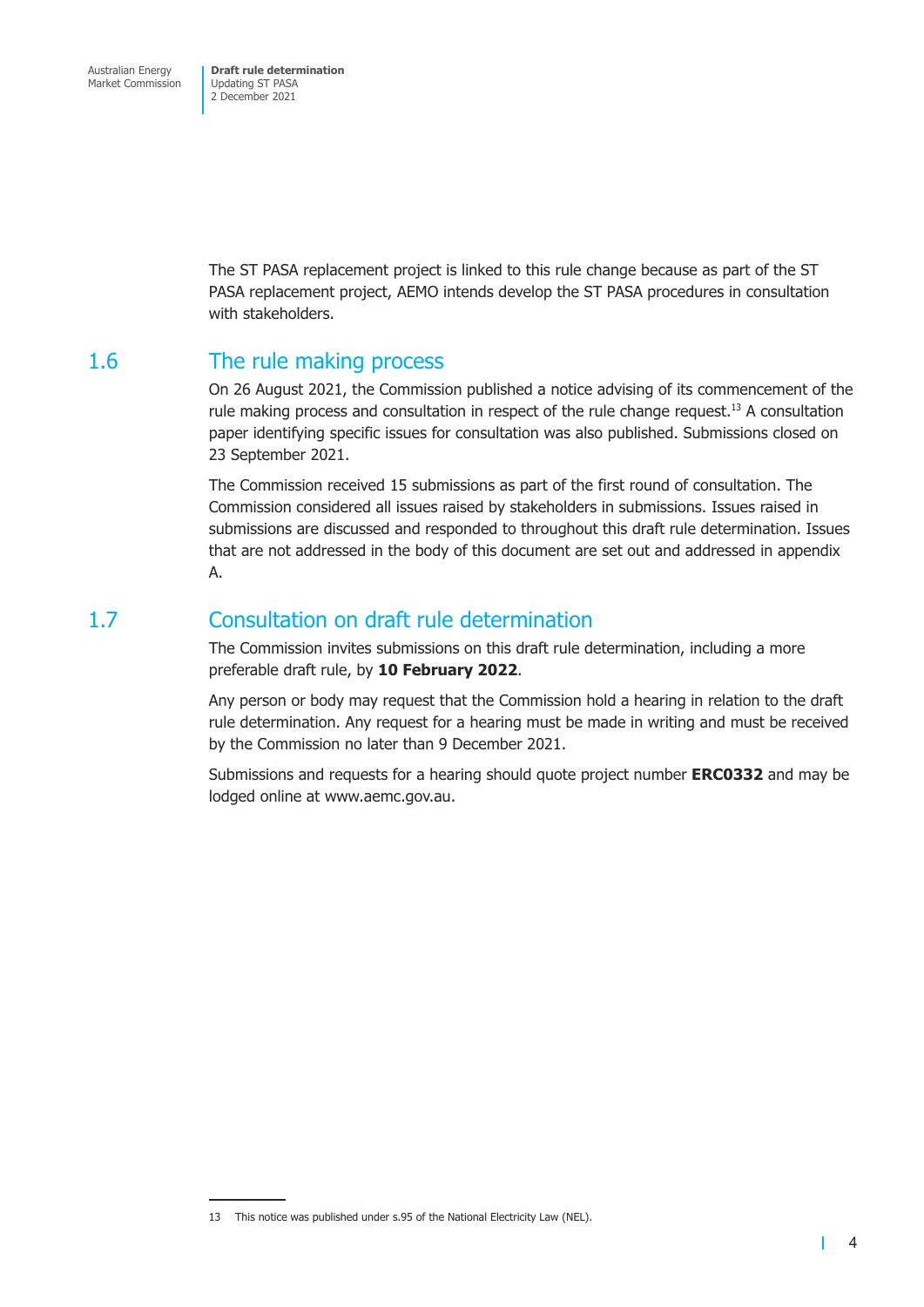<span id="page-11-0"></span>Market Commission

Updating ST PASA 2 December 2021

# 2 DRAFT RULE DETERMINATION

## 2.1 The Commission's draft rule determination

The Commission's draft rule determination is to make a more preferable draft rule. The draft rule:

- introduces a principles-based approach to ST PASA that is linked to the objective for PASA in clause 3.7.1(b)
- specifies that AEMO must publish forecasts of available capacity and PASA availability for individual generating units
- specifies that ST PASA is published over a seven day period, combining pre-dispatch PASA and short-term PASA
- makes changes to the definition of energy constraint and PASA availability.

The more preferable draft rule is consistent with AEMO's intent to introduce a principlesbased approach to ST PASA, however there are differences in the details of the more preferable draft rule. The more preferable draft rule provides AEMO with more flexibility to update ST PASA so that it remains fit for purpose as the market develops, and reduces the cost of these updates. It also obligates AEMO to consult with market participants to ensure that ST PASA meets the needs of all relevant parties.

The Commission's reasons for making this draft determination are set out in section 2.5.

This chapter outlines:

- the rule making test for changes to the NER
- the more preferable rule test
- the assessment framework for considering the rule change request
- the key features of the more preferable draft rule
- the Commission's consideration of the more preferable draft rule against the national electricity objective.

Further information on the legal requirements for making this draft rule determination is set out in appendix B.

## 2.2 Rule making test

### **2.2.1 Achieving the NEO**

Under the National Electricity Law (NEL) the Commission may only make a rule if it is satisfied that the rule will, or is likely to, contribute to the achievement of the national electricity objective (NEO).<sup>14</sup> This is the decision-making framework that the Commission must apply.

The NFO  $is:$ <sup>15</sup>

<sup>14</sup> Section 88 of the NEL.

<sup>15</sup> Section 7 of the NEL.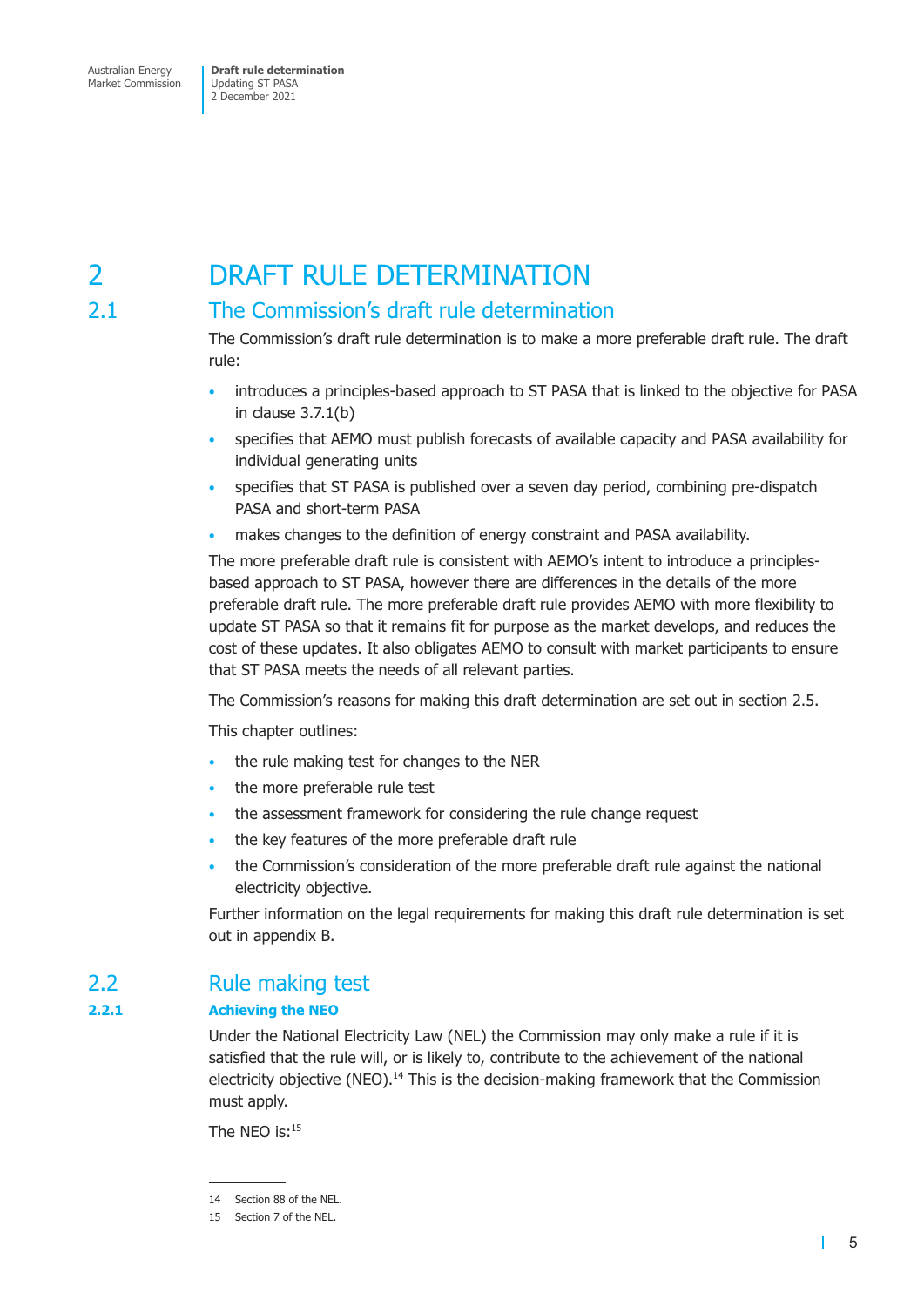> <span id="page-12-0"></span>to promote efficient investment in, and efficient operation and use of, electricity services for the long term interests of consumers of electricity with respect to:

- (a) price, quality, safety, reliability and security of supply of electricity; and
- (b) the reliability, safety and security of the national electricity system.

#### **2.2.2 Making a more preferable rule**

Under s. 91A of the NEL, the Commission may make a rule that is different (including materially different) to a proposed rule (a more preferable rule) if it is satisfied that, having regard to the issue or issues raised in the rule change request, the more preferable rule will or is likely to better contribute to the achievement of the NEO.

In this instance, the Commission has made a more preferable rule. The reasons are summarised below in section 2.5.

#### **2.2.3 Making a differential rule**

Under the Northern Territory legislation adopting the NEL, the Commission may make a differential rule if, having regard to any relevant MCE statement of policy principles, a different rule will, or is likely to, better contribute to the achievement of the NEO than a uniform rule. A differential rule is a rule that:

- varies in its term as between:
	- the national electricity system, and
	- one or more, or all, of the local electricity systems, or
- does not have effect with respect to one or more of those systems

but is not a jurisdictional derogation, participant derogation or rule that has effect with respect to an adoptive jurisdiction for the purpose of s. 91(8) of the NEL.

As the rule relates to parts of the NER that currently do not apply in the Northern Territory, the Commission has not assessed the rule against the additional elements required by the Northern Territory legislation.<sup>16</sup>

## 2.3 Assessment framework

In assessing the rule change request against the NEO the Commission has considered the following principles:

• Promoting reliability and security at lowest cost: Maintaining a secure and reliable power system is a critical objective of the NEO and in the long-term interest of consumers. The Commission considers that the rule change request addresses reliability and security in two ways:

п

<sup>16</sup> From 1 July 2016, the NER, as amended from time to time, apply in the NT, subject to derogations set out in regulations made under the NT legislation adopting the NEL. Under those regulations, only certain parts of the NER have been adopted in the NT. (See the AEMC website for the NER that applies in the NT.) National Electricity (Northern Territory) (National Uniform Legislation) Act2015.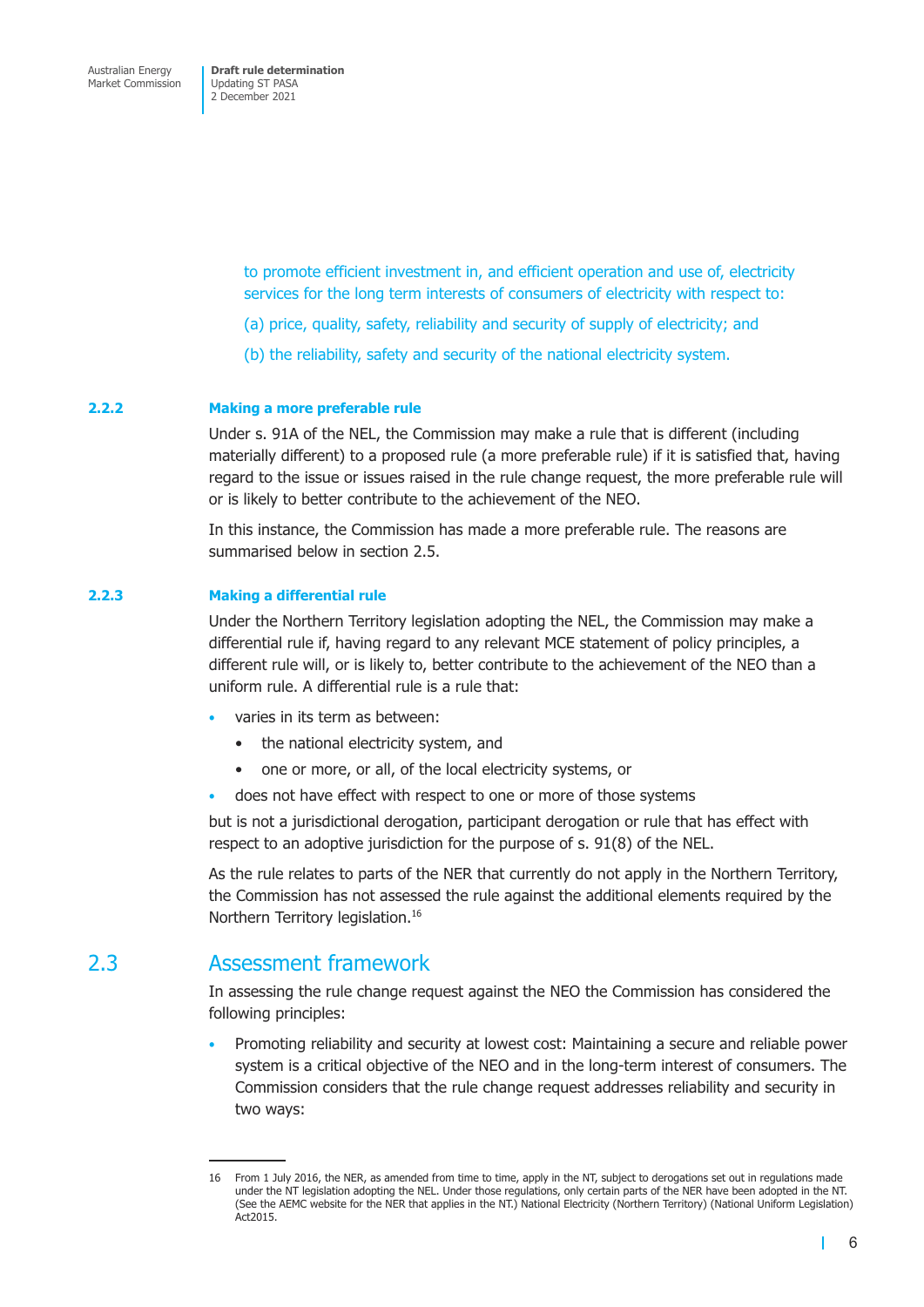- <span id="page-13-0"></span>• Provision of information to the market: The Commission will consider the benefits of ST PASA providing more transparent and accurate information to the market, as well as the potential risk of co-ordination or manipulation that may arise when market participants have increased visibility of their rivals' position.
- Provision of information to AEMO: The Commission will consider the benefits of improved information in relation to more efficient use of reliability and security interventions by AEMO, particularly in relation to the reliability and emergency reserve trader (RERT) and directions.
- Administrative compliance requirements and costs: Changes to requirements for AEMO and market participants will lead to changes in administrative costs and could increase the regulatory burden faced by these parties. The Commission will consider the impact of the proposed solution on these costs.
- Efficient facilitation of broader reform program: The Commission notes that ST PASA is related to a number of ongoing work programs, particularly with the ESB and AEMC system security work programs. The Commission will consider the extent to which the proposed solution will efficiently facilitate related projects.

## 2.4 Key features of the more preferable draft rule

The Commission has made a more preferable draft rule.

The draft rule directly links ST PASA to the objective for PASA in clause 3.7.1(b), and introduces principles that are explicitly linked to the objective to guide AEMO as it administers ST PASA.<sup>17</sup> The objective for PASA under clause 3.7.1(b) is:

The PASA is a comprehensive program of information collection, analysis, and disclosure of medium term and short term power system security and reliability of supply prospects so that Registered Participants are properly informed to enable them to make decisions about supply, demand and outages of transmission networks in respect of periods up to 2 years in advance (or up to 3 years in advance, where specified).

AEMO is required to develop and publish the ST PASA procedures, which describe:<sup>18</sup>

- how AEMO will prepare inputs for ST PASA
- the information AEMO will publish to meet the ST PASA objective
- the processes and methodologies AEMO will apply to produce the ST PASA information
- the period to be covered by the short term PASA if it is different to a 30-minute period
- any additional information to be submitted by each relevant participant.

AEMO will have discretion to consult with participants on the inputs that it uses in the ST PASA, the information that AEMO may require from participants to meet the objective, the information it publishes in the ST PASA and its processes and methodologies for

<span id="page-13-1"></span>г

<sup>17</sup> See clauses  $3.7.3(g)(4)$ ,  $3.7.3(h)(3)$  and  $3.7.3(k)$  in the amending rule.

<sup>18</sup> See clause 3.7.3(c) in the amending rule.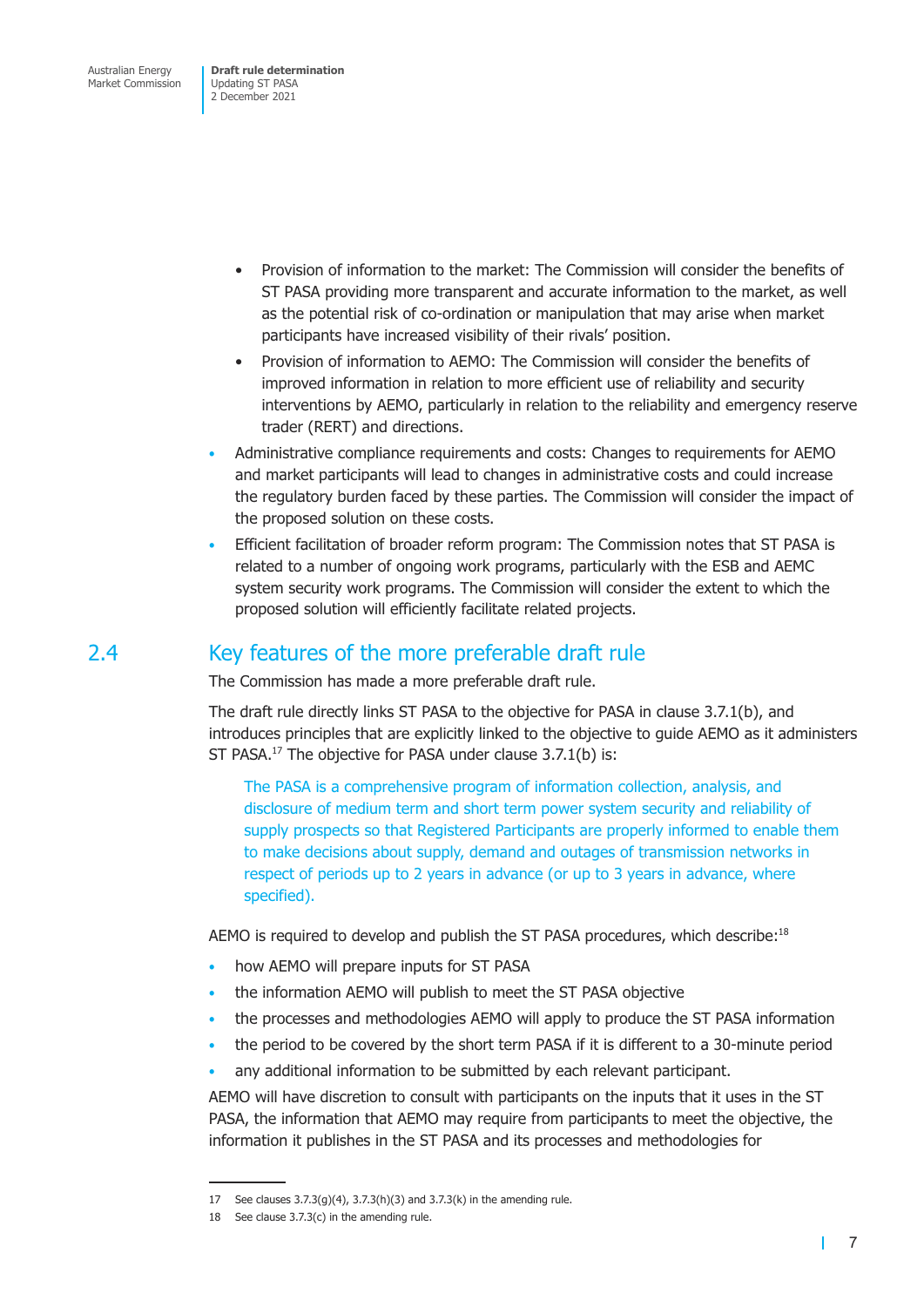<span id="page-14-0"></span>administering the ST PASA. AEMO must consider the benefits and costs of collecting the relevant information from Registered Participants.19 AEMO must comply with the *Rules consultation procedures* when developing and amending the ST PASA procedures, except for minor or administrative changes.<sup>20</sup> The Commission expects that AEMO will consult with the AEMC and the AER during this process.

The draft rule specifies that AEMO must publish forecasts of the available capacity and PASA availability of individual generating units.<sup>21</sup>

The draft rule specifies that ST PASA is published over a seven-day period, combining PD PASA and ST PASA.<sup>22</sup>

The draft rule enables AEMO to publish the short-term PASA with a granularity of less than 30 minutes. This will provide AEMO with flexibility to adjust the granularity of ST PASA.<sup>23</sup>

While the Commission's draft rule is a more preferable rule, it incorporates many of the elements proposed by AEMO. The key differences between the draft rule and the proposed rule are that the Commission has:

- Removed the proposed objective, and used the existing objective in clause 3.7.1(b).
- Provided AEMO with more flexibility to update information requirements from participants regarding the ST PASA so that it remains fit for purpose as the NEM evolves.
- Provided AEMO with flexibility to update the interval to be covered by the ST PASA.
- Changed the consultation requirements to require AEMO to follow the *Rules consultation procedures*, instead of a single-stage consultation process.
- Made drafting changes to proposed definitions.

## 2.5 Summary of reasons

The more preferable draft rule made by the Commission is attached to and published with this draft rule determination. The key benefits from the more preferable draft rule are that it:

- provides AEMO with more flexibility to update ST PASA over time so that it remains fit for purpose
- reduces the time and costs associated with making changes
- improves the transparency of the ST PASA process
- amends definitions in the rules to enable the provision of more relevant information to the market.

Having regard to the issues raised in the rule change request and during consultation, the Commission is satisfied that the more preferable draft rule is likely to better contribute to the achievement of the NEO. The draft rule:

П

<sup>19</sup> See clause  $3.7.3(c)(5)$  in the amending rule.

<sup>20</sup> See clause 3.7.3 (d) and (e) in the amending rule.

<sup>21</sup> See clauses  $3.7.3(k)(2)$  and (3) in the amending rule.

<sup>22</sup> See clause 3.7.3(b) in the amending rule.

<sup>23</sup> See clause 3.7.3(b) in the amending rule.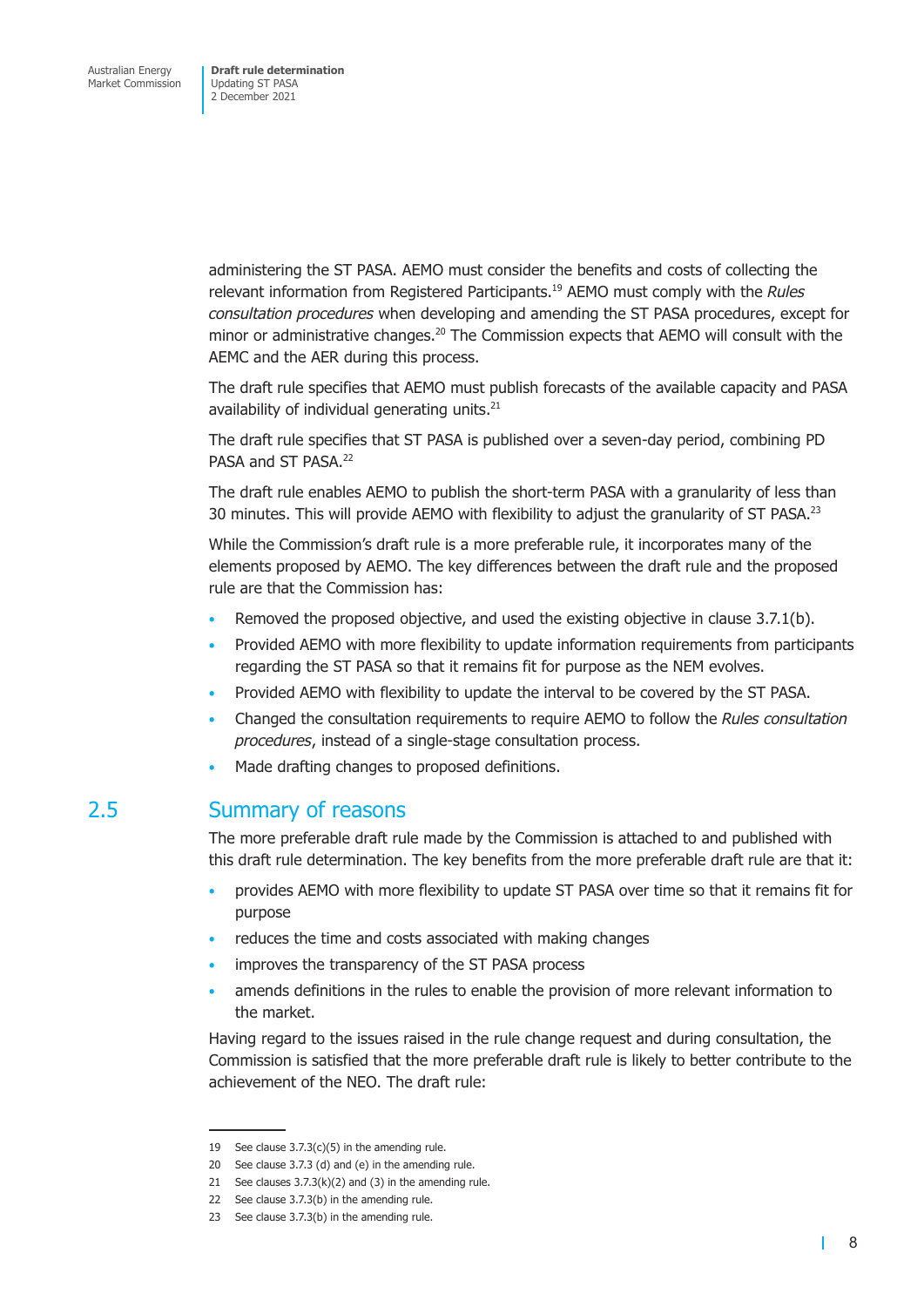- **Promotes reliability and security at lowest cost** by providing AEMO more flexibility to update the inputs used, the information required from participants and information published in ST PASA. The changes will improve the ability of AEMO to assess reliability and security conditions in the NEM as the market develops, and reduce the cost of including new information. The draft rule also improves the information provided to market participants. This will better inform the market of generation availability, and allow market participants to make better informed decisions regarding scheduling planned maintenance and expected reliability and security conditions.
- **Minimises administrative compliance requirements and costs** by improving the flexibility of AEMO to respond to changes in the market and removing unnecessary steps that may be required to make changes to ST PASA. The draft rule also requires AEMO to thoroughly consult with market participants when making changes to ST PASA and to balance the benefits and costs of requiring more information from participants. The draft rule also improves transparency of AEMO processes compared to the current arrangements by strengthening the reporting requirements on AEMO.
- **Promotes efficient facilitation of broader reform program** by linking information requirements and publication to the objective for PASA under clause 3.7.1 which clearly references power system security. These changes will facilitate the development of the ESB and AEMC system security work programs as the regulatory approach to the provision of system services continues to develop.

Further detail on the more preferable draft rule can be found in chapters three to six below.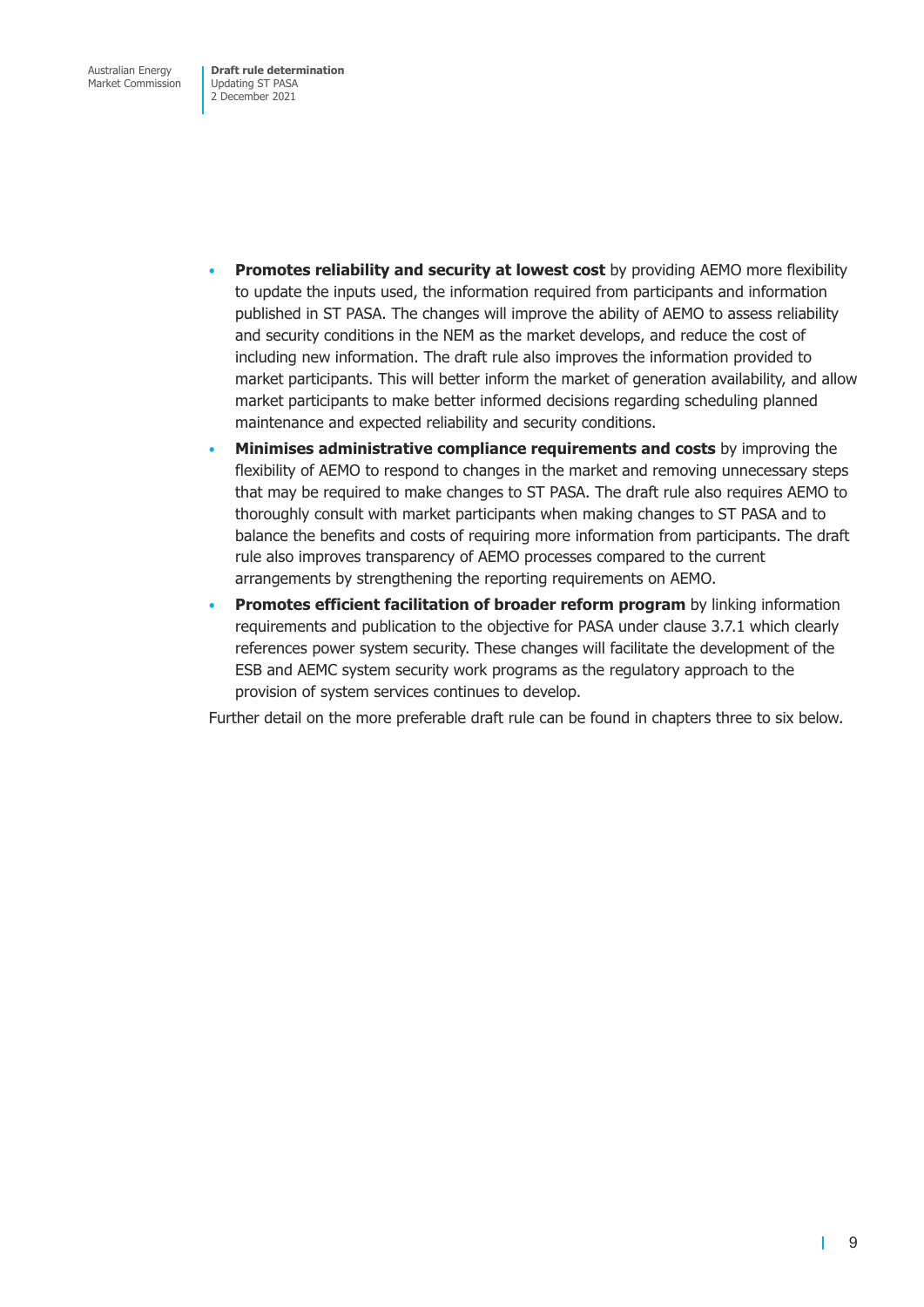# <span id="page-16-0"></span>3 INTRODUCTION OF A PRINCIPLES-BASED APPROACH FOR ST PASA

This chapter discusses stakeholder feedback, and presents the Commission's analysis and conclusions, regarding AEMO's proposal to introduce a principles-based approach to the NER in relation to ST PASA.

## 3.1 AEMO's proposal

As discussed in section 1.3, AEMO raised a number of issues with the current ST PASA framework in the NER.

AEMO considered that there are inputs to, and outputs of the ST PASA process specified in clause 3.7.3 of the NER that may no longer be useful to market participants or may not be used in the new ST PASA system. AEMO stated that unnecessarily requiring information in the NER instead of in AEMO procedures can lead to a misalignment of what information is needed or used and creates ambiguity for market participants.<sup>24</sup>

Additionally, AEMO stated that the current arrangements in the NER limit its flexibility to make changes to the ST PASA requirements to improve ST PASA over time. AEMO noted that it is important to allow for sufficient flexibility to implement modelling changes identified in consultation with stakeholders in a more timely manner, and with fewer costs involved, than would be allowed by the current arrangements.<sup>25</sup> This will allow AEMO to develop ST PASA to reflect the changing power system.

AEMO has indicated that in order for the new ST PASA process to continue to meet its objectives and develop with a changing power system, a less prescriptive and clearer rule is needed.<sup>26</sup> AEMO has proposed that a principles-based approach to the NER in relation to ST PASA would meet the needs that AEMO has described. The draft rule that AEMO has proposed would continue to define the minimum requirements for AEMO and market participants in relation to ST PASA at a high level.

AEMO has stated that implementing its proposed approach would allow it the flexibility to consult with market participants on the more detailed design of the inputs and outputs. These specifications would be published in AEMO procedures, known as the ST PASA procedures. AEMO has stated that the proposed rule simplifies the drafting of information that registered participants must provide to AEMO without changing the underlying requirements.<sup>27</sup>

In the proposed draft rule, AEMO included the following components:

1. an ST PASA objective

<sup>24</sup> AEMO, *Updating Short Term PASA,* rule change request, 29 June 2021, p. 8.

<sup>25</sup> AEMO, *Updating Short Term PASA,* rule change request, 29 June 2021, p. 9.

<sup>26</sup> AEMO, *Updating Short Term PASA,* rule change request, 29 June 2021, pp. 7-8.

<sup>27</sup> AEMO, *Updating Short Term PASA,* rule change request, 29 June 2021, p. 9.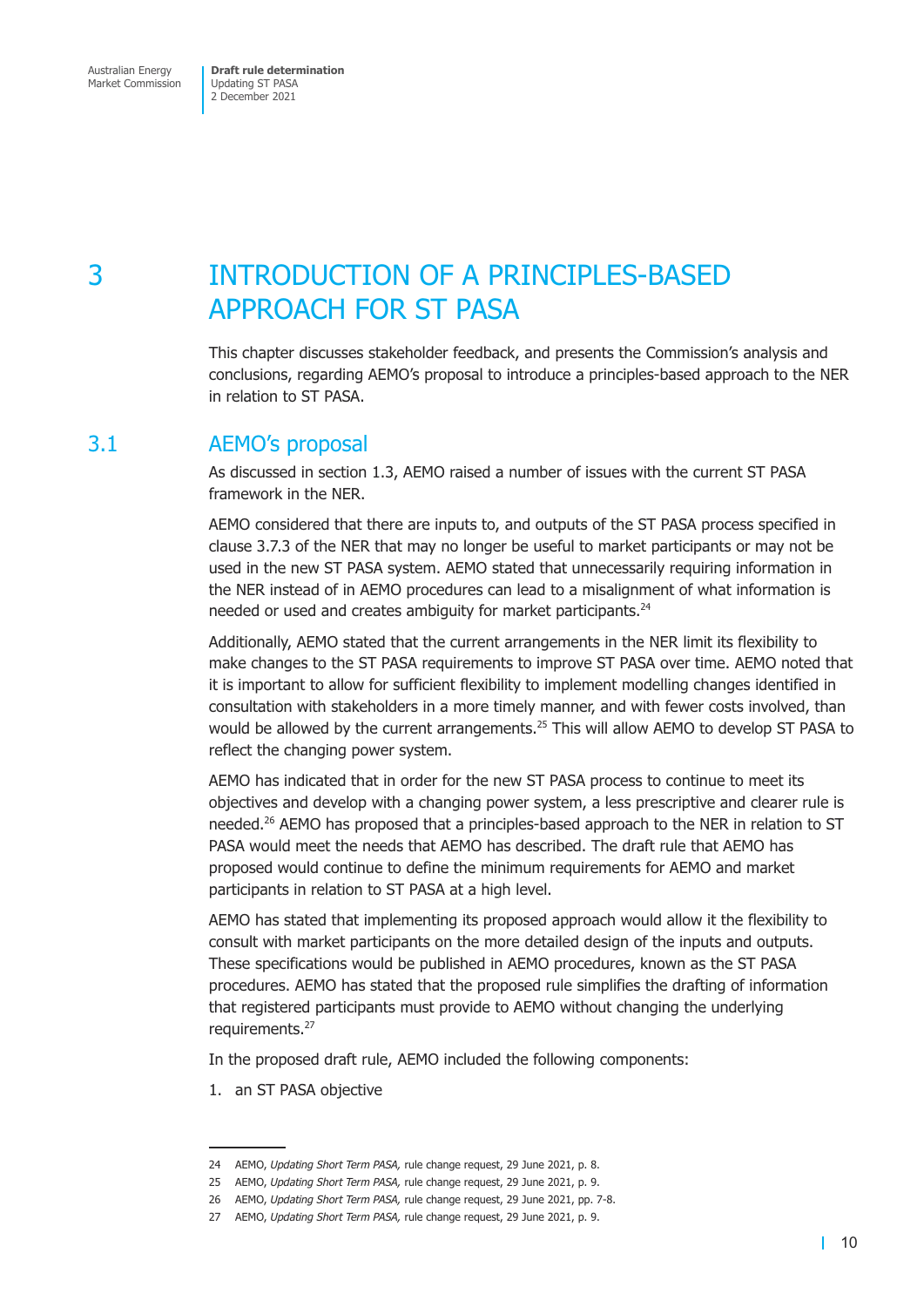- <span id="page-17-0"></span>2. a requirement for AEMO to develop and publish procedures to describe the ST PASA inputs, outputs and methodology
- 3. a provision allowing AEMO to undertake a single stage consultation process for the ST PASA procedures<sup>28</sup>
- 4. a requirement for AEMO to publish ST PASA at least daily<sup>29</sup>
- 5. a requirement for AEMO to prepare various ST PASA inputs
- 6. a replacement of references to Scheduled Generator and Market Participant with the generic term, Registered Participant<sup>30</sup>
- 7. a requirement for AEMO to publish ST PASA information to reflect the objective, including some specific information such as load forecasts and generator availability information.

## 3.2 Stakeholder views

All stakeholders acknowledged that improvements can be made to the existing framework for ST PASA in the NER.

The following sections address the key issues raised by stakeholders.

#### **3.2.1 Appropriateness of a principles-based approach**

Many stakeholders were supportive of a principles-based approach to ST PASA.<sup>31</sup> These stakeholders noted that there would be benefits associated with providing AEMO greater flexibility to update ST PASA.

AGL and Iberdrola Australia were generally supportive of AEMO having flexibility to update ST PASA, but raised some concerns with the proposed approach:

- AGL noted that the current ST PASA framework provides certainty and industry wide consensus of the information required and the ST PASA information provided by AEMO. It also commented that frequent changes to ST PASA will pose challenges for market participants to vary internal reporting procedures and could result in costly system changes.<sup>32</sup>
- Iberdrola Australia commented that the proposal to move requirements set out in the rules to an AEMO owned ST PASA procedure creates concern over the reduced level of

<sup>28</sup> On 8 January 2021, the AEMC received a rule change request from AEMO to amend the National Electricity Rules consultation procedures and the Gas extended consultation procedure. AEMC, *Improving consultation procedures in the Rules*, https://www.aemc.gov.au/rule-changes/improving-consultation-procedures-rules.

<sup>29</sup> As is the case with the current arrangements, this is a minimum requirement.

<sup>30</sup> On 15 July 2021, the AEMC made a draft rule in the *Integrating energy storage systems into the NEM* rule change. The draft rule removes the term Scheduled Generator from clause 3.7.3 (e) of the NER, however does not change the term Market Participant. AEMO's proposed changes would replace the term Market Participant with the term Registered Participant. As noted in Section 5.1.6, the term Market Participant is contained within the definition of Registered Participant. The Commission considers the proposed changes will not impact the draft rule made in the *Integrating energy storage systems into the NEM* rule change. AEMC, *Integrating energy storage systems into the NEM*, https://www.aemc.gov.au/rule-changes/integrating-energy-storagesystems-nem.

<sup>31</sup> Consultation paper submissions: AEC, p. 1; Alinta Energy, p. 1; Citipower, Powercor, United Energy, p. 1; CS Energy, p. 2; Energy Australia, p. 1; Origin Energy, p. 1.

<sup>32</sup> Consultation paper submission: AGL, p. 2.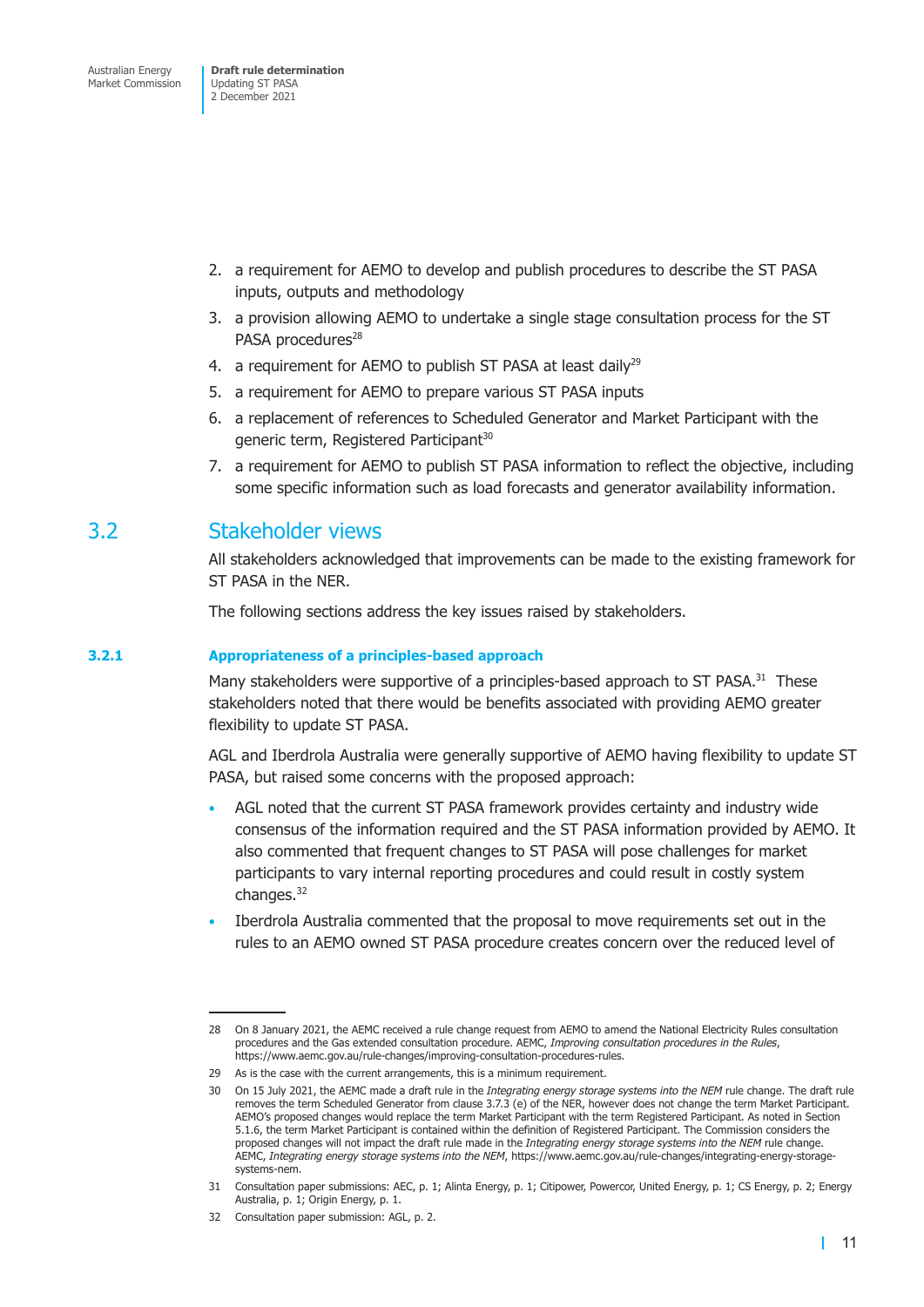> independent governance involved in the management of operating reserves. It also noted concerns about the interaction between ST PASA and the use of the RERT.33

On the other hand, the Energy Users Association of Australia (EUAA), Major Energy Users (MEU), Shell Energy and Snowy Hydro opposed a principles-based approach to ST PASA. $34$  In particular:

- Snowy Hydro noted that placing specific ST PASA requirements in AEMO procedures would remove an important check against unsound changes to ST PASA.<sup>35</sup>
- Shell Energy considered that the prescriptive nature of the rules provided certainty to market participants. It also noted that providing AEMO with flexibility may lead to ST PASA not meeting the needs of all market participants. It did not consider that the threshold for making a principles-based rule had been met. $36$

#### **3.2.2 Objective for ST PASA**

Alinta Energy was supportive of setting the ST PASA objective as proposed by AEMO.<sup>37</sup>

CS Energy, Shell Energy and AGL noted that clause 3.7.1(b) of the NER already provides an objective for ST PASA.<sup>38</sup> AGL also considered that the proposed objective was not appropriate, and that any objective should still include the ultimate purpose of informing market participants.39

#### **3.2.3 Consultation requirements**

Many stakeholders considered that the proposed rule should require AEMO to undertake a rigorous consultation process.40

- Iberdrola Australia stated that there were material risks associated with moving the prescribed ST PASA process to AEMO procedures. It noted that the rules should dictate strict limits and obligations to ensure that AEMO continues to manage the power system in line with the expectations of consumers. $41$
- AGL noted that the PASA information requirements are critical obligations, and that the consultation process must therefore provide particiants with an opportunity to understand any changes and for AEMO to clarify any uncertainty.<sup>42</sup>

AEMO noted that its intent is to establish the initial ST PASA procedures using the full *Rules consultation procedures* together with additional engagement mechanisms such as working groups and briefings if necessary. In its view, there is a significant amount of detail to consult

<sup>33</sup> Consultation paper submission: Iberdrola Australia, p. 2.

<sup>34</sup> Consultation paper submissions: EUAA, p. 1; MEU, p. 2, Shell Energy, p. 2; Snowy Hydro, p. 2.

<sup>35</sup> Consultation paper submission: Snowy Hydro, pp. 2-3.

<sup>36</sup> Consultation paper submission: Shell Energy, pp. 2-3.

<sup>37</sup> Consultation paper submission: Alinta Energy, p. 1.

<sup>38</sup> Consultation paper submissions: AGL, p. 1-2; CS Energy, p. 4; Shell Energy, p. 6.

<sup>39</sup> Consultation paper submission: AGL, p. 2.

<sup>40</sup> Consultation paper submissions: AEC, p. 2; Citipower, Powercor, United Energy, p. 1; Origin Energy, p. 1; Alinta Energy, p. 1; CS Energy, p. 3.

<sup>41</sup> Consultation paper submission: Iberdrola Australia, pp. 1-2.

<sup>42</sup> Consultation paper submission: AGL, pp. 2-3.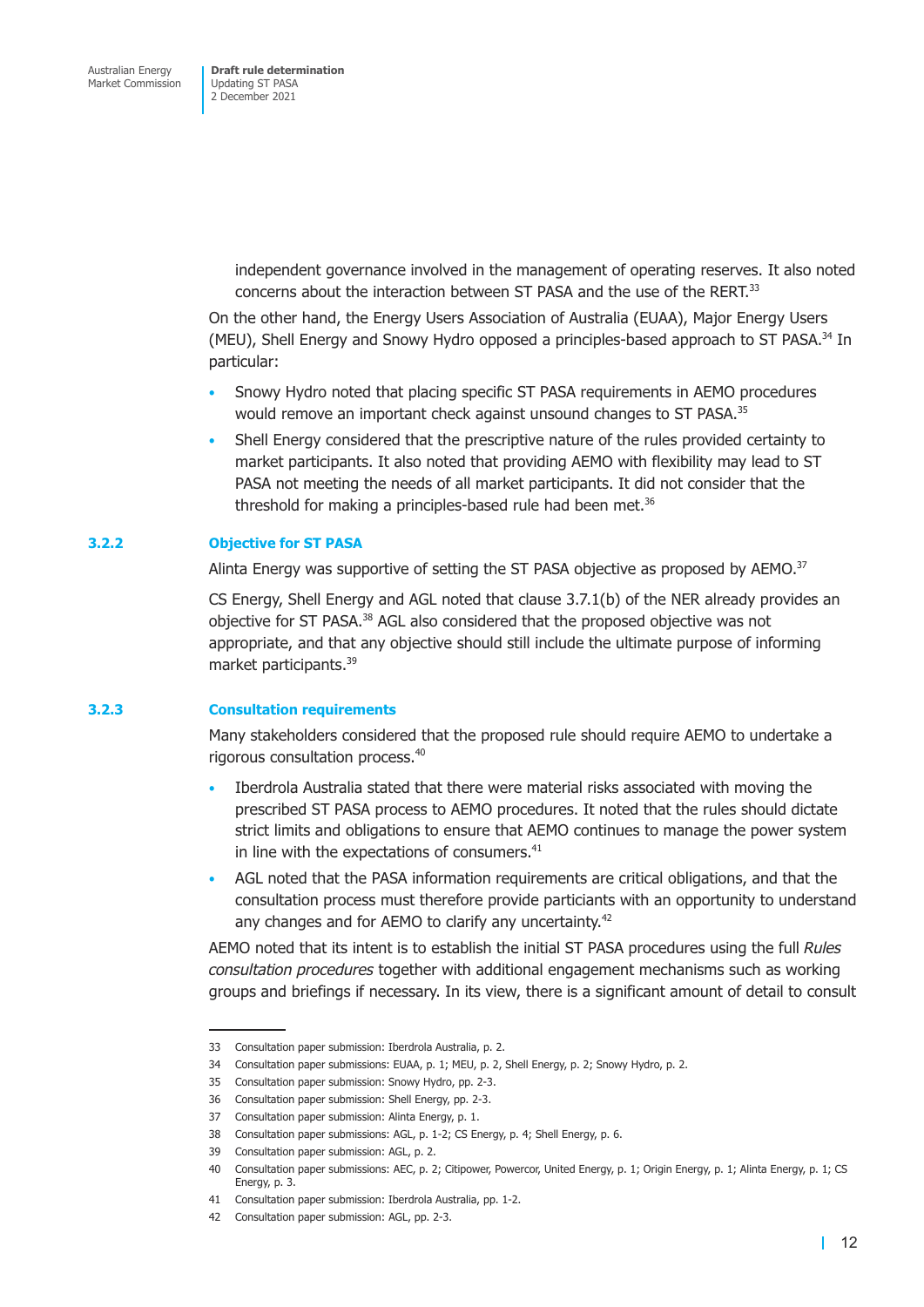Australian Energy Market Commission

**Draft rule determination**  Updating ST PASA 2 December 2021

on with stakeholders. In addition, it noted that the proposed rule would still allow it to undertake an additional consultation round where appropriate for any given change to the ST PASA procedures, while providing flexibility to adopt effective forms of consultation with a minimum of one stage of formal written submissions.<sup>43</sup>

#### **3.2.4 Inputs to ST PASA**

Some stakeholders raised concerns regarding AEMO's proposed approach to the inputs to ST PASA.<sup>44</sup>

- Shell Energy did not support the inclusion of forecasting uncertainty within the ST PASA, noting that it could lead to double-counting uncertainty values. It noted that a prescriptive set of inputs is essential for a consistent approach and a repeatable process.45
- AGL noted it was unclear why the ST PASA inputs, outputs and methodology must only be outlined in AEMO procedures.<sup>46</sup>
- MEU noted that a benefit of a prescriptive approach is that deeper analysis by an independent party would be required to implement any change to ST PASA inputs, outputs and processes.<sup>47</sup>
- Snowy Hydro noted that placing ST PASA requirements in AEMO procedures could, over time, significantly increase the compliance cost on generators without any corresponding market benefit 48

#### **3.2.5 Publication of information from ST PASA**

EnergyAustralia noted that semi-scheduled unit information should explicitly cover technical availability (i.e. not just adjusted for fuel availability) in the same way as for scheduled generators. In its view, a forward-looking measure of technical availability of wind and solar resources would capture any plant limits imposed by outages on inverters, turbines, transformers etc. This would enable participants to make better decisions regarding resource commitment.49

CS Energy was of the view that the current specification of probability of exceedance demand forecasts at 10 per cent, 50 per cent and 90 per cent should be maintained. It also suggested that power system security parameters, including but not limited to inertia, reactive power and system strength are detailed to the market.<sup>50</sup>

<sup>43</sup> Consultation paper submission: AEMO, pp. 3-4.

<sup>44</sup> Consultation paper submission: Shell Energy, p. 3; AGL, p. 2; MEU, p. 3; Snowy Hydro, p. 2.

<sup>45</sup> Consultation paper submission: Shell Energy, p. 3.

<sup>46</sup> Consultation paper submission: AGL, p. 2.

<sup>47</sup> Consultation paper submission: MEU, p. 3.

<sup>48</sup> Consultation paper submission, Snowy Hydro, p. 2.

<sup>49</sup> Consultation paper submission, EnergyAustralia, p. 1.

<sup>50</sup> Consultation paper submission: CS Energy, pp. 2; 5.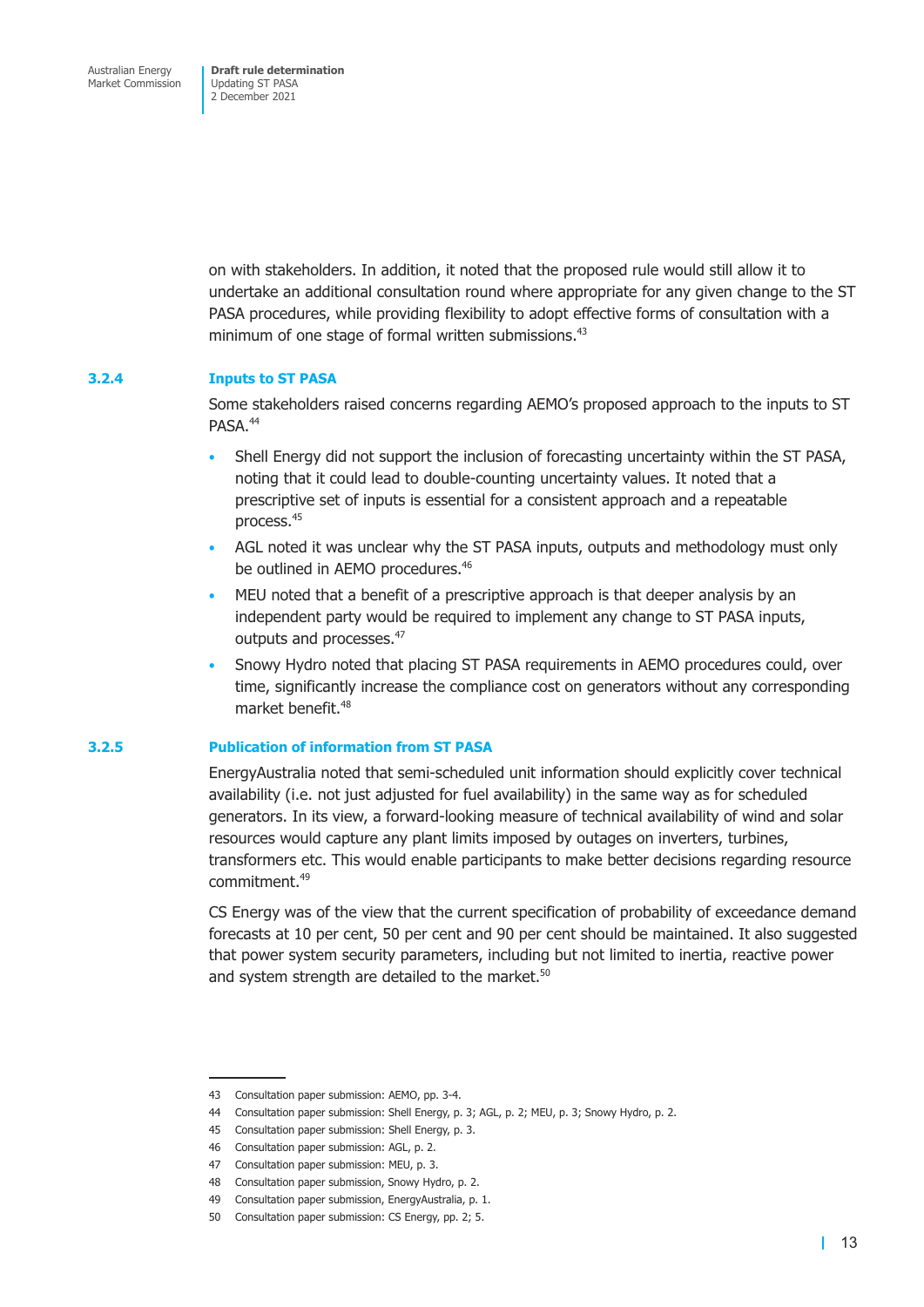#### <span id="page-20-0"></span>**3.2.6 Interaction between ST PASA and the LOR and RERT frameworks**

Shell Energy, the EUAA, MEU, and Iberdrola Australia raised concerns about the interactions between ST PASA and the lack of reserves (LOR) and RERT frameworks. They suggested that AEMO appears to view reliability as a major risk and wants to avoid load-shedding, potentially at all costs. These stakeholders noted that a principles-based approach would create the risk of a strategy of maintaining reliability at a higher level than the reliability standard occurring.<sup>51</sup>

CS Energy noted that ST PASA should not conflate system reliability and network reliability. It considered that network reliability, or shortfalls at nodes other than the regional reference node, can be managed in the outage assessment process that can include an assessment on the suitability of utilising RERT to manage an identified system security issue.<sup>52</sup>

AEMO acknowledged that there is an interaction between the ST PASA replacement project and the LOR framework, but that it has not proposed any changes to clause 4.8.4 of the NER. It noted that as part of its consultation on the ST PASA procedures, AEMO intends to review the current LOR framework and consult on this review and potential changes to the reserve level declaration guidelines.<sup>53</sup>

#### **3.2.7 Transparency of AEMO's approach**

Amber Electric suggested that AEMO should publish information relating to their modelling processes, and about how inputs are turned into outputs. It also noted that information on the formulation of the nodal network model would be valuable for the market.<sup>54</sup>

Citipower, Powercor and United Energy supported greater transparency of AEMO's methodology and forecasting approach.<sup>55</sup>

## 3.3 Analysis

AEMO has proposed the introduction of a principles-based approach to the NER in relation to ST PASA, arguing that the proposed approach would allow ST PASA to continue to meet its objectives and develop with a changing power system.

#### **3.3.1 Introducing a principles-based approach to ST PASA in the NER**

The Commission considers that the current arrangements in the NER in relation to ST PASA are prescriptive and may limit the ability of AEMO to update ST PASA.

All markets for services require a flow of clear and relevant information to promote competition and efficient outcomes over time. One of the purposes of ST PASA is to provide information to the market regarding the likely state of the market in the future. It is important that the information provided in ST PASA is as accurate as possible, and that

<sup>51</sup> Consultation paper submissions: Shell Energy, p. 2; Iberdrola Australia, p. 2; EUAA, p. 1; MEU, p. 4.

<sup>52</sup> Consultation paper submission: CS Energy, p. 5.

<sup>53</sup> Consultation paper submissions: AEMO, p. 3.

<sup>54</sup> Consultation paper submission: Amber Electric, pp. 1-2.

<sup>55</sup> Consultation paper submission: Citipower, Powercor, United Energy, p. 1.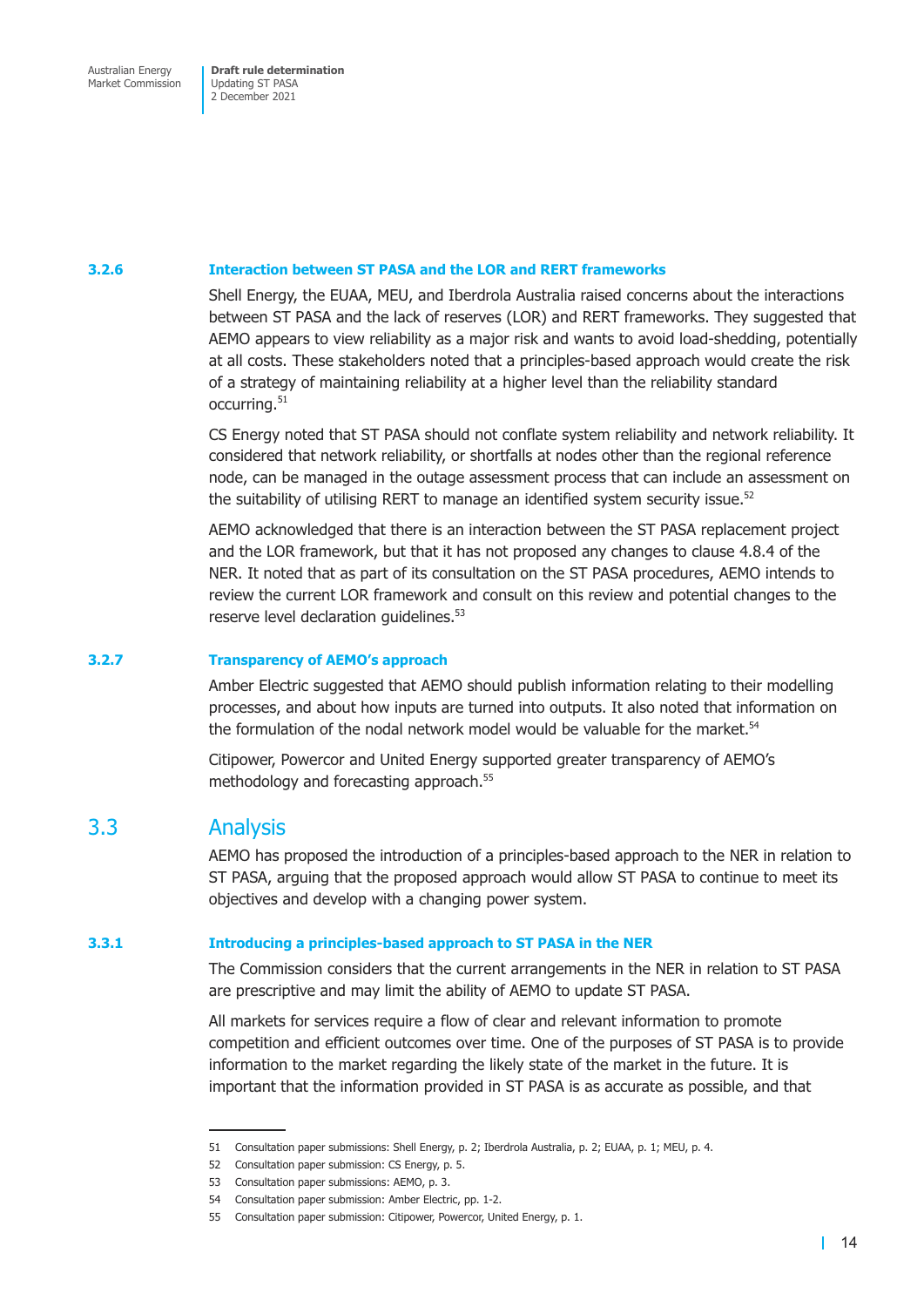participants understand how the forecast of future market conditions is produced, so that they can make well-informed decisions about availability of their plant.

There has been significant change in the NEM in the last five years. This includes increases in the penetration of new generation technologies, including VRE generation, as well as a significant increase in the penetration of distributed energy resources (DER), most notably rooftop PV.<sup>56</sup> There are also expected to be ongoing increases in the penetration of these two technologies, as well as others, such as battery energy storage systems (BESS) and hybrid renewable and storage generation facilities.<sup>57</sup> Pumped hydro projects may also increase in penetration over time.

The Commission considers that changes to existing market frameworks are required to efficiently facilitate the ongoing adoption of these new technologies and acknowledges AEMO's proposal that changes may be needed to model technologies and processes such as BESS, demand response and DER. Information requirements may also need to be updated in order to facilitate the adoption of these technologies, and to ensure that ST PASA is able to provide information that accurately reflects the state of the market. Provision of relevant information is also essential to the ongoing efficient operation of the market.

#### BOX 1: STORAGE CAPACITY AND MARKET INFORMATION

Battery energy storage systems are a technology that has different characteristics to traditional generation plant. This is because, regarding energy output, BESS are very flexible in MW output, but often limited in MWh output. It is important for AEMO and the market to be able to understand and accommodate the characteristics of this plant, including availability, into forecasts of power system conditions into the future.

The current arrangements are prescriptive about the way that AEMO must consider energy constrained resources such as BESS. Under the current prescriptive arrangements for ST PASA, it is likely that rule changes would be needed to ensure that ST PASA can effectively incorporate any relevant new information over time. There are also prescriptive requirements regarding the information that AEMO must publish about energy constrained resources. These arrangements do not grant AEMO flexibility to adapt ST PASA to accommodate increasing penetrations of BESS over time.

Changes to the way in which BESS are considered in the ST PASA process are likely to occur as AEMO and the market develop operational experience with higher penetrations of these new technologies. A principles-based approach to ST PASA will provide AEMO and the market the flexibility to make changes to modelling processes, information requirements and information publication over time. There are also some immediate changes that AEMO could make in ST PASA and elsewhere regarding the provision of BESS information to the market, including:

<sup>56</sup> Reliability Panel, *2020 Annual Market Performance Review,* 20 May 2021, pp. 32; 48, aemc.gov.au/sites/default/files/2021- 05/Final%20report.pdf

<sup>57</sup> AEMO, *Integrating Energy Storage Systems into the NEM,* rule change request, 20 August 2020, p. 5.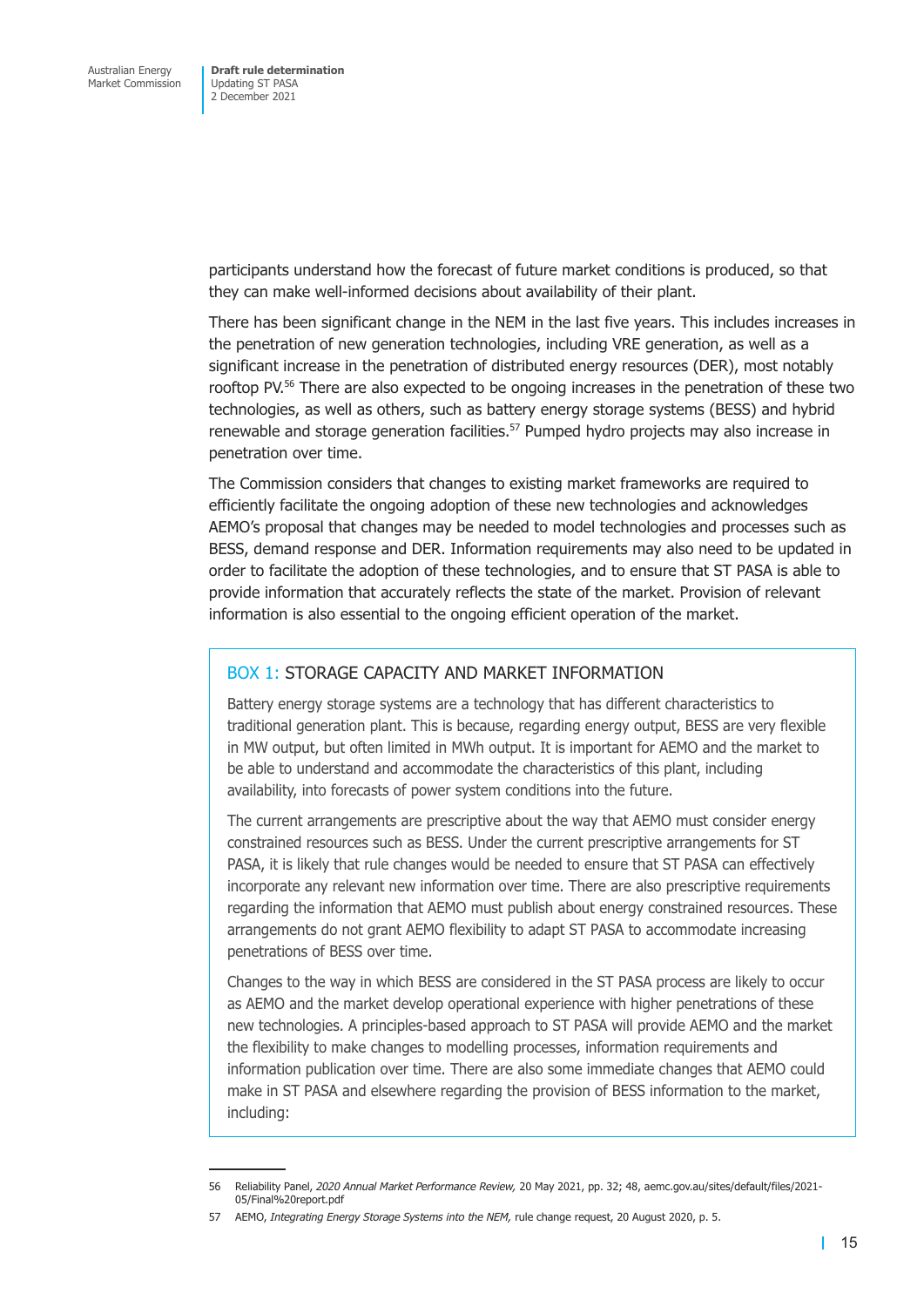- <span id="page-22-0"></span>• providing more visibility about where AEMO is taking energy storage reserves into account in ST PASA
- providing more transparency of the different types of resources, including BESS, that contribute towards forecast availability
- making current state of charge information more transparent.

Source: AEMC.

The Commission also agrees with AEMO's proposal that changes may be needed to account for the availability of essential system services, including frequency control ancillary services (FCAS), inertia, system strength and ramping requirements. As the understanding of the requirements needed to operate the power system in a secure and efficient manner continue to develop, changes to ST PASA may be needed to facilitate this process.

The Commission agrees with stakeholders that there are some risks associated with introducing a principles-based approach to ST PASA, including:

- The potential for reduced certainty regarding requirements and information published in ST PASA.
- Risks associated with the interaction between ST PASA and the LOR and RERT frameworks.
- The potential for ST PASA to become less transparent.

## 3.4 Commission's position

The Commission's draft decision is to introduce a principles-based approach to ST PASA in the NER.

#### **3.4.1 Overview of the principles-based approach to ST PASA**

The draft rule is explained in figure 3.1 below: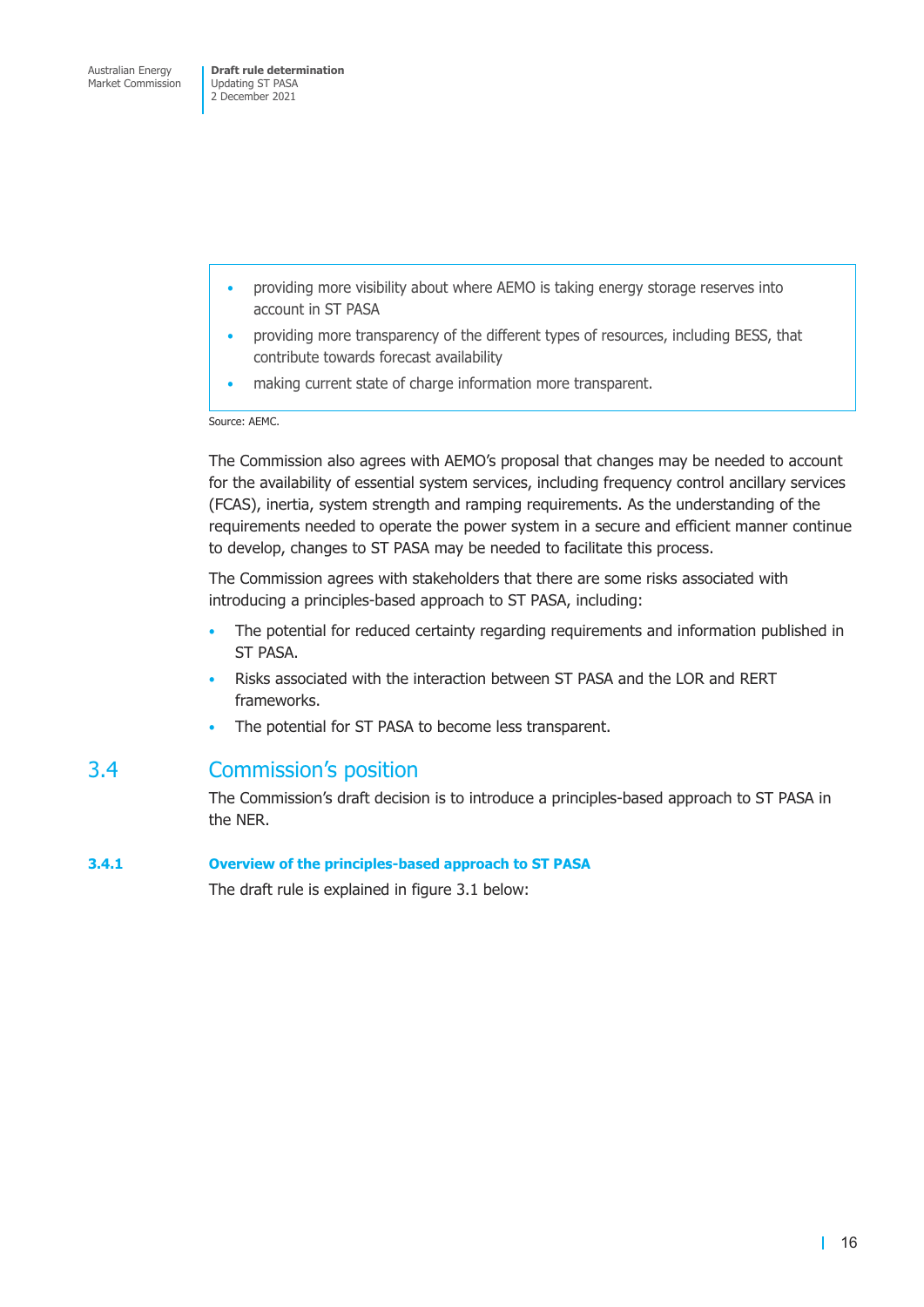

#### **Figure 3.1: Overview of principles-based approach to ST PASA**

Source: AEMC

Note: A full description of the more preferable draft rule can be found in section 2.4.

The Commission considers that the benefits of introducing a principles-based approach to ST PASA in the NER outweigh the disadvantages. Given the significant changes that are occurring in the NEM, it is important to develop flexible and adaptive market and regulatory frameworks. A principles-based approach to ST PASA will enable it to more effectively meet the evolving needs of AEMO and market participants over time by reducing the regulatory burden that these changes would require.

The draft rule directly links the ST PASA to the PASA objective in clause 3.7.1(b):

The PASA is a comprehensive program of information collection, analysis and disclosure of medium term and short term power system security and reliability of supply prospects so that registered participants are properly informed to enable them to make decisions about supply, demand and outages of transmission networks in respect of periods up to 2 years in advance (or up to 3 years in advance, where specified).

This objective captures the uses for ST PASA of both AEMO and market participants, and provides certainty and clarity regarding the core functions of ST PASA, which are not expected to change.

This objective enables the rules to be written in a way that provides flexibility to AEMO to change specific elements of ST PASA as the market develops, but also ensures that the underlying needs of all market participants continue to be met.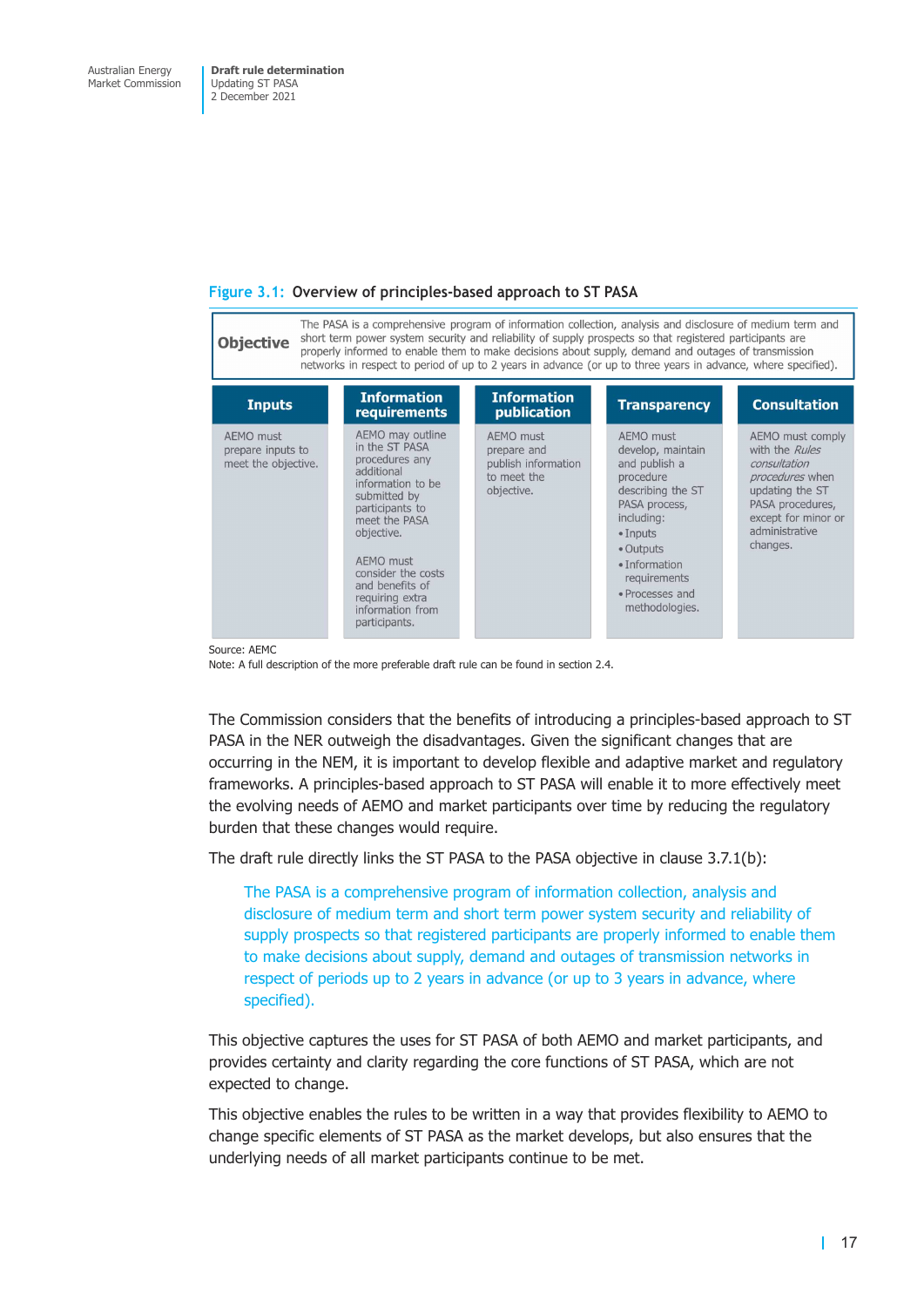The draft rule states that AEMO must prepare inputs and publish information to meet the PASA objective.<sup>58</sup> By linking these paragraphs to the objective, AEMO and market participants are provided with clear outcomes to be achieved by ST PASA over time, and the ability to update the ST PASA information to best achieve these outcomes. This information is to be decided on through consultation with stakeholders. AEMO has the ability to specify the details of this information in the ST PASA procedures. The draft rule therefore provides more flexibility to change ST PASA by removing the number of processes involved in making changes.

The draft rule states that AEMO can require additional information from participants to meet the PASA objective under clause 3.7.1(b). Any further information required from participants must be set out in the ST PASA procedures.<sup>59</sup> The Commission notes that this change was not included in AEMO's proposed rule change.

AEMO has indicated that there are not expected to be any immediate changes to the information that is required. To the extent that changes to information requirements from participants are not needed, AEMO can choose not to specify any additional information in the ST PASA procedures. This provision will ensure that AEMO is not limited in the rules to make any future changes to ST PASA that may require new or different information from market participants.

#### **3.4.2 The principles-based approach mitigates costs and risks raised by stakeholders**

The Commission also considers that the costs and risks associated with a principles-based approach to ST PASA that were raised by stakeholders can be effectively mitigated by the draft rule.

#### **Costs of ongoing changes to participants**

The draft rule introduces a principle to ensure that AEMO must consider the benefits and costs of collecting the relevant information from registered participants.<sup>60</sup> This ensures that the costs to participants of any future changes to the information requirements for ST PASA are considered during the consultation process.

The Commission considers that although AEMO must have regard to the NEO as specified in the NEL, it is appropriate in this instance to provide guidance for the way that AEMO interprets the NEO.

#### **Repeatable and consistent approach to ST PASA**

The draft rule also introduces a number of features to ensure that there is certainty, clarity and transparency for all participants regarding the ST PASA process. AEMO must develop, maintain and publish a procedure describing the ST PASA process, including inputs, outputs,

<sup>58</sup> See clauses  $3.7.3(g)(4)$  and  $3.7.3(k)$  in the amending rule.

<sup>59</sup> See clause 3.7.3(h)(3) in the amending rule.

<sup>60</sup> See clause  $3.7.3(c)(5)$  in the amending rule.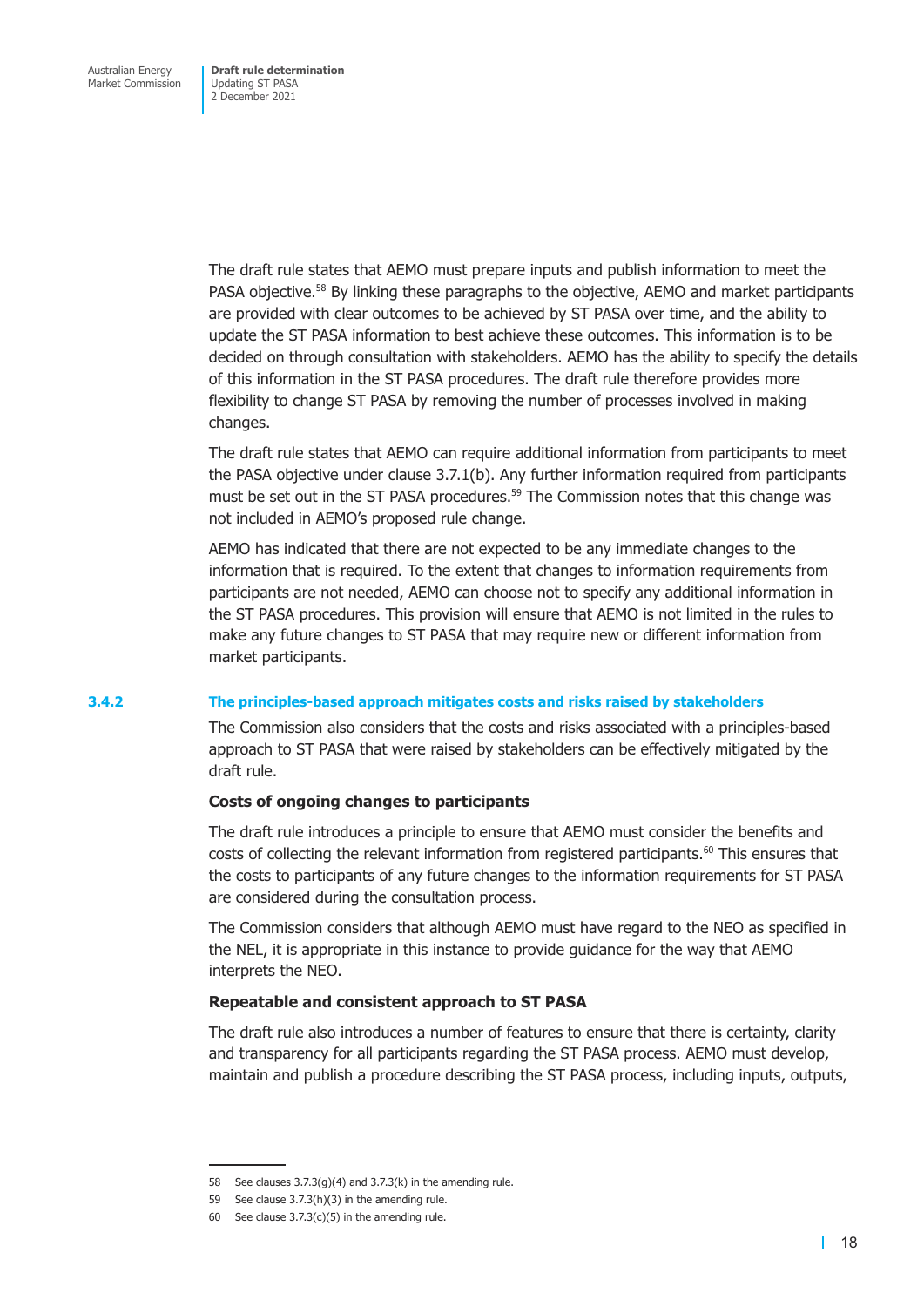processes and methodologies.<sup>61</sup> This procedure will provide certainty of the ST PASA process and ensure that it is repeatable and consistent for participants.

Furthermore, AEMO must follow the *Rules consultation procedures* when making changes to the ST PASA procedures, with the exception of minor or administrative changes.<sup>62</sup> The *Rules consultation procedures* incorporate a two-stage consultation process, and this will ensure that participants are able to effectively engage with AEMO regarding any proposed changes to ST PASA.

#### **Risks associated with the LOR and RERT frameworks**

The risks associated with the LOR and RERT frameworks can also be mitigated by features of the draft rule. The PASA objective ensures that AEMO must consider any information so that participants are properly informed regarding power system security and reliability conditions.63 By doing so, the objective mitigates the risk that AEMO may not include relevant information in the assessment of reliability conditions.

The requirement for AEMO to develop the ST PASA procedures also introduces transparency regarding AEMO's processes when conducting ST PASA. This transparency will enable effective scrutiny of the ST PASA process by other participants to ensure that it is being properly conducted.

The Commission considers that there are other additional safeguards in the NER to mitigate the potential risk of AEMO maintaining a level of reliability higher than the reliability standard. Details regarding the existing safeguards in the NER regarding the LOR and RERT framework can be found in appendix C.

<sup>61</sup> See clause 3.7.3(c) in the amending rule.

<sup>62</sup> See clauses 3.7.3(d) and 3.7.3(e) in the amending rule.

<sup>63</sup> See clause 3.7.1(b) in the NER.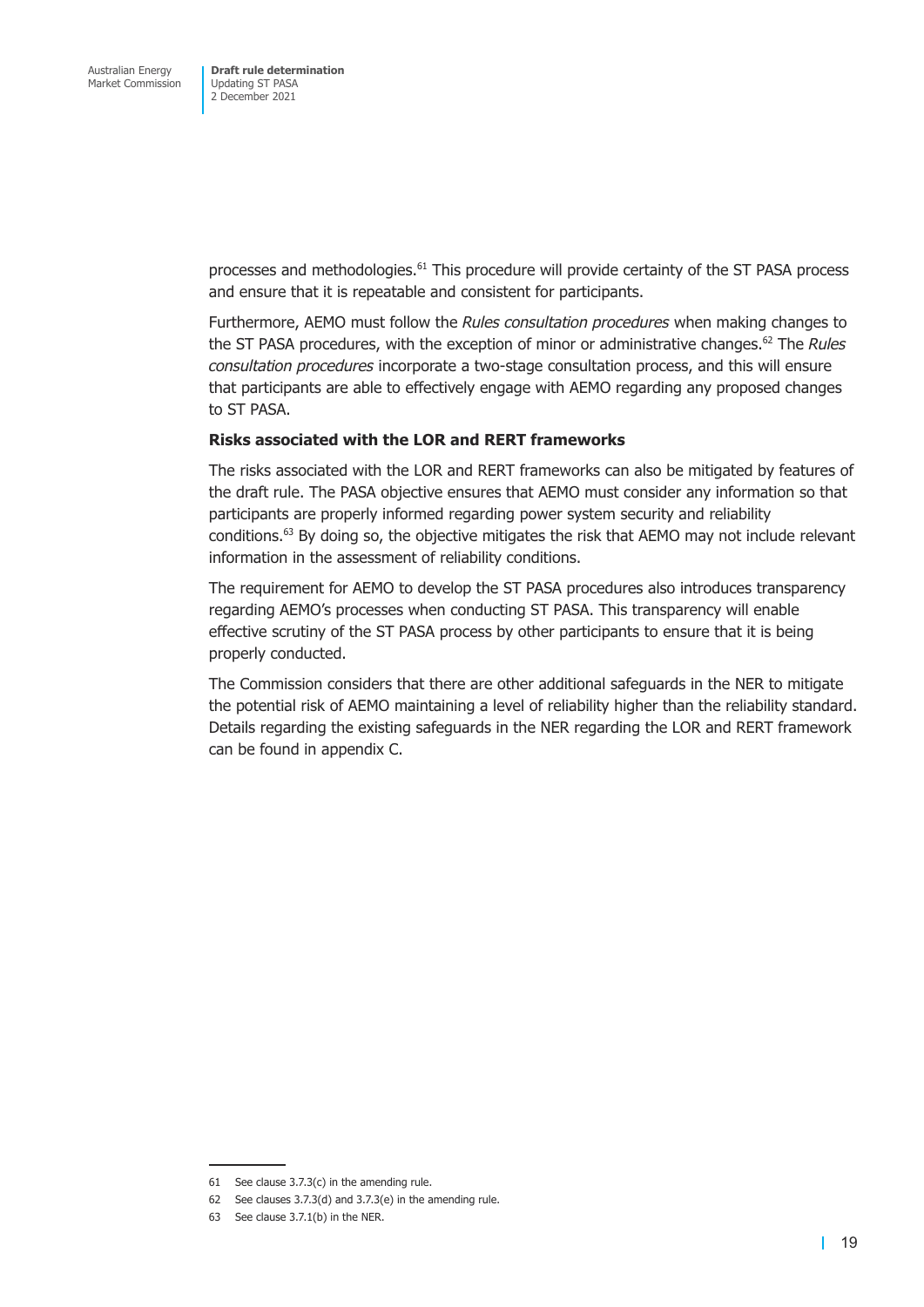# <span id="page-26-0"></span>4 SPECIFICATION OF ST PASA BEING PUBLISHED OVER SEVEN DAYS

This chapter discusses stakeholder feedback, and presents the Commission's analysis and conclusions, regarding AEMO's proposal to specify that ST PASA covers the next seven days. In effect, ST PASA would subsume and include the PD PASA forecast horizon.

## 4.1 AEMO's proposal

In the rule change request, AEMO noted that, in practice, it publishes PD PASA in addition to ST PASA.<sup>64</sup> As shown in figure 4.1, PD PASA covers the pre-dispatch horizon. PD PASA and ST PASA collectively cover a seven-day period.

The key difference between pre-dispatch and PD PASA is that they are run using different models and incorporate some different information. Pre-dispatch includes information about prices, whereas PD PASA does not.<sup>65</sup>



#### **Figure 4.1: AEMO's proposed changes to the ST PASA timeframes**

= covered in forecast horizon

Source: AEMC

Note: Clause 3.7.2 of the NER governs the MT PASA process. Clause 3.7.2(a) states that the medium term PASA covers the 24-month period (or, in the case of sub-paragraphs  $(d)(1)(i)$  and  $(f)(5)$  the 36-month period), commencing from the Sunday after the day of publication with daily resolution. The Spot Market Operations Timetable specifies that MT PASA is published each Tuesday. This means that in practice, the ST PASA will overlap with the information in the MT PASA for between one and six days between MT PASA publications.

<sup>64</sup> AEMO, *Updating Short Term PASA,* rule change request, 29 June 2021, p. 8.

<sup>65</sup> Under clause 3.8.20 of the NER, AEMO must run pre-dispatch with the resolution of one 30-minute period.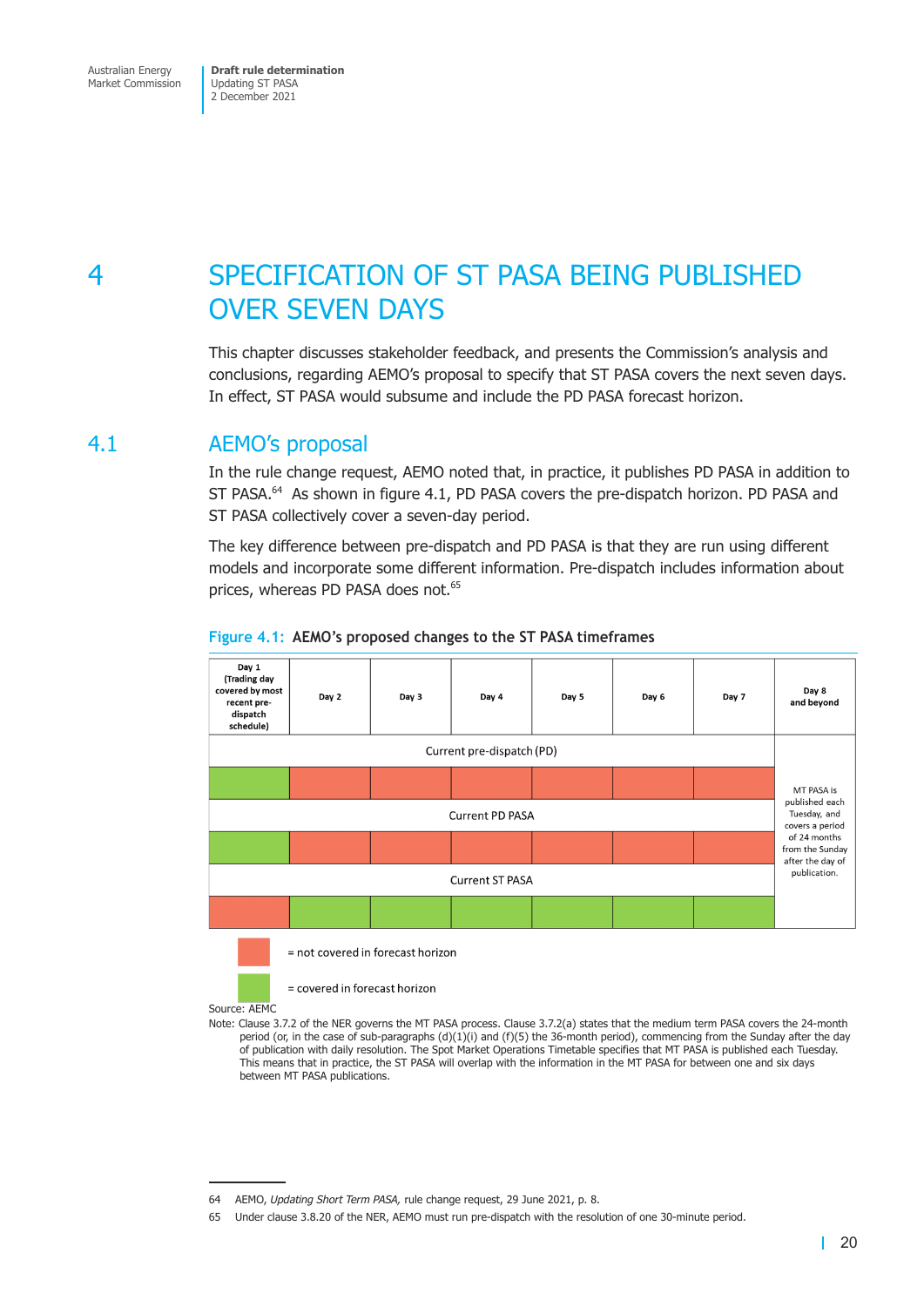<span id="page-27-0"></span>AEMO has proposed that the NER specify that ST PASA publish a forecast for the next seven days, as currently occurs in practice for the combination of PD PASA and ST PASA.<sup>66</sup> This will remove the inconsistency between the NER and what AEMO publishes in practice.

PD PASA is not currently specified in the NER. Clause 3.7.3(b) of the NER states that the ST PASA covers the period of six days from the end of the trading day covered by the most recently published pre-dispatch schedule with a 30-minute resolution. As shown in figure 4.1, this means that the information published in ST PASA does not cover the pre-dispatch horizon. Currently, AEMO chooses to publish PD PASA information to address this gap.

## 4.2 Stakeholder views

There was a mixed response from stakeholders regarding this issue.

AGL and Origin supported the combination of PD PASA and ST PASA.<sup>67</sup> AGL noted that the proposed rule would simply prescribe under the rules what AEMO is already forecasting through the PD PASA.

On the other hand, Shell Energy and CS Energy did not support the combination of PD PASA and ST PASA:<sup>68</sup>

- Shell Energy noted that by continuing to specify PD PASA and ST PASA separately, participants would avoid having to change their systems to factor in the changes compared to the existing pre-dispatch and ST PASA timeframes.
- CS Energy noted that each application has a specific utility for participants, and if there is ambiguity in the rules then it should be addressed.

## 4.3 Analysis

The Commission considers that there are a number of benefits associated with combining PD PASA and ST PASA. These benefits are associated with including PD PASA in the rules, given that it is not currently included. The benefits include:

- removing inconsistency between what AEMO publishes in practice and what is in the rules
- improving transparency and governance of the PD PASA process.

The Commission acknowledges the costs and risks raised by stakeholders in relation to this proposed change, including system costs associated with adjusting to a single report. The costs associated with these changes are not expected to be significant.

AEMO has confirmed that the information currently published in PD PASA is the same as the information published in ST PASA.

<sup>66</sup> AEMO, *Updating Short Term PASA,* rule change request, 29 June 2021, p. 8.

<sup>67</sup> Consultation paper submissions: AGL, p. 3; Origin Energy, p. 1.

<sup>68</sup> Consultation paper submissions: Shell Energy, p. 7; CS Energy, p. 6.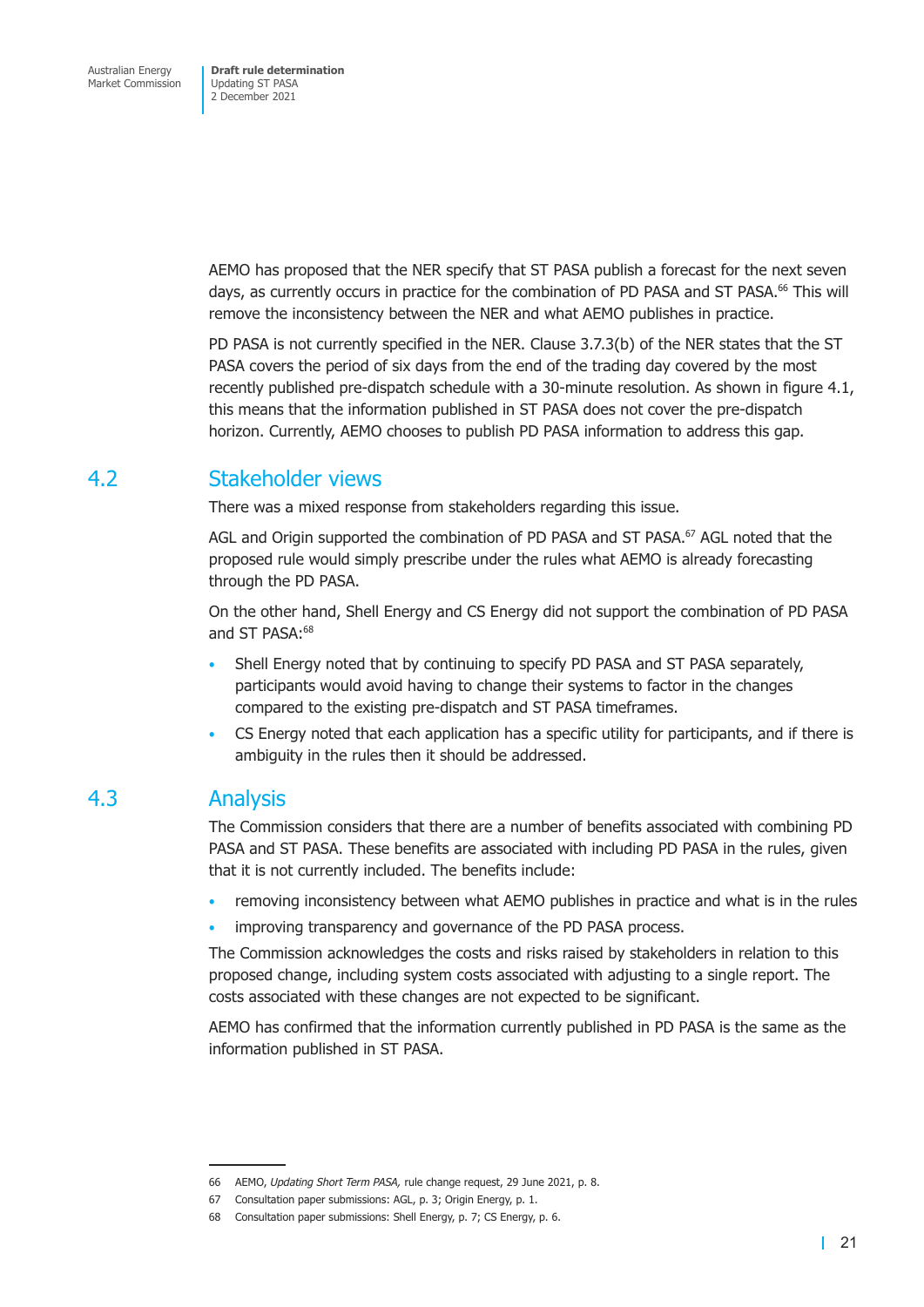## <span id="page-28-0"></span>4.4 Commission's position

The Commission's draft decision is to combine PD PASA and ST PASA.

The draft rule specifies that ST PASA is published over a seven-day period from the end of the most recent 30-minute period. These changes:

- remove the inconsistency that currently exists between the NER and AEMO's administration of PD PASA
- improve the transparency of the PD PASA process by subjecting it to the same requirements as the ST PASA process under the NER.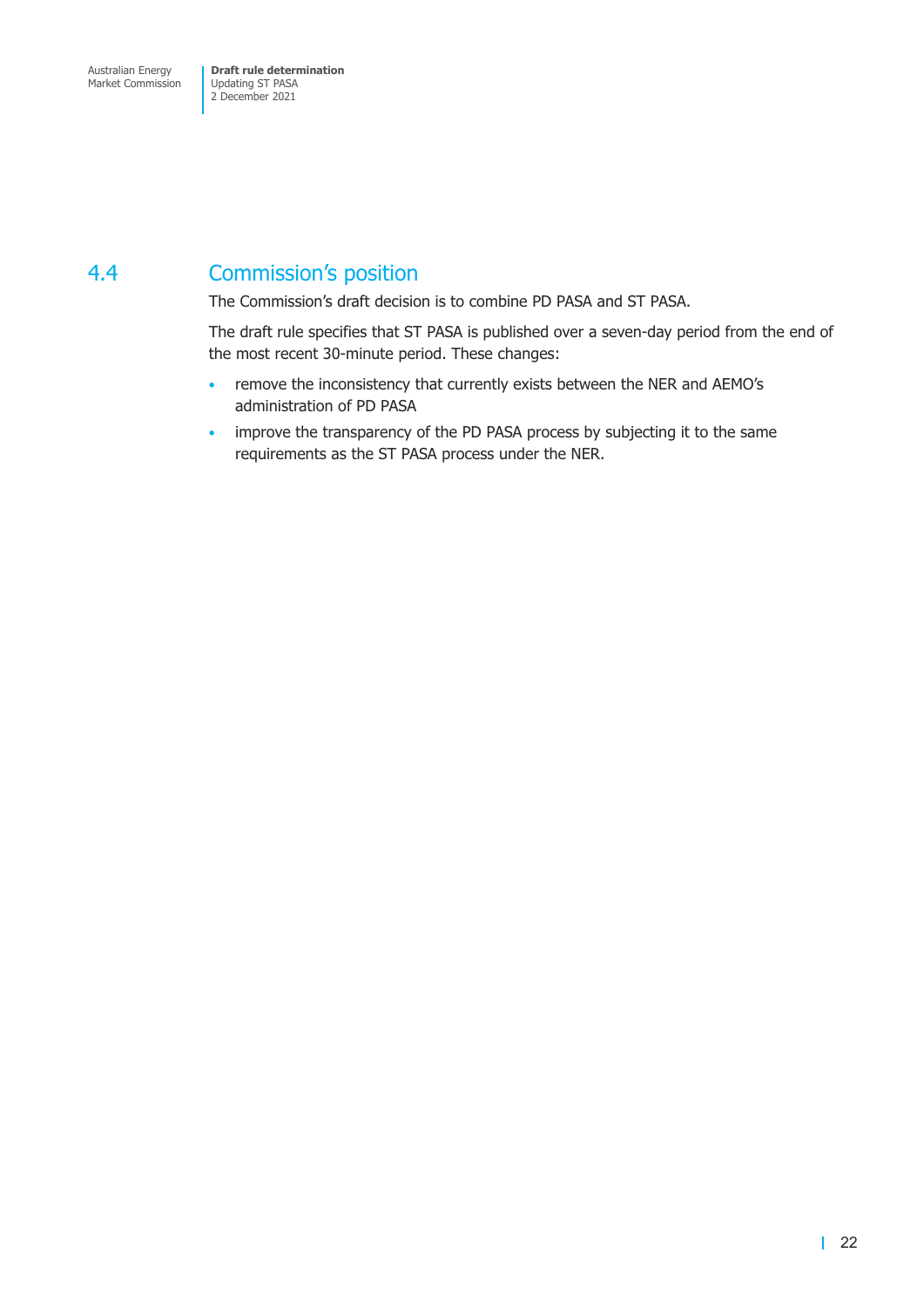# <span id="page-29-0"></span>5 PUBLICATION OF GENERATOR AVAILABILITY INFORMATION ON DUID LEVEL

This chapter discusses stakeholder feedback, and presents the Commission's analysis and conclusions, regarding AEMO's proposal to publish generator availability information for each station and unit i.e. at a DUID level, rather than aggregated by region.

## 5.1 AEMO's proposal

The current rules specify that AEMO must publish aggregate generating unit availability and PASA availability for each region.<sup>69</sup>AEMO raised a number of issues with these arrangements.<sup>70</sup> These include:

- information asymmetry between participants with large generation portfolios and participants with small generation portfolios
- issues regarding generator availability and power system security
- inefficient scheduling decisions made by participants.

To address these issues, AEMO has proposed that the rules include a requirement to publish generator availability information on a DUID basis, or per unit level. AEMO noted that providing all market participants with this information is likely to improve the decision-making of smaller market participants with respect to the scheduling of outages.<sup>71</sup>

AEMO suggested that the provision of this information may have benefits in relation to power system security.<sup>72</sup> AEMO stated that:

- Due to increasing penetration of VRE generation in the NEM, there are increasing risks to power system security relating to inertia and system strength shortfalls. These risks are sometimes heightened during planned network outages.
- Management of these issues requires either certain individual units, a combination of certain synchronous generating units or other synchronous plant to be in service during the planned network outage.
- Transparency of generating unit availability will allow network service providers (NSP) to better coordinate their outages with other market participants.

AEMO suggested that this approach would be consistent with the approach taken in the AEMC's *Improved transparency and extending duration of MT PASA* rule change.73

<sup>69</sup> See clause 3.7.3(h) of the NER.

<sup>70</sup> AEMO, *Updating Short Term PASA,* rule change request, 29 June 2021, pp. 8-9.

<sup>71</sup> AEMO, *Updating Short Term PASA,* rule change request, 29 June 2021, p. 8.

<sup>72</sup> AEMO, *Updating Short Term PASA,* rule change request, 29 June 2021, p. 8.

<sup>73</sup> AEMC, *Improving transparency and extending duration of MT PASA,* final determination, 20 February 2020, pp. 12-21.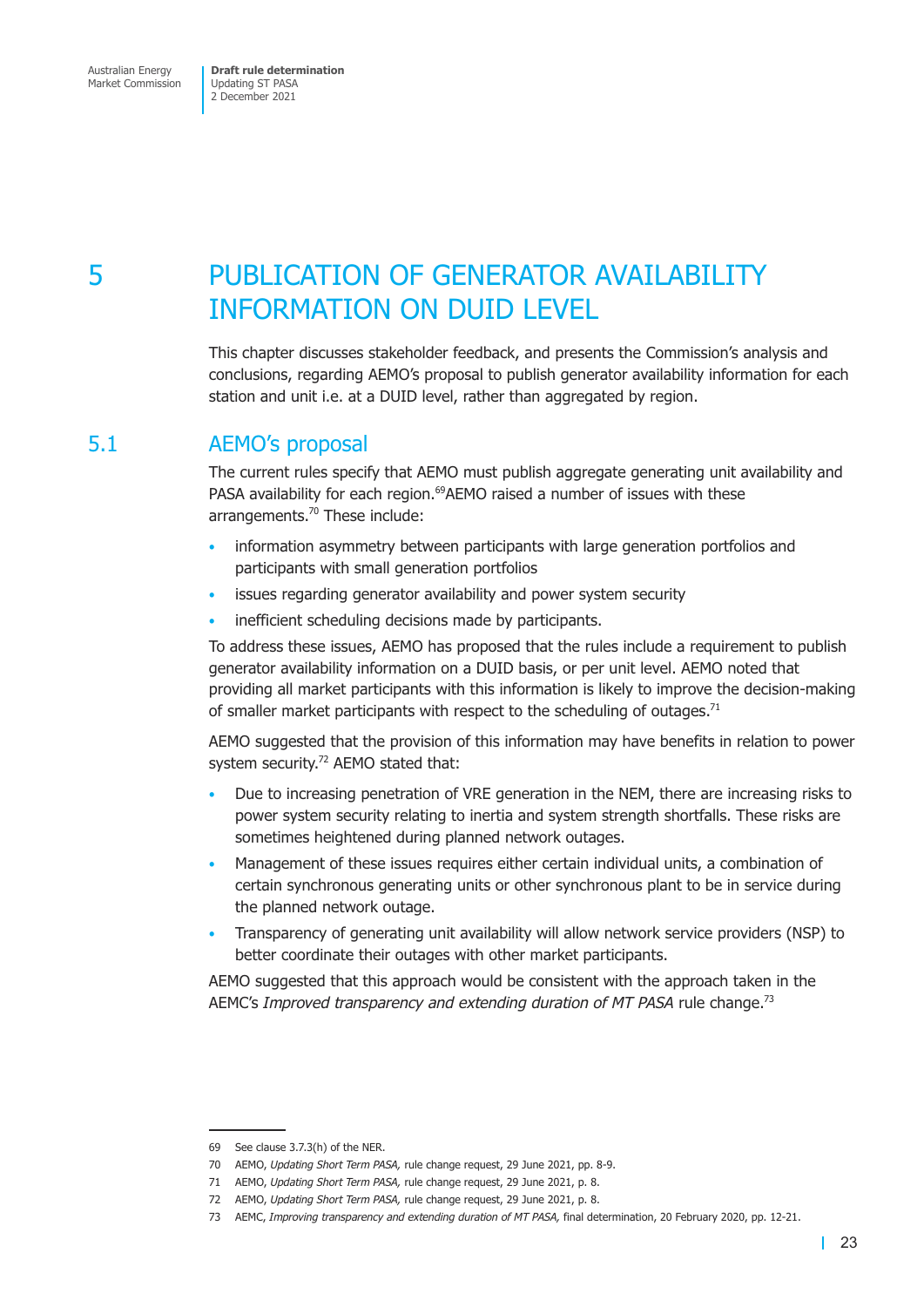## <span id="page-30-0"></span>5.2 Stakeholder views

Stakeholders were generally supportive of the publication of generator availability information for each unit or station, by  $DUID^{74}$ 

The AEC noted that the publication of generator availability information by DUID will increase transparency and facilitate more efficient market outcomes.<sup>75</sup>

AGL noted that additional transparency will become increasingly important for market participants. It suggested that as particular generation service capabilities become scarce, and alternative system strength mechanisms become available, this more granular forecast will assist the industry in forecasting what types of generation are dispatched or directed to generate.76

Shell Energy suggested that any anti-competitive gaming would be readily observable. Shell considered that it would generally manifest as a lowering of available capacity and the potential for increased market intervention.77

Snowy Hydro noted that the AEMC should be mindful of the burden that this decision could place on some groups of market participants compared to others, given that different types of participants are subject to different requirements.<sup>78</sup>

Iberdrola Australia supported, in principle, AEMO's suggestion to publish individual unit's availability information to reduce information asymmetry among participants. However, it suggested that DUID-level maximum availability in the ST PASA horizon should not be published as it would be commercially sensitive and hence anti-competitive. It noted that as various units are not able to start up and ramp to full output within the five-minute period and cannot achieve adequate operational flexibility using a fast-start inflexibility profile, the maximum availability bid is required to specify that the unit is unavailable should prices increase to the market price cap.<sup>79</sup>

The Australian Energy Regulator (AER) raised some concerns about publishing generator availability information on a per unit level. It noted that the publication of more granular information at close to real time poses the risk of a generator exercising market power and suggested that knowledge about the shape of the merit order or supply curve can be valuable and profitable for a generator with market power.<sup>80</sup>

The AER also noted that, as the energy system transitions to greater levels of weather dependent renewable penetration, it is important that market systems are designed to respond to supply side events which may change at short notice. Increased ST PASA

<sup>74</sup> Consultation paper submissions: CS Energy, p. 6; AEC, p. 2; EnergyAustralia, p. 1; AGL, p. 3; Shell Energy, pp. 5-6; SnowyHydro, p. 1; Origin Energy, p. 1.

<sup>75</sup> Consultation paper submission: AEC, p. 2.

<sup>76</sup> Consultation paper submission: AGL, p. 3.

<sup>77</sup> Consultation paper submission: Shell Energy, p. 5.

<sup>78</sup> Consultation paper submission: Snowy Hydro, p. 1.

<sup>79</sup> Consultation paper submission: Iberdrola, p. 4.

<sup>80</sup> Consultation paper submission: AER, pp. 1-2.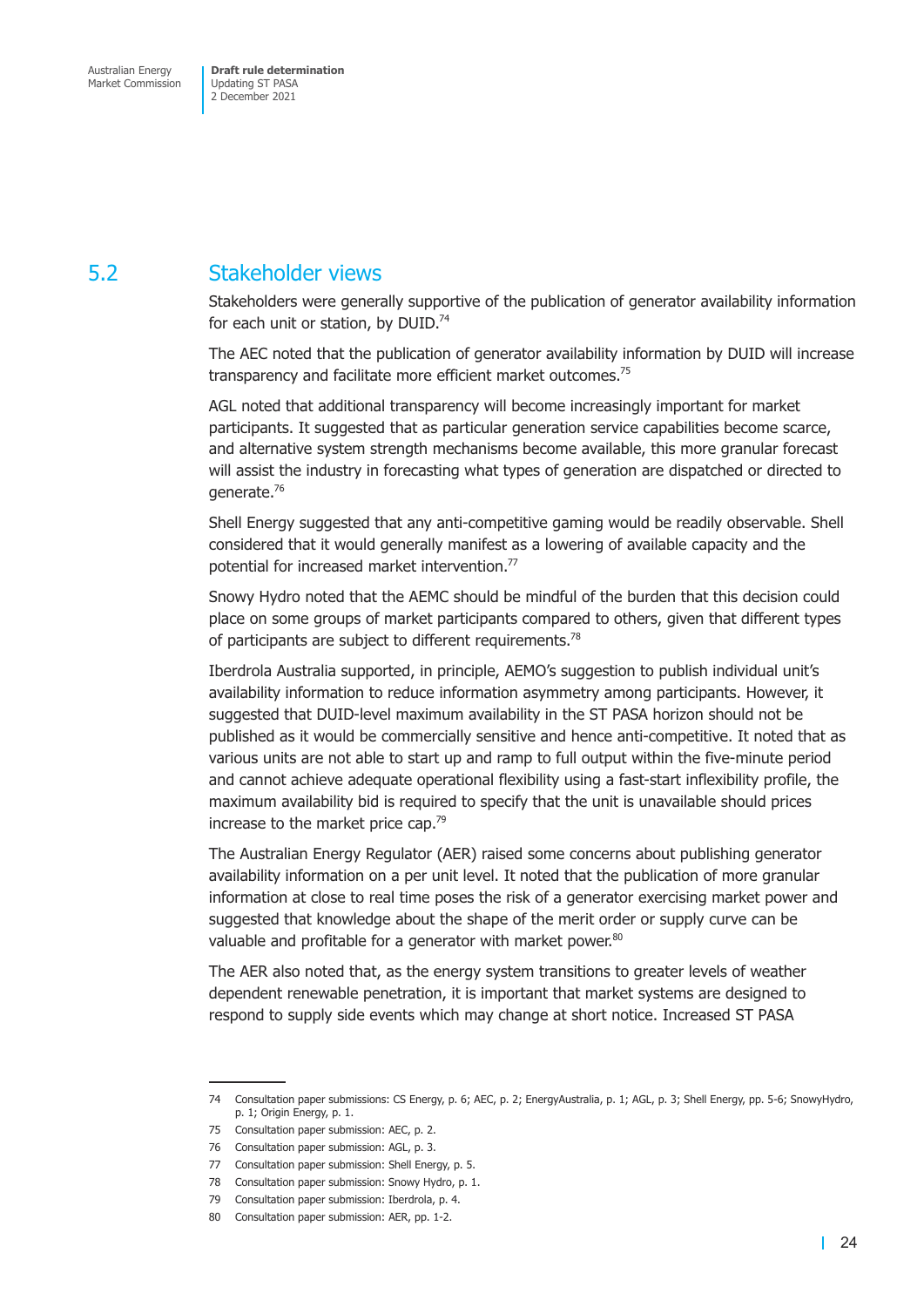<span id="page-31-0"></span>transparency may facilitate the ability of the market to forecast and respond to changes with additional flexibility and responsive capacity at short notice.<sup>81</sup>

## 5.3 Analysis

The Commission considers that there are costs, risks and benefits associated with the publication of generator availability information for every station and unit, on a DUID level.

#### **5.3.1 Benefits of publishing DUID level generator availability information**

As noted in section 3.3.1, there has been a significant increase in the penetration of variable renewable energy (VRE) generators in the NEM over the last five years. This trend is expected to continue, with VRE generators expected to compose larger portions of total electricity generated over time. VRE generators rely on variable weather conditions to generate electricity, and there is generally a non-trivial error associated with forecasting the output of these plant.<sup>82</sup>

In ST PASA, the forecast generation of semi-scheduled generating units is determined using the Australian Wind Energy Forecasting System (AWEFS) and the Australian Solar Energy Forecasting System (ASEFS). $83$  This forecast contributes to the aggregate capacity of scheduled generation in each region, which AEMO uses during the LOR process.<sup>84</sup> As the proportion of variable renewable generation in the generation mix increases, it is important that the market has the appropriate information to consider the forecasting error associated with forecast available capacity into their decision to be available.

The publication of DUID-level availability may improve power system reliability outcomes over time. In addition to variability regarding weather conditions, the provision of DUID information would also provide participants knowledge of the specific energy constrained resources that contribute to the availability information. As noted in section 3.3.1, the publication of this information will be important as the penetration of BESS in the NEM continues to increase.

The publication of DUID-level availability information will provide information to the market about the potential impact of transmission constraints, as well as other constraints on the forecast market conditions. This information will allow the market to mitigate the impact of constraints in decisions regarding availability, and may improve power system reliability outcomes.

The publication of generator availability information on a DUID level will improve the scheduling of outages between participants and transmission network service providers (TNSP). TNSPs will be able to more easily understand how a planned network outage will

<sup>81</sup> Consultation paper submission: AER, pp. 1–2.

<sup>82</sup> Reliability Panel, *2020 Annual Market Performance Review,* final report, pp. 74-78.

<sup>83</sup> AEMO, *Guide to intermittent generation*, pp. 4-5. https://www.aemo.com.au/-/media/files/market-it-systems/guide-tointermittent-generation.pdf?la=en

<sup>84</sup> AEMO, *Reserve Level Declaration Guidelines*, p. 7, https://www.aemo.com.au/- /media/Files/Electricity/NEM/Security\_and\_Reliability/Power\_System\_Ops/Reserve-Level-Declaration-Guidelines.pdf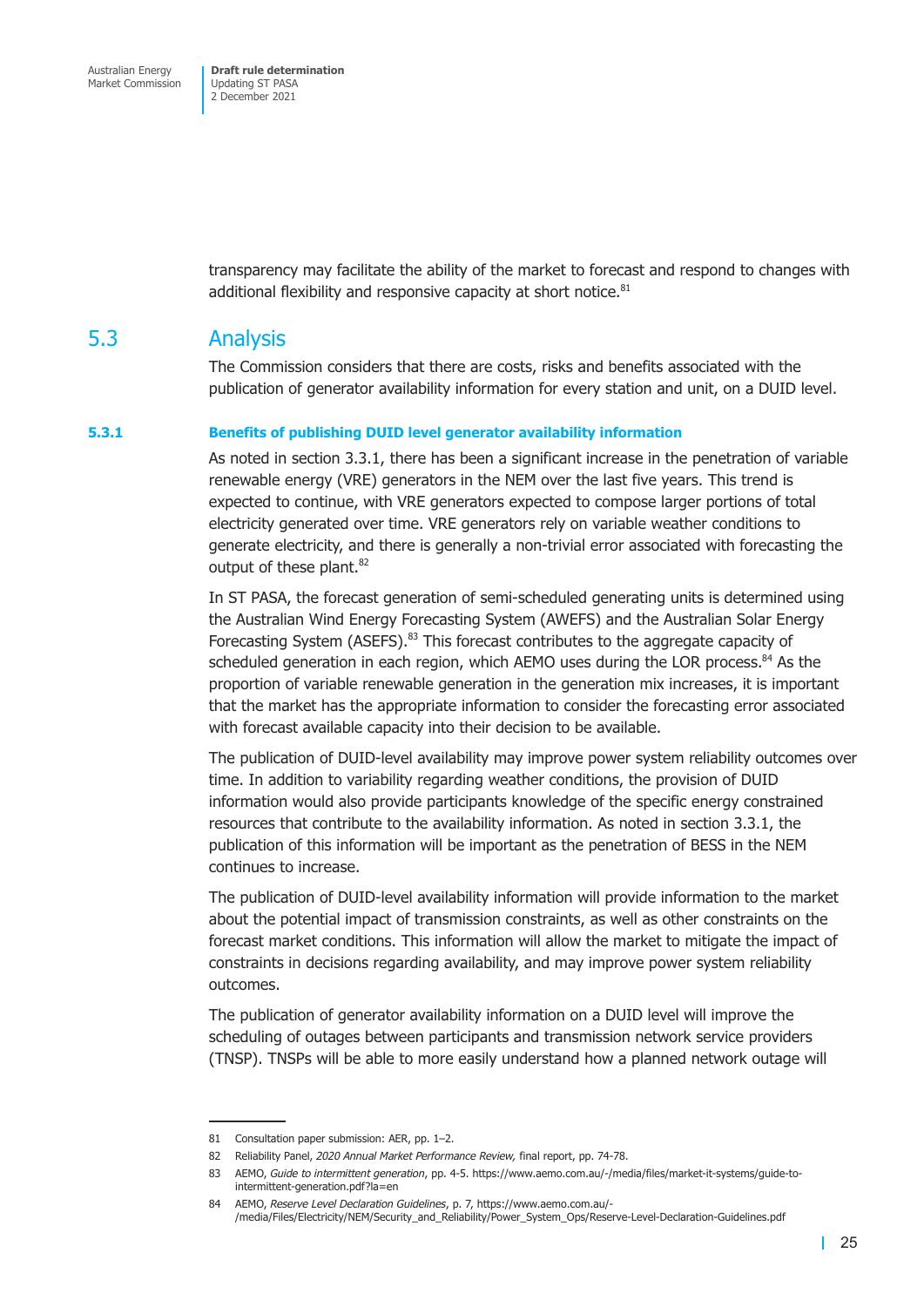affect the forecast power system security and reliability conditions and make adjustments, accordingly. This will lead to improved power system security and reliability outcomes.

The Commission is aware that some participants can glean information regarding the availability of generating units already through proprietary software tools. Additionally, participants have knowledge of their own outage schedules. Participants with more resources to dedicate to analysis or software, or with large portfolios and therefore more knowledge regarding outage schedules, may therefore have access to more information than participants without these two elements. The publication of generator availability information on a DUID level would remove any information asymmetries that currently exist between participants.

#### **5.3.2 Costs and risks of publishing DUID level availability information**

The Commission agrees with stakeholders there are some costs and risks associated with publishing generator availability information on a DUID level.

There is a risk that the publication of availability information for each unit and station may facilitate collusion between generators. This issue was raised in the *Improving transparency and extending duration of MT PASA* rule change.<sup>85</sup> The main concern of stakeholders was that by having more transparent information regarding generator availability in the MT PASA timeframe, generators would more easily be able to co-ordinate behaviour that would reduce competition.

The AEMC commissioned Houston Kemp Economists (Houston Kemp) to assess this issue. Houston Kemp noted that the provision of more detailed availability information would not increase the external stability of a collusive agreement between generators. This is because the provision of this information would provide a better indication to market participants about when they should increase supply to address any shortfall.<sup>86</sup>

The public provision of this information will allow for effective scrutiny by the AER.

As outlined above, stakeholders have suggested that there is a risk that the publication of more granular information at close to real time may lead to a generator exploiting its market power more often than it can under the status quo. If a generator was aware that the next most expensive generator in the merit order had limited availability, the generator may have an incentive to exercise market power by economically or physically withholding their own capacity from the market. Knowledge about the shape of the merit order curve can be valuable or profitable for a generator with market power.

There may be concerns that publishing generator availability information on a DUID level may reveal commercially sensitive information, including competitively sensitive information that may facilitate anti-competitive behaviour.

<sup>85</sup> AEMC, *Improving transparency and extending duration of MT PASA*, draft determination, 24 October 2019, p. 13.

<sup>86</sup> AEMC, *Improving transparency and extending duration of MT PASA,* consultant report for draft determination, 24 October 2019, pp. 5-8.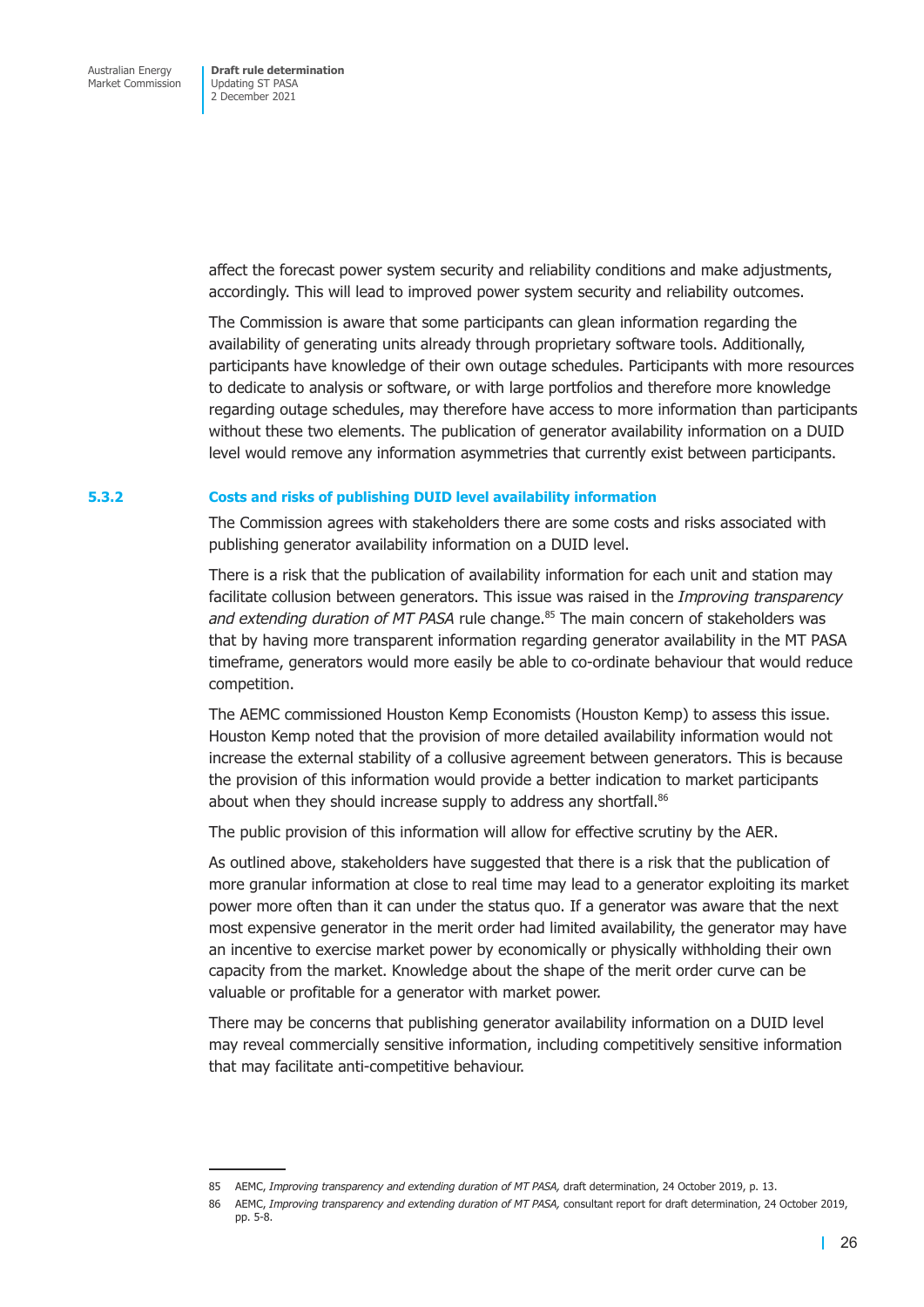## <span id="page-33-0"></span>5.4 Commission's position

The Commission's draft decision is to specify that AEMO must publish the available capacity and PASA availability of individual scheduled plant and wholesale demand response units.<sup>87</sup>

The Commission considers that the benefits of publishing availability information on a DUID level outweigh the costs and risks.

The Commission notes that there are existing legal frameworks to mitigate anti-competitive behaviour such as collusion and misuse of market power. The ACCC is responsible for investigating and enforcing the competition provisions of the *Competition and Consumer Act*  2010 (CCA).<sup>88</sup> In particular, the CCA prohibits:

- parties from engaging in concerted practices that have the purpose, or has or is likely to have the effect, of substantially lessening competition (section 45)
- a firm with a substantial degree of market power from engaging in conduct that has the purpose, effect, or likely effect of substantially lessening competition in a market (section 46).

The *Treasury Laws Amendment (Prohibiting Energy Market Misconduct) Act 2019* amended the CCA to give the ACCC additional powers to enforce energy market prohibitions.<sup>89</sup> This includes the electricity spot market prohibition which prohibits generators from manipulating the wholesale spot market (sections 153G and 153H).

The AER also has ongoing market monitoring functions, such as the wholesale electricity market performance review, that can be used to assess any changes that may occur following this rule change.<sup>90</sup> The AER and the ACCC will monitor whether increased transparency regarding generator availability information has a negative impact on competition.

If impacts on competition are noted during ongoing monitoring, a rule change request could be submitted to address the issues.

<sup>87</sup> See clause  $3.7.3(k)(2)$  and  $(3)$  in the amending rule.

<sup>88</sup> ACCC, *Guidelines on misuse of market power,* guidelines, August 2018, p. 3.

<sup>89</sup> Department of Industry, Science, Energy and Resources, *Prohibiting energy market misconduct,* website, June 2020, https://www.energy.gov.au/government-priorities/energy-markets/prohibiting-energy-market-misconduct.

<sup>90</sup> AER, *Wholesale electricity market performance review 2020,* website, December 2020, https://www.aer.gov.au/wholesalemarkets/performance-reporting/wholesale-electricity-market-performance-report-2020.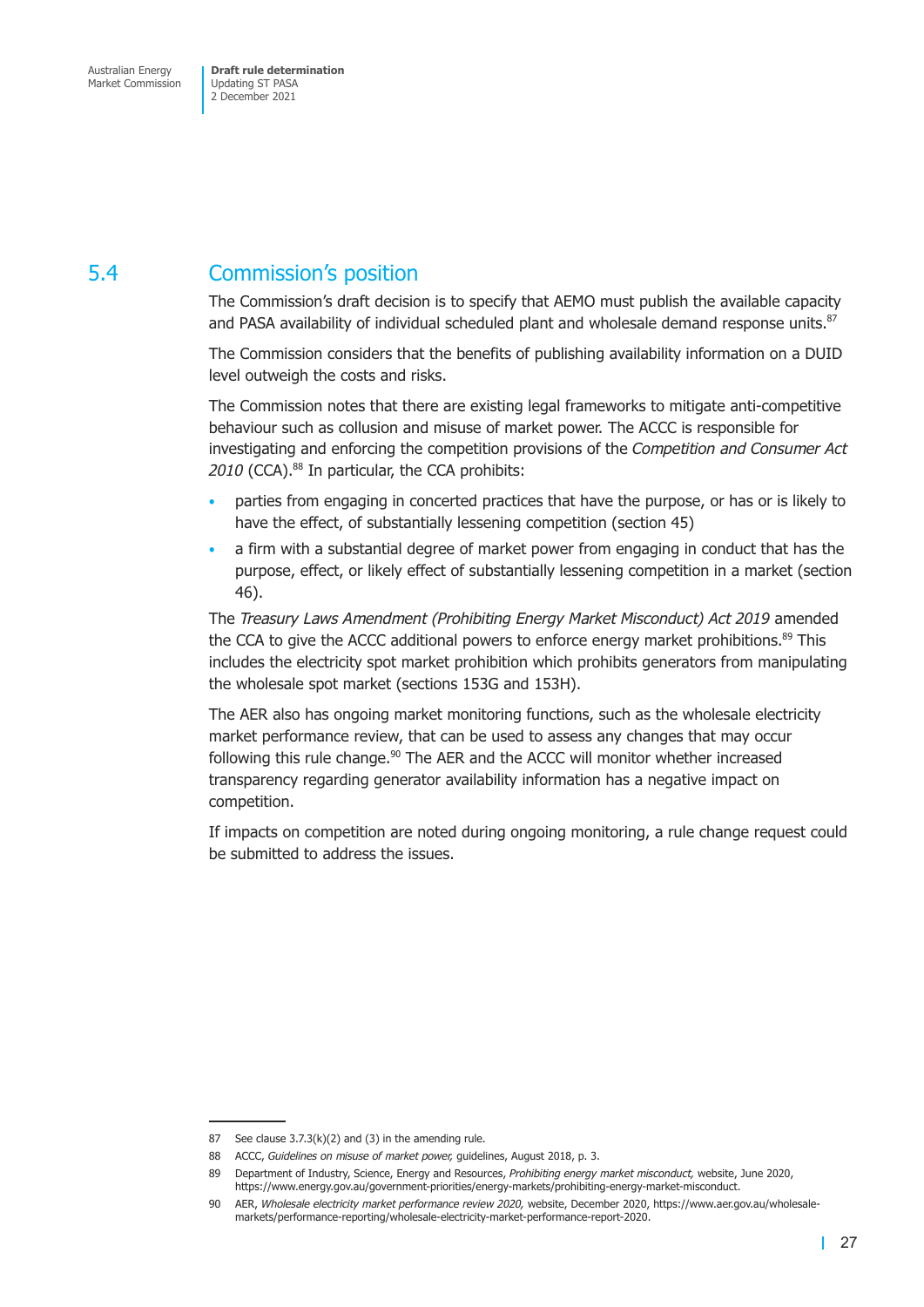# <span id="page-34-0"></span>6 CHANGING THE DEFINITION OF PASA AVAILABILITY AND ENERGY CONSTRAINT

This chapter discusses stakeholder feedback, and presents the Commission's analysis and conclusions, regarding AEMO's proposal to change the definition of PASA availability and energy constraint in the NER.

## 6.1 AEMO's proposal

AEMO has proposed to make some consequential changes to two definitions in the NER as part of this rule change request.<sup>91</sup> The proposed changes aim to be better aligned to a principles-based approach to ST PASA by removing unnecessary prescription in the NER and allowing for the provision of relevant information to the market.

AEMO has proposed to amend the definition of energy constraint. The current definition of energy constraint in the NER is "a limitation on the ability of a generating unit or group of generating units to generate active power due to the restrictions in the availability of fuel or other necessary expendable resources such as, but not limited to, gas, coal, or water for operating turbines or for cooling".

AEMO's proposed definition of energy constraint is "a limitation on the capability of a scheduled generating unit or scheduled load to produce or consumer energy in a specified period at the level that would occur if the limitation were removed."

AEMO has argued that the current definition of energy constraint unnecessarily references the generating unit technology type by referencing different fuel sources. The proposed definition of energy constraint aligns with the definition of wholesale demand response constraint, a term that was added to the NER under the *Wholesale demand response mechanism* rule change.<sup>92</sup> The proposed changes include the phrase "in a specified period", which, if adopted in the final rule, should be applied to the definition of wholesale demand response constraint.

AEMO has also proposed to amend the definition of PASA availability. The current definition of PASA availability is "the physical plant capability (taking ambient weather conditions into account in the manner described in the procedure described under clause  $3.7.2(q)$ ) of a scheduled generating unit, scheduled load or scheduled network service available in a particular period, including any physical plant capability that can be made available during that period, on 24 hours' notice."

AEMO's proposed definition of PASA availability is "for a scheduled generating unit, scheduled load or scheduled network service in a given period, its available physical plant capability (taking ambient weather conditions into account), and any additional physical plant capability that can be made available during that period within a given recall period in accordance with

<sup>91</sup> AEMO, *Updating Short Term PASA,* rule change request, 29 June 2021, pp. 23-24.

<sup>92</sup> AEMC, *Wholesale demand response mechanism*, final determination, 11 June 2020, https://www.aemc.gov.au/rulechanges/wholesale-demand-response-mechanism.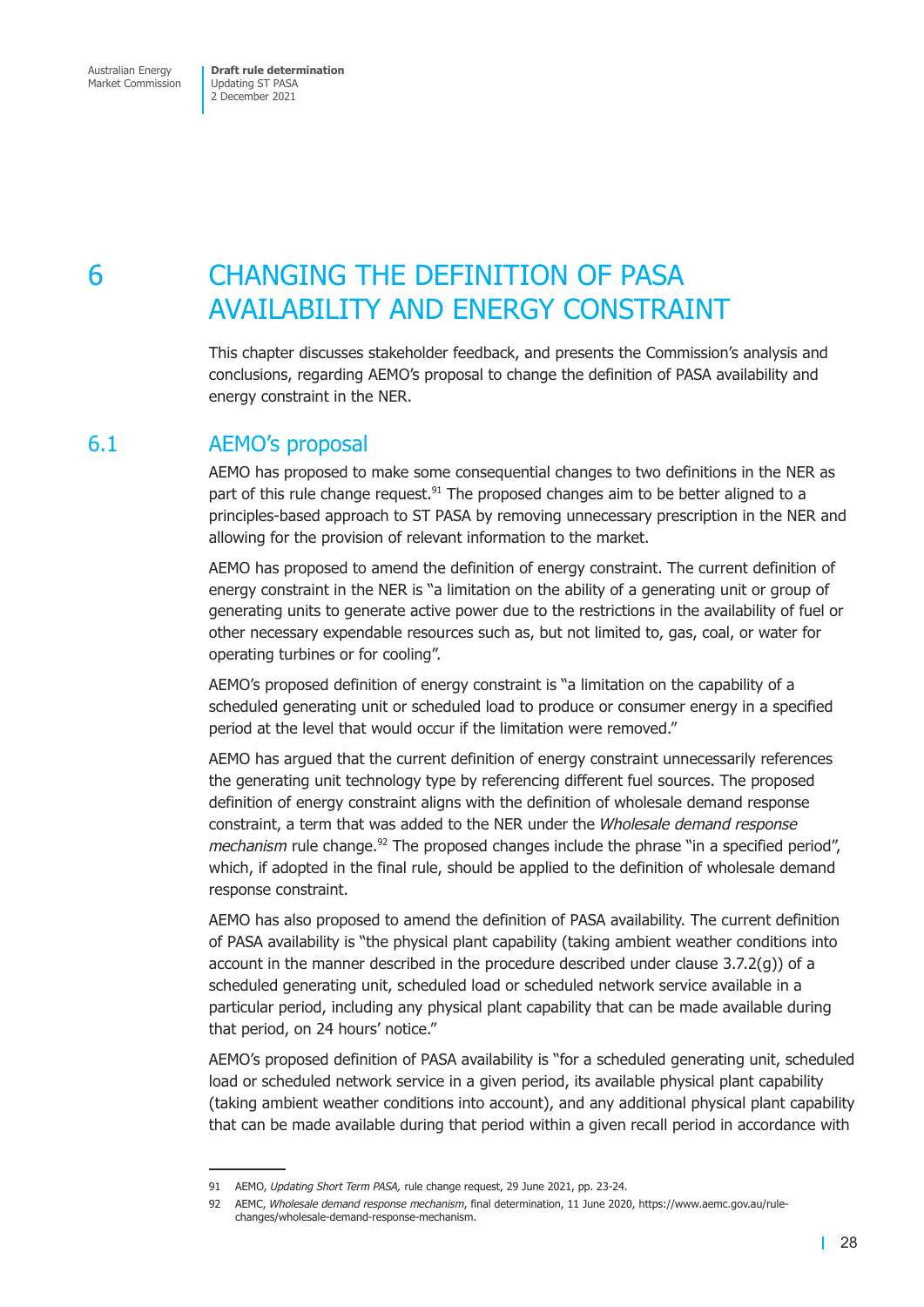<span id="page-35-0"></span>Australian Energy Market Commission

**Draft rule determination**  Updating ST PASA 2 December 2021

the reliability standard implementation guidelines", and "for a wholesale demand response unit in a given period, its maximum available MW wholesale demand response, including and wholesale demand response that can be made available during that period within a given recall period in accordance with the reliability standard implementation guidelines."

## 6.2 Stakeholder views

#### **6.2.1 Definition of energy constraint**

Stakeholders were generally supportive of changing the definition of energy constraint.<sup>93</sup>

Origin Energy was supportive of the proposed definition reflecting that energy constraint applied on a per-unit level. It also suggested that the proposed definition could be further simplified for market participants.<sup>94</sup>

Shell Energy noted that the term "in a specified period" was not specific enough, and supported changing this phrase to refer to a trading day.<sup>95</sup>

#### **6.2.2 Definition of PASA availability**

Stakeholders had a mixed response to the proposed definition of PASA availability.

A number of stakeholders were supportive of changes to the definition of PASA availability.<sup>96</sup>

AGL noted that: 97

- it was supportive of AEMO's intention of garnering a greater level of detail of generator recall times
- requiring recall times of less than 24 hours will pose significant challenges for market participants as it will give rise to complicated assessments of plant capability that will inevitably give rise to inconsistent interpretations of plant recall capabilities within the shorter time horizon
- the recall period should be limited to defining recall times of greater than 24 hours.

CS Energy supported redefining PASA availability to reflect the actual recall time and including PASA availability in the ST PASA process.<sup>98</sup>

Origin Energy noted that its preference would be for a practical and simple approach whereby participants would provide one PASA availability with one recall time for each unit per trading interval. It also noted that PASA availability is a civil penalty provision, and that the uncertainty associated with specifying return times should be reflected in any compliance requirements associated with PASA availability.<sup>99</sup>

<sup>93</sup> Consultation paper submissions: Iberdrola Australia, pp. 3-4; Origin Energy, p. 2; Shell Energy, p. 8.

<sup>94</sup> Consultation paper submission: Origin Energy, p. 2.

<sup>95</sup> Consultation paper submission: Shell Energy, p. 8.

<sup>96</sup> Consultation paper submissions: AGL, p. 2; CS Energy, p. 10; Origin Energy, pp. 1-2.

<sup>97</sup> Consultation paper submissions: AGL, p. 3.

<sup>98</sup> Consultation paper submissions: CS Energy, p. 6.

<sup>99</sup> Consultation paper submissions: Origin Energy, pp. 1-2.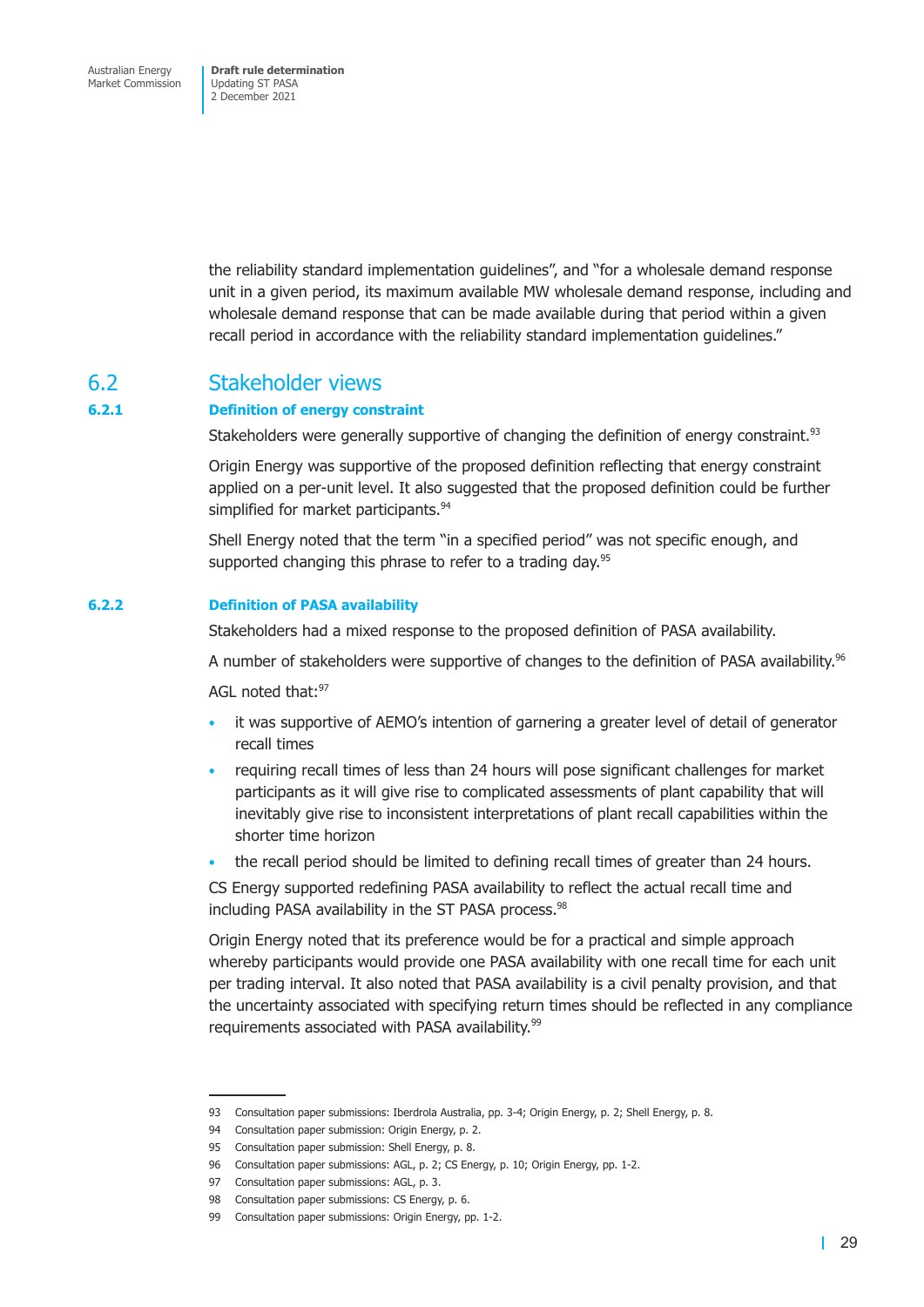<span id="page-36-0"></span>Shell Energy noted that it did not support the removal of the reference to ambient temperature conditions. It also noted that it supported a change to the recall period specified in the rules from 24 hours to 120 hours. $100$ 

Iberdrola Australia noted that it did not support the proposed changes the definition of PASA availability. It noted:

- there would be costs associated with requiring participants to bid a changing recall time through each trading interval
- the proposed approach would not work in practice as it would introduce a high degree of conditionality
- the proposed approach does not illustrate how coinciding works should be bid
- a count down of the recall time would be time intensive, and put undue pressure on operational staff, leading to safety issues where work is rushed to return units to avoid having to restructure a bid.

Iberdrola Australia noted that it would support a more dynamic time frame for recalls to be implemented if it was controlled with strong consultation requirements, which may involve AEMO consulting with participants to redefine the current 24-hour time frame.<sup>101</sup>

Alinta Energy was unclear why AEMO has proposed a change to the recall period. It noted that the recall system is difficult to use, and suggested that AEMO should redevelop their manual and set up periodic stakeholder briefing sessions to explain their system to participants.102

## 6.3 Analysis

#### **6.3.1 Definition of energy constraint**

The Commission considers that there are a number of issues related to the current definition of energy constraint. These include:

- the definition of energy constraint unnecessarily refers to fuel types
- the current definition doesn't refer to constraints on load when consuming energy

The Commission's draft decision is to change the definition of energy constraint.

## **6.3.2 Definition of PASA availability**

The current definition of PASA availability arbitrarily defines the recall period as 24 hours. In doing so, the current definition limits the information available to the market in relation to the recall times of different plant.

Different generators will have different recall periods that may be less than or greater than 24 hours. Better reliability outcomes could be achieved by changing the definition of ST PASA

<sup>100</sup> Consultation paper submissions: Shell Energy, p. 8.

<sup>101</sup> Consultation paper submissions: Iberdrola Australia, pp. 3-4.

<sup>102</sup> Consultation paper submissions: Alinta Energy, p. 2.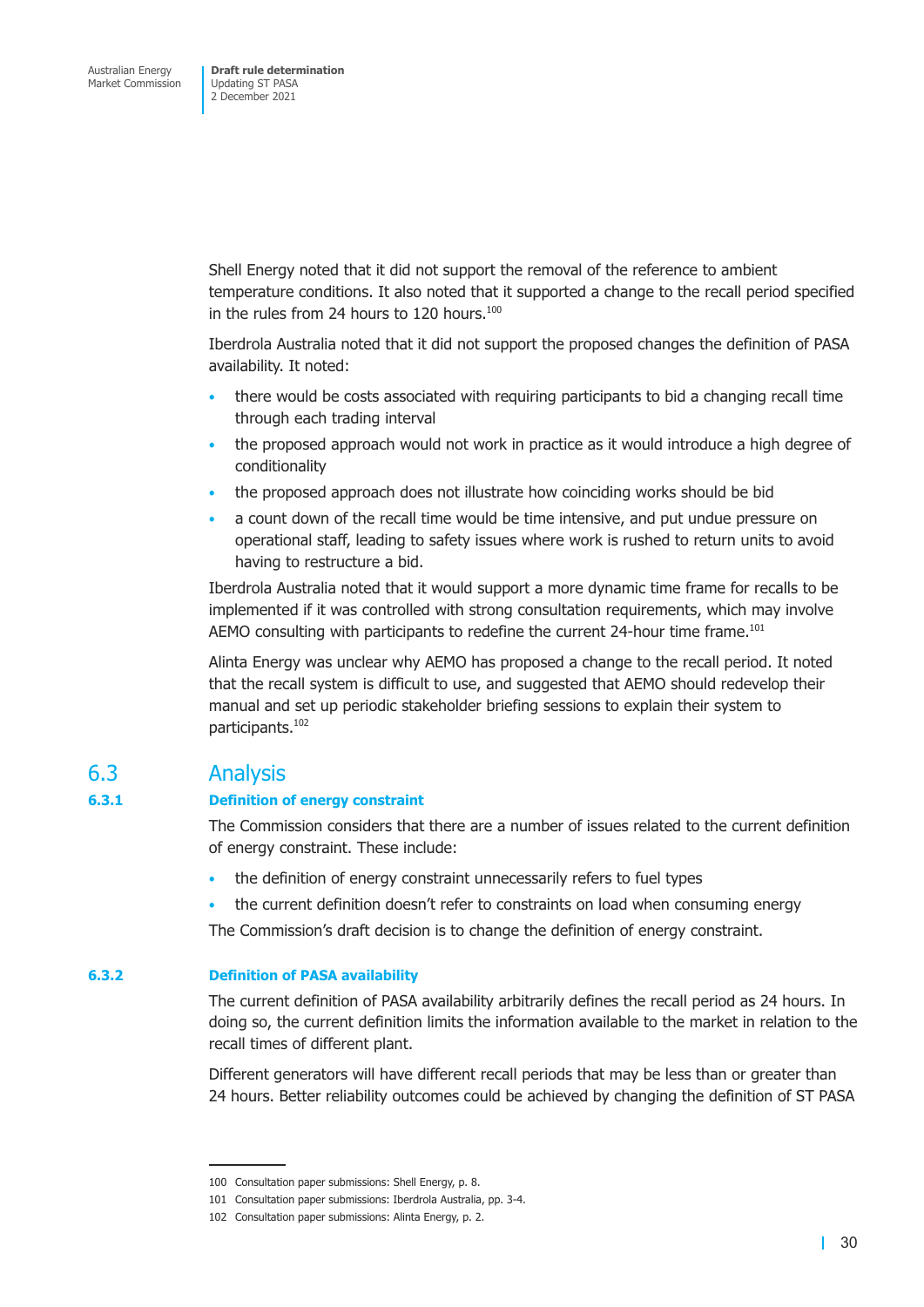<span id="page-37-0"></span>to reflect the actual recall time of individual plant, as this would provide more specific information to participants regarding the likely state of the market.

The Commission considers that the current definition of PASA availability can be improved and its draft decision is to change the definition of PASA availability.

## 6.4 Commission's position

The Commission's draft decision is to change the definitions of energy constraint and PASA availability.

The more preferable draft definition of energy constraint is:

A limitation on the quantity of energy (expressed in MWh) that a scheduled generating unit or scheduled load can produce or consume in a specified period.

This definition:

- removes references to fuel types, and introduces a technology neutral definition
- clearly references the limitation being on energy produced over time
- includes scheduled loads as well as scheduled generators, and includes constraints on energy consumption.

The Commission considers that because energy constraint is used in different parts of the NER, with different time periods, it is not appropriate to define a time period in the NER.<sup>103</sup> Instead, the time period for energy constraints in the context of ST PASA should be specified by AEMO in the ST PASA procedures. By doing so:

- AEMO will have flexibility to apply energy constraints in the most effective manner regarding ST PASA
- there will be transparency in the ST PASA process, providing participants with certainty about how energy constraints are applied in the ST PASA process.

The more preferable draft definition of PASA availability is:

For a scheduled generating unit, scheduled load or scheduled network service in a given period, its available physical plant capability (taking ambient weather conditions into account) and any additional physical plant capability that can be made available during that period within a given recall period in accordance with the reliability standard implementation guidelines.

For a wholesale demand response unit in a given period, it is the maximum available MW wholesale demand response, including any wholesale demand response that can be made available during that period within a given recall period in accordance with the reliability standard implementation guidelines.

<sup>103</sup> See clauses 3.7.2, 3.7C and 4.4.2B of the NER, respectively.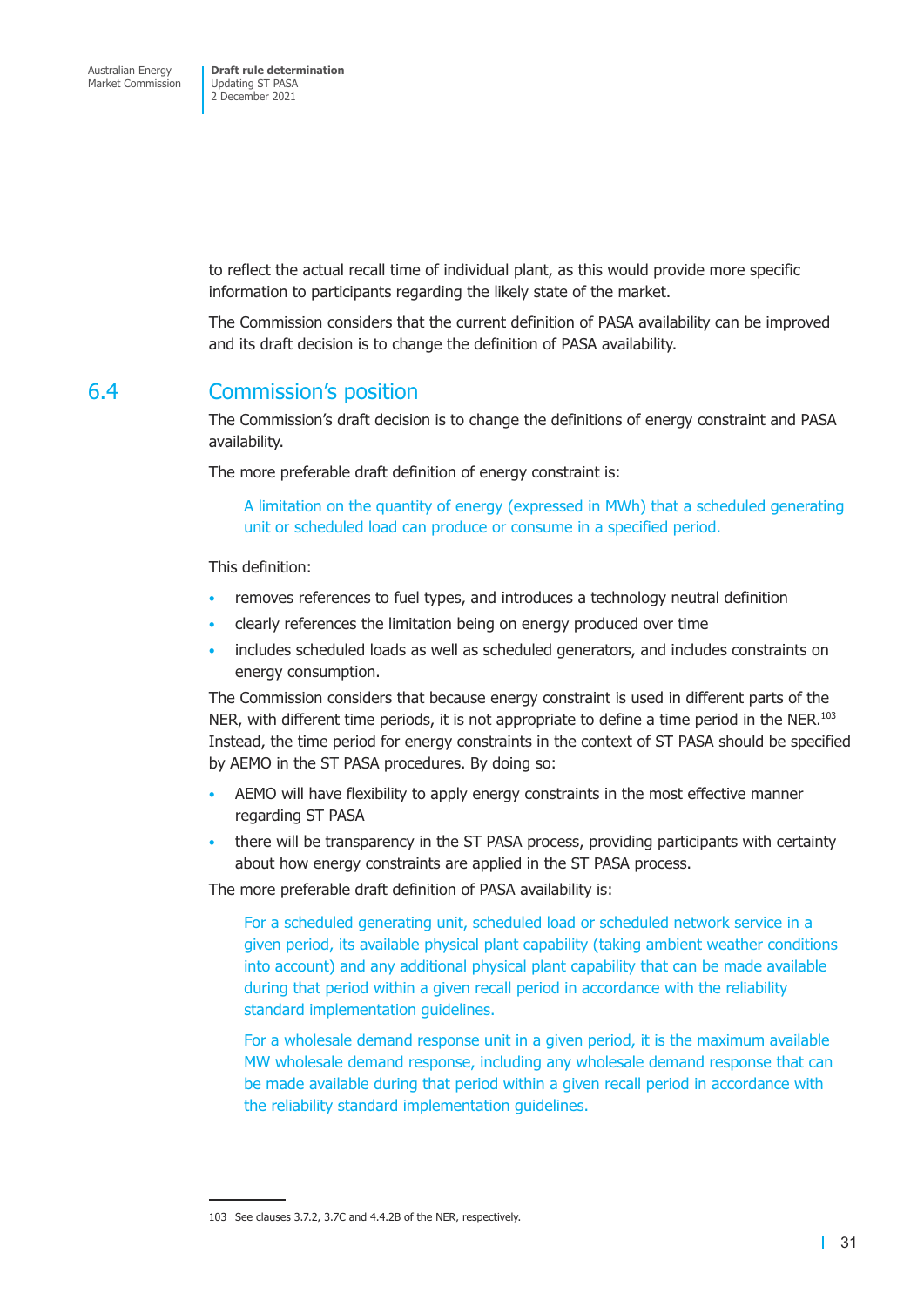This definition:

- removes the specification of a 24-hour recall period
- allows participants to more accurately reflect the recall time of their plant within a specific horizon specified by AEMO.

The more preferable draft rule does not specify a recall period, and instead states that the relevant period for a generator's PASA availability will be outlined in the Reliability Standard Implementation Guidelines. This will enable AEMO and market participants to establish a time period that best meets the needs of participants.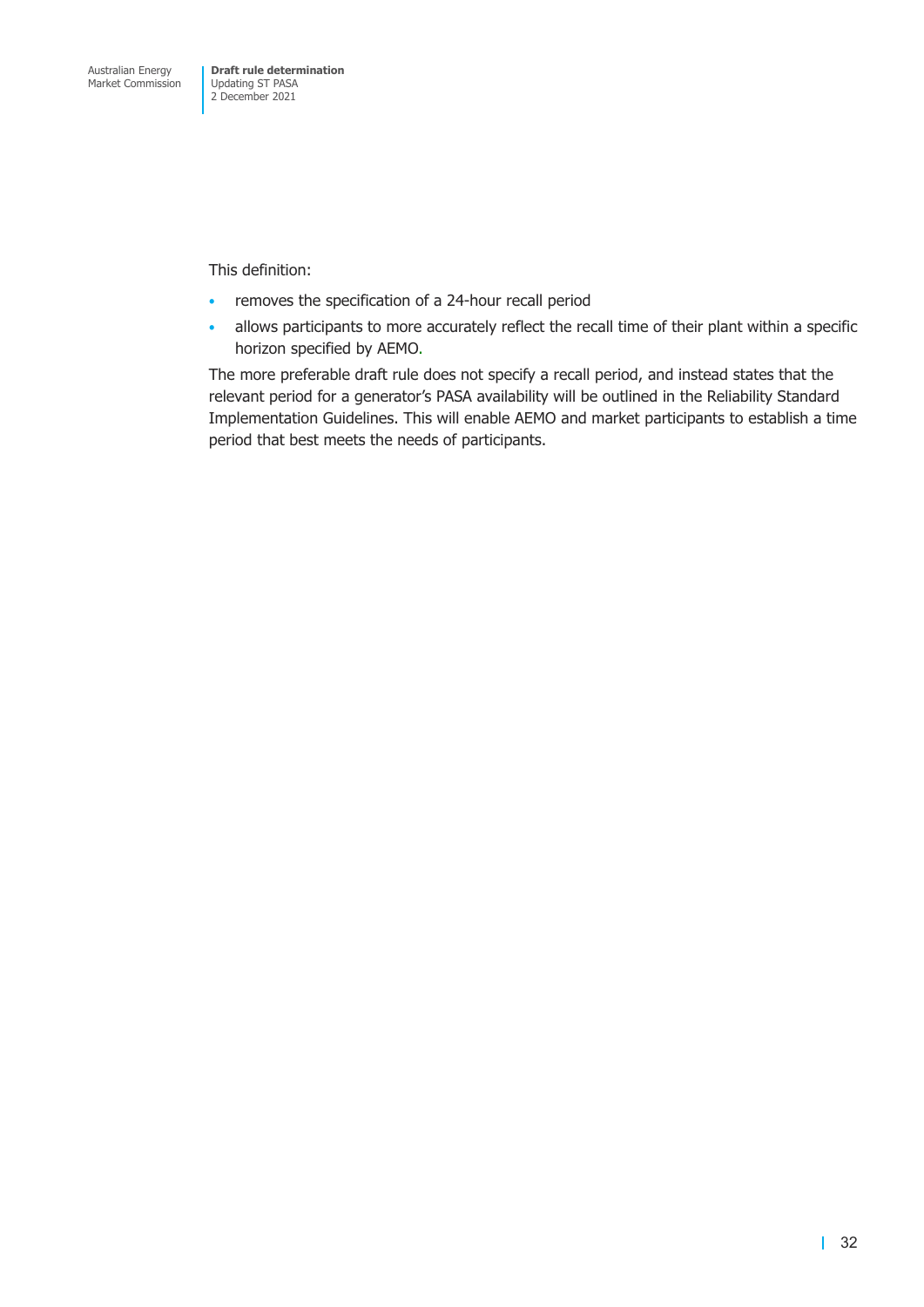# <span id="page-39-0"></span>7 IMPLEMENTATION

There is uncertainty regarding the commencement date of this rule. These areas are related to the implementation of the ST PASA replacement project, and include:

- availability of specialised resources
- timelines related to system changes
- relationship between implementation of ST PASA and the *Integrating energy storage systems into the NEM* rule change.

At this stage the Commission anticipates that this rule will not commence until at least quarter three 2023.

The Commission expects that a number of months will be needed for appropriate system changes and for the ST PASA procedure to be developed. The final rule will take these into account when setting the commencement date and any transitional arrangements. Participants are encouraged to provide an indication of expectations regarding timeframes in submissions to the draft determination.

The Commission acknowledges that there is some overlap between the changes proposed in this rule change and the *Integrating energy storage systems into the NEM* rule change. The *Integrating energy storage systems into the NEM* rule change final determination is being published on the same day as this draft determination. Any discrepancies between the *Updating Short Term PASA* draft rule and the *Integrating energy storage systems into the NEM* final rule will be addressed in the final determination and rule for the *Updating Short Term PASA* rule change.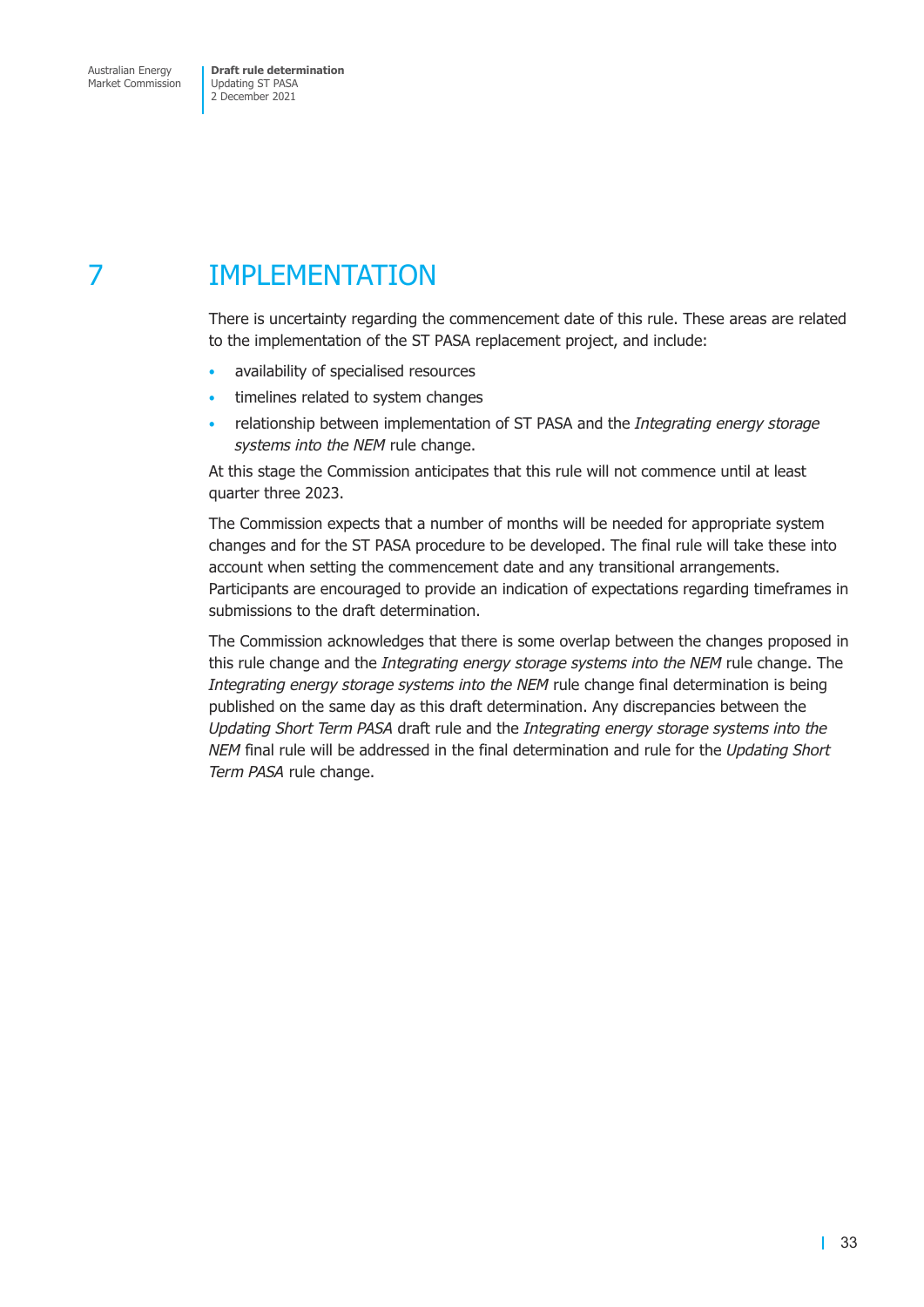# <span id="page-40-0"></span>ABBREVIATIONS

| <b>ACCC</b>    | Australian Competition and Consumer Commission       |  |  |
|----------------|------------------------------------------------------|--|--|
| <b>AEMC</b>    | Australian Energy Market Commission                  |  |  |
| <b>AEMO</b>    | Australian Energy Market Operator                    |  |  |
| AER            | Australian Energy Regulator                          |  |  |
| <b>BESS</b>    | Battery energy storage system                        |  |  |
| <b>CCA</b>     | Competition and Consumer Act 2010 (Cth)              |  |  |
| Commission     | See AEMC                                             |  |  |
| <b>DER</b>     | Distributed energy resources                         |  |  |
| <b>DUID</b>    | Dispatchable unit identifier                         |  |  |
| <b>ESB</b>     | <b>Energy Security Board</b>                         |  |  |
| <b>FCAS</b>    | Frequency control ancillary services                 |  |  |
| LOR            | Lack of reserves                                     |  |  |
| <b>MCE</b>     | Ministerial Council on Energy                        |  |  |
| NEL            | National Electricity Law                             |  |  |
| <b>NEM</b>     | National Electricty Market                           |  |  |
| <b>NEO</b>     | National electricity objective                       |  |  |
| NER            | <b>National Electricity Rules</b>                    |  |  |
| <b>NSP</b>     | Network service provider                             |  |  |
| PD PASA        | Pre-dispatch projected assessment of system adequacy |  |  |
| <b>RDLG</b>    | Reserve level declaration guidelines                 |  |  |
| <b>RERT</b>    | Reliability and Emergency Reserve Trader             |  |  |
| <b>ST PASA</b> | Short term projected assessment of system adequacy   |  |  |
| <b>TNSP</b>    | Transmission network service provider                |  |  |
| VPP            | Virtual power plant                                  |  |  |
| <b>VRE</b>     | Variable renewable energy                            |  |  |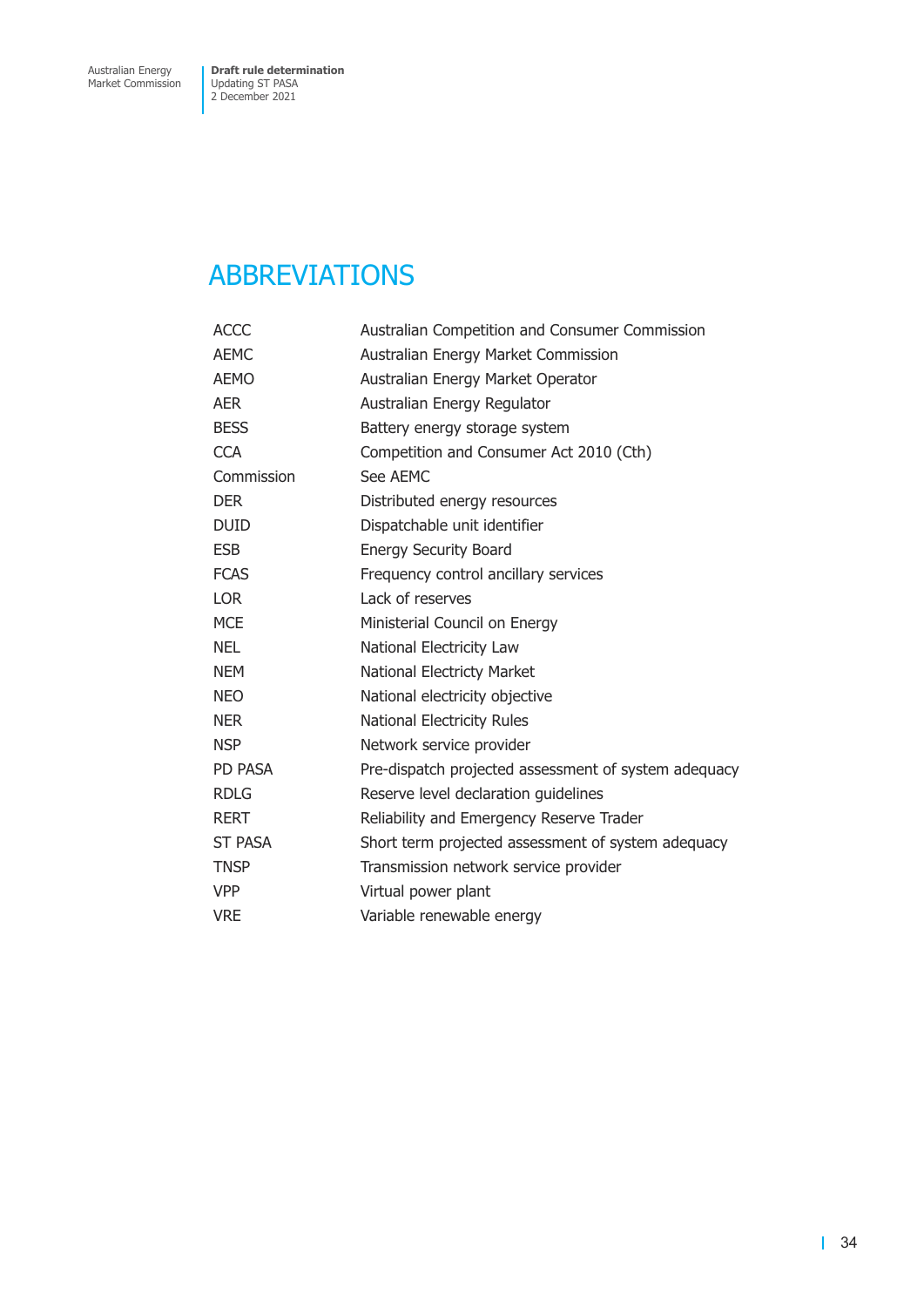# <span id="page-41-0"></span>A SUMMARY OF OTHER ISSUES RAISED IN SUBMISSIONS

This appendix sets out the issues raised in the first round of consultation on this rule change request and the AEMC's response to each issue. If an issue raised in a submission has been discussed in the main body of this document, it has not been included in this table.

| <b>STAKEHOLDER</b>   | <b>ISSUE</b>                                                      | <b>AEMC RESPONSE</b>                                                                                                                                                                                                      |
|----------------------|-------------------------------------------------------------------|---------------------------------------------------------------------------------------------------------------------------------------------------------------------------------------------------------------------------|
| Alinta Energy, p. 2. | Minor or administrative change should be<br>defined in the rules. | Minor or administrative change is a commonly used term that refers<br>to changes such as addressing typographical and formatting errors<br>and other non-material changes. There is no need to define it in the<br>rules. |
| CS Energy, p. 2.     | System adequacy needs to be defined.                              | There are no references to system adequacy in the proposed rule,<br>except for the name of the process. The ST PASA process must<br>address security and reliability.                                                     |

#### **Table A.1: Summary of other issues raised in submissions**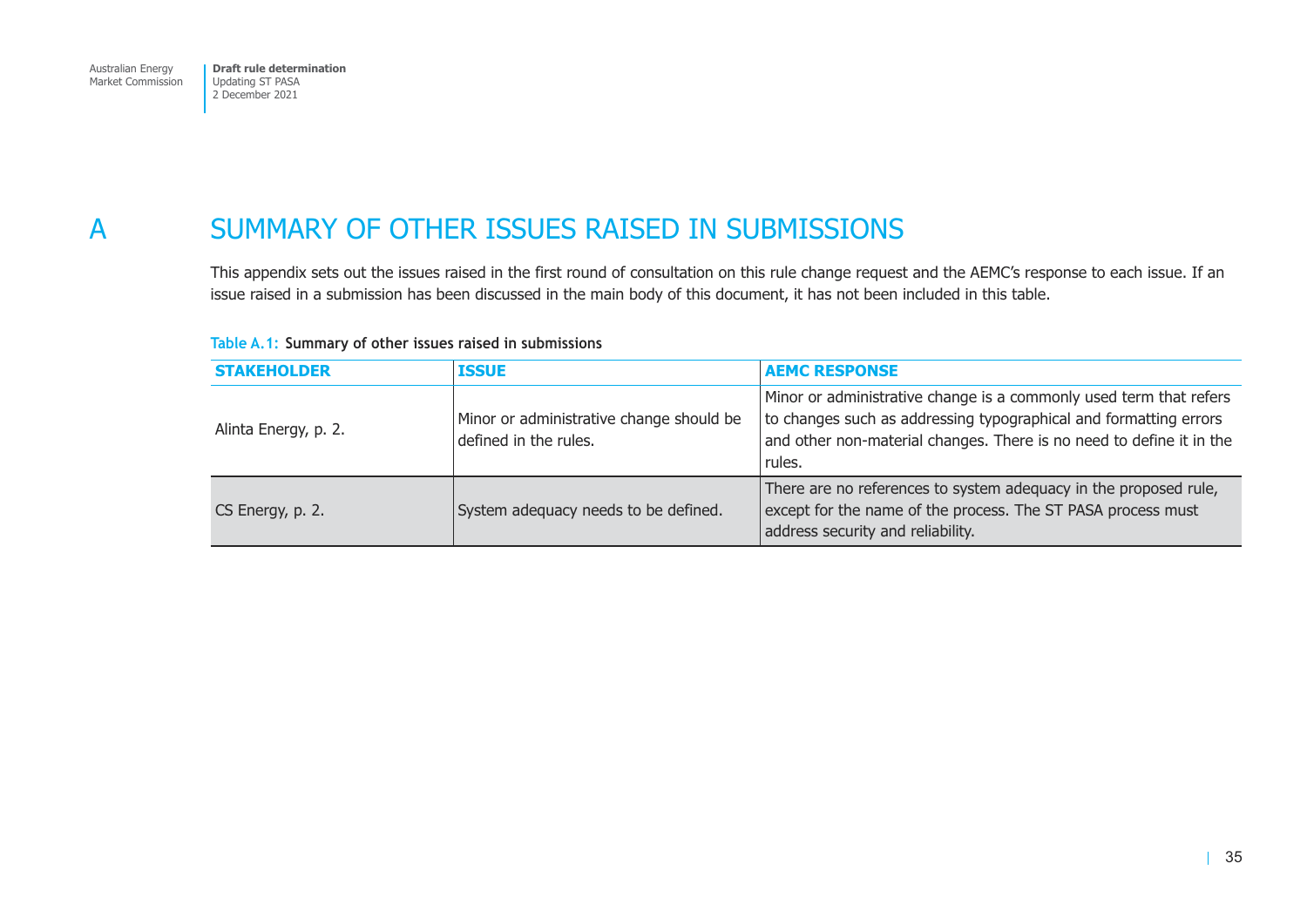<span id="page-42-0"></span>Market Commission

Updating ST PASA 2 December 2021

# B LEGAL REQUIREMENTS UNDER THE NEL

This appendix sets out the relevant legal requirements under the NEL for the AEMC to make this draft rule determination.

### B.1 Draft rule determination

In accordance with s. 99 of the NEL the Commission has made this draft rule determination in relation to the rule proposed by AEMO.

The Commission's reasons for making this draft rule determination are set out in Chapter section 2.5.

A copy of the more preferable draft rule is attached to and published with this draft rule determination. Its key features are described in section 2.4.

## B.2 Power to make the rule

The Commission is satisfied that the more prefe[rable draft r](#page-13-1)ule falls within the subject matter about which the Commission may make rules. The more preferable draft rule falls within s. 34 of the NEL as it relates to regulating: the operation of the national electricity market; the operation of the national electricity system for the purposes of the safety, security and reliability of that system; and the activities of persons (including Registered participants) participating in the national electricity market or involved in the operation of the national electricity system (s. 34(1)(a)(i), (ii) and (iii)). Further, the more preferable draft rule falls within the matters set out in Schedule 1 to the NEL as it relates to the operation of generating systems, transmission systems, distribution systems or other facilities.

## B.3 Commission's considerations

In assessing the rule change request the Commission considered:

- its powers under the NEL to make the rule
- the rule change request
- submissions received during first round consultation
- the Commission's analysis as to the ways in which the proposed rule will or is likely to, contribute to the NEO.

There is no relevant Ministerial Council on Energy (MCE) statement of policy principles for this rule change request. $104$ 

T.

<sup>104</sup> Under s. 33 of the NEL the AEMC must have regard to any relevant MCE statement of policy principles in making a rule. The MCE is referenced in the AEMC's governing legislation and is a legally enduring body comprising the Federal, State and Territory Ministers responsible for energy. On 1 July 2011, the MCE was amalgamated with the Ministerial Council on Mineral and Petroleum Resources. The amalgamated council is now called the COAG Energy Council.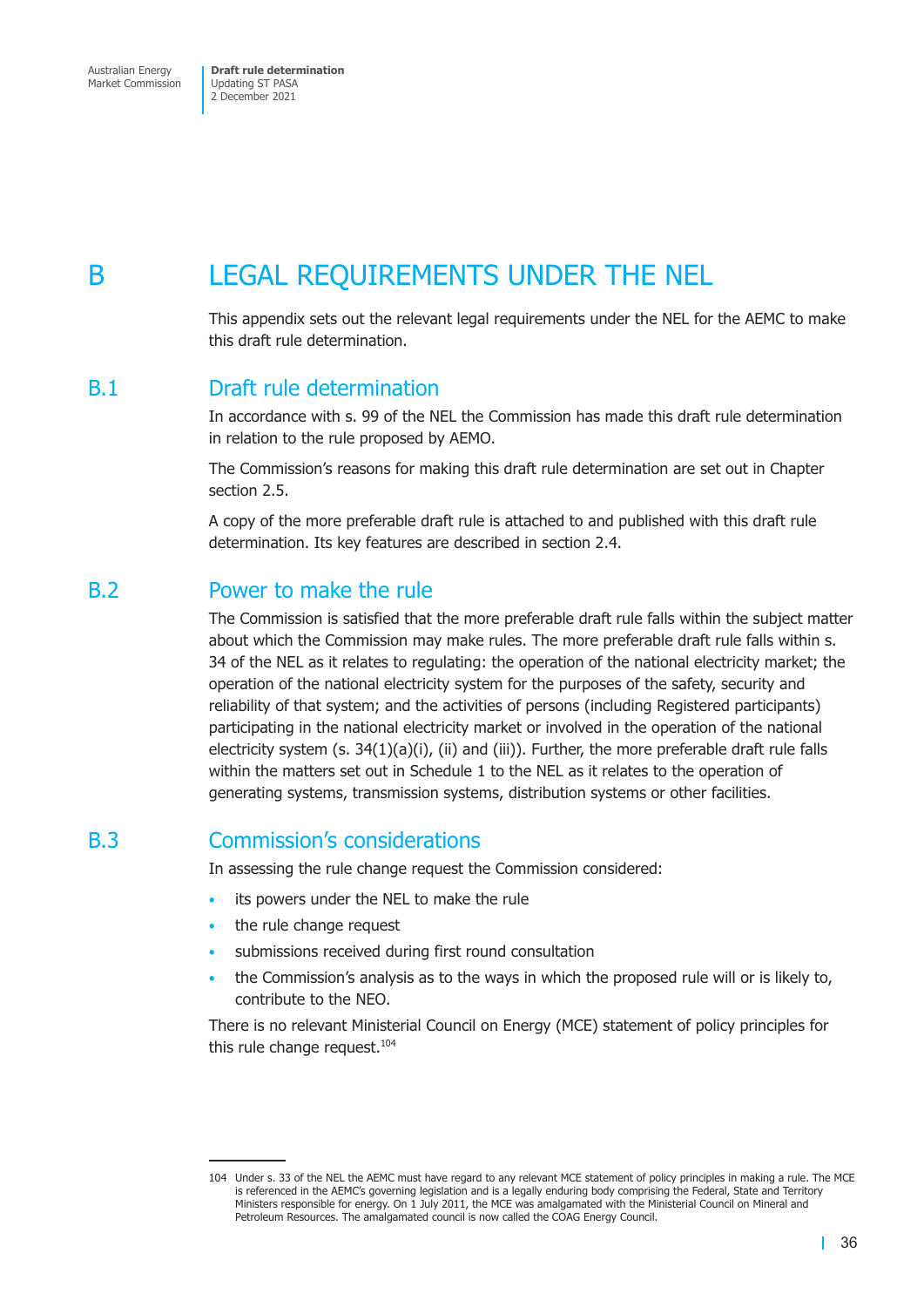## <span id="page-43-0"></span>B.4 Civil penalties

The Commission cannot create new civil penalty provisions. However, it may recommend to the Energy Ministers Meeting that new or existing provisions of the NER be classified as civil penalty provisions.

The Commission's more preferable draft rule replaces clause 3.7.3 and modifies existing civil penalty provisions in three paragraphs within that clause. The new provisions that the Commission is recommending to the Energy Ministers Meeting as civil penalty provisions are paragraphs 3.7.3(h), (i) and (j). The new provisions reflect the content in the civil penalty provisions currently in clause 3.7.3. However, the relevant paragraphs have been simplified to reflect the principles based approach adopted in the more preferable draft rule.

Sub-paragraph 3.7.3(h)(3) was also inserted to provide AEMO with more flexibility to update the information requirements in ST PASA over time. As discussed, any additional information would need to be decided on through the *Rules consultation procedures.* 

The Commission considers that the new provisions should be classified as tier one civil penalty provisions as is currently the case with the existing civil penalty provisions in clause 3.7.3. This reflects the very serious nature of a failure to comply with the new provisions whereby power system security and reliability could be at risk. The AEMC has consulted with the AER with respect to the proposed classifications.

## B.5 Conduct provisions

The Commission cannot create new conduct provisions. However, it may recommend to the Energy Ministers Meeting that new or existing provisions of the NER be classified as conduct provisions.

The more preferable draft rule does not amend any rules that are currently classified as conduct provisions under the NEL or National Electricity (South Australia) Regulations. The Commission does not propose to recommend to the Energy Ministers Meeting that any of the proposed amendments made by the more preferable draft rule be classified as conduct provisions.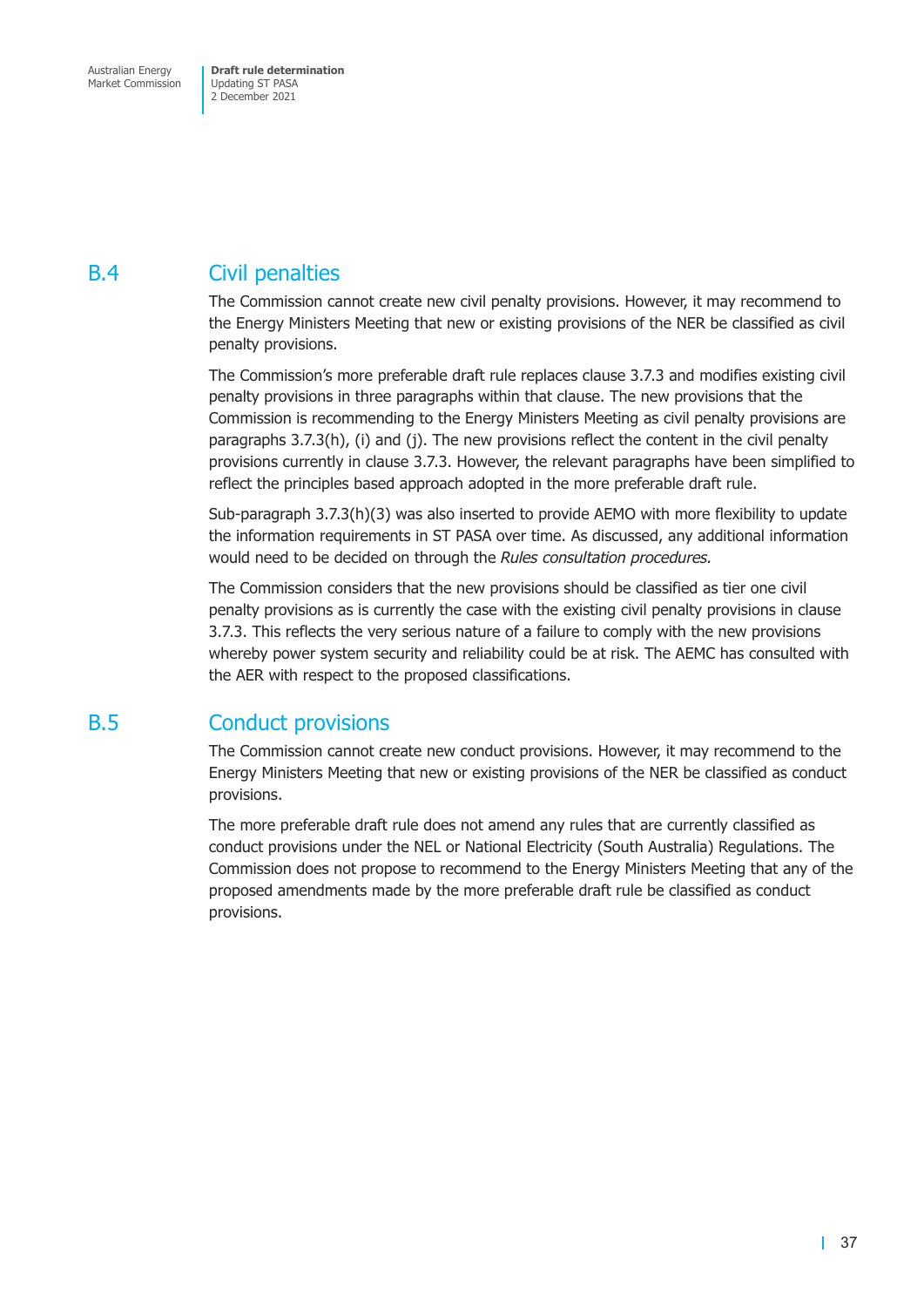# <span id="page-44-0"></span>LOR AND RERT FRAMEWORK

As noted in chapter 3, this appendix provides more detail regarding the existing safeguards in the rules related to AEMO's use of the LOR and RERT frameworks.

## C.1 Lack of reserves framework

Clause 4.8.4B of the NER specifies that AEMO must publish a report, called the lack of reserve (LOR) framework report, within one month following the end of each calendar quarter.<sup>105</sup>

Clause 4.8.4B states that the purpose of the lack of reserve framework report is to inform registered participants about the implementation of the Reserve Level Declaration Guidelines (RLDG) and provide AEMO's high level analysis of how the LOR framework is operating during the relevant reporting period. Clause 4.8.4B states that each lack of reserve framework report must include for the relevant reporting period:

- AEMO's observations of any trends in when and why lack of reserve conditions are being declared under the RLDG
- a summary of the leading factors or causes of any LOR conditions declared.

The lack of reserve framework quarterly reports offer appropriate levels of transparency to monitor any use of the LOR framework. There are sufficient avenues through which changes can be made to the RLDG, most notably clause 4.8.4A (d), which specifies that AEMO may amend, and any person may submit a written request (with reasons) for AEMO to amend the RLDG from time to time.

## C.2 RERT framework

Rule 3.20 of the NER contains a number of provisions to ensure that the RERT framework is used efficiently and that the processes associated with it are transparent.

Clause 3.20.3(a) states that AEMO may enter into one or more contracts to ensure that the reliability of supply in a region meets the reliability standard for the region. Clause 3.20.3(m) states that AEMO must use reasonable endeavours to ensure that the term of a reserve contract is no longer than AEMO considers is reasonably necessary to address the relevant low reserve or lack of reserve condition. It also states that the amount of reserve procured under a reserve contact is no more than AEMO considers is reasonably necessary to address the relevant low reserve or lack of reserve condition.

Clause 3.20.6 outlines a number of reporting requirements on AEMO regarding the dispatch or activation of reserves. Clause 3.20.6(a) states that if AEMO dispatches or activates reserves, AEMO must publish a report within five business days that includes details of:

• the total estimated payments made under reserve contracts

<sup>105</sup> AEMO, *NEM Lack of Reserve Framework Quarterly Reports*, https://aemo.com.au/en/energy-systems/electricity/nationalelectricity-market-nem/system-operations/power-system-operation/nem-lack-of-reserve-framework-quarterly-reports